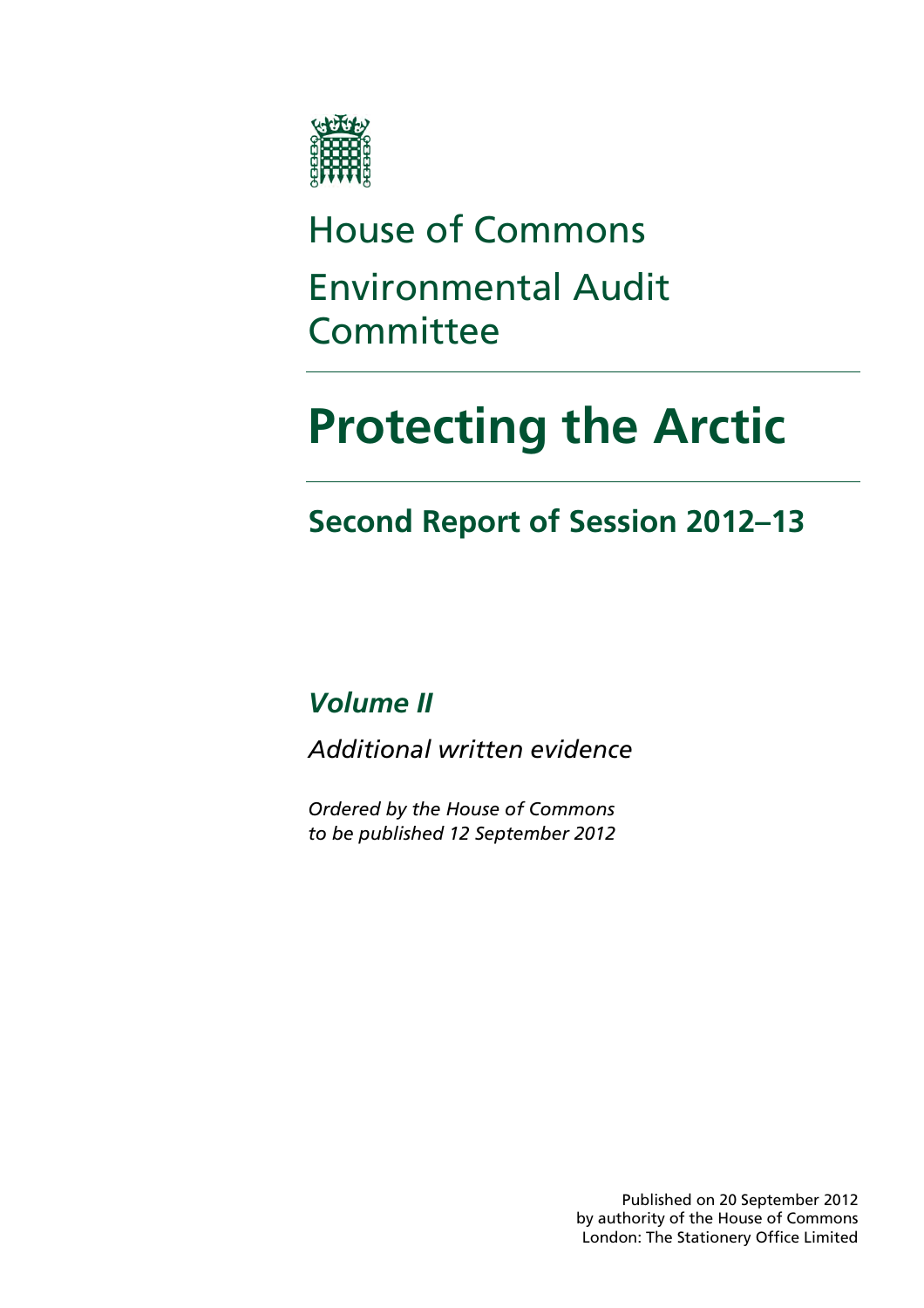# **The Environmental Audit Committee**

The Environmental Audit Committee is appointed by the House of Commons to consider to what extent the policies and programmes of government departments and non-departmental public bodies contribute to environmental protection and sustainable development; to audit their performance against such targets as may be set for them by Her Majesty's Ministers; and to report thereon to the House.

# **Current membership**

Joan Walley MP *(Labour, Stoke-on-Trent North)* (Chair) Peter Aldous MP *(Conservative, Waveney)*  Richard Benyon MP (*Conservative, Newbury*) *[ex-officio]*  Neil Carmichael MP *(Conservative, Stroud*) Martin Caton MP (*Labour, Gower*) Katy Clark MP (*Labour, North Ayrshire and Arran*) Zac Goldsmith MP (*Conservative, Richmond Park*) Mark Lazarowicz MP (*Labour/Co-operative, Edinburgh North and Leith*) Caroline Lucas MP (*Green, Brighton Pavilion*) Ian Murray MP (*Labour, Edinburgh South*) Sheryll Murray MP (*Conservative, South East Cornwall*) Caroline Nokes MP (*Conservative, Romsey and Southampton North*) Mr Mark Spencer MP (*Conservative, Sherwood*) Paul Uppal MP (*Conservative, Wolverhampton South West*) Dr Alan Whitehead MP *(Labour, Southampton, Test)*  Simon Wright MP *(Liberal Democrat, Norwich South)* 

# **Powers**

The constitution and powers are set out in House of Commons Standing Orders, principally in SO No 152A. These are available on the internet via www.parliament.uk.

# **Publications**

The Reports and evidence of the Committee are published by The Stationery Office by Order of the House. All publications of the Committee (including press notices) are on the internet at www.parliament.uk/eacom. A list of Reports of the Committee in the present Parliament is at the back of this volume.

The Reports of the Committee, the formal minutes relating to that report, oral evidence taken and some or all written evidence are available in a printed volume.

Additional written evidence may be published on the internet only.

# **Committee staff**

The current staff of the Committee are Simon Fiander (Clerk), Nicholas Beech (Second Clerk), Lee Nicholson (Committee Specialist), Andrew Wallace (Senior Committee Assistant), Anna Browning (Committee Assistant), Yago Zayed, Committee Support Assistant, and Nicholas Davies (Media Officer).

# **Contacts**

All correspondence should be addressed to the Clerk of the Environmental Audit Committee, House of Commons, 7 Millbank, London SW1P 3JA. The telephone number for general enquiries is 020 7219 6150; the Committee's email address is eacom@parliament.uk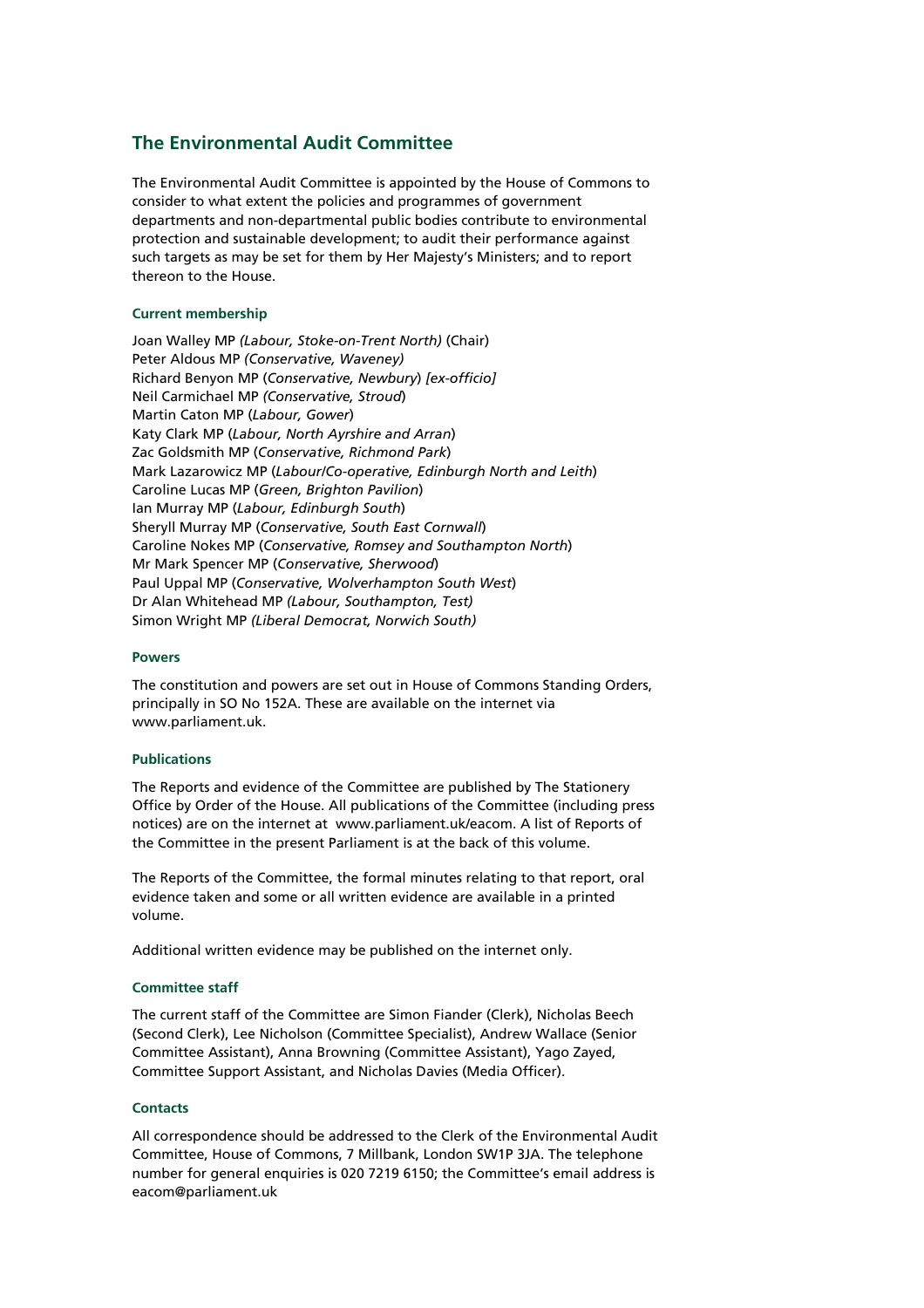# List of additional written evidence

(published in Volume II on the Committee's website www.parliament.uk/eacom)

|              |                                                                      | Page                 |
|--------------|----------------------------------------------------------------------|----------------------|
| $\mathbf{1}$ | Remote Energy Security Collaborative                                 | Ev w1                |
| 2            | Centre for Ecology and Hydrology                                     | Ev w3                |
| 3            | Platform                                                             | Ev w3                |
| 4            | Scottish Marine Institute                                            | Ev w7                |
| 5            | <b>Professor Clive Archer</b>                                        | Ev <sub>w11</sub>    |
| 6            | International Polar Foundation                                       | Ev $w14$             |
| 7            | Joint Nature Conservation Committee                                  | Ev $w14$             |
| 8            | Professor Klaus Dodds, University of London                          | $Ev$ w <sub>19</sub> |
| 9            | International Fund for Animal Welfare                                | Ev $w20$             |
| 10           | <b>Arctic Advisory Group</b>                                         | Ev $w23$             |
| 11           | The Geological Society of London                                     | Ev w26               |
| 12           | The Chair of the Sustainable Development Working Group of the Arctic |                      |
|              | Council                                                              | Ev w27               |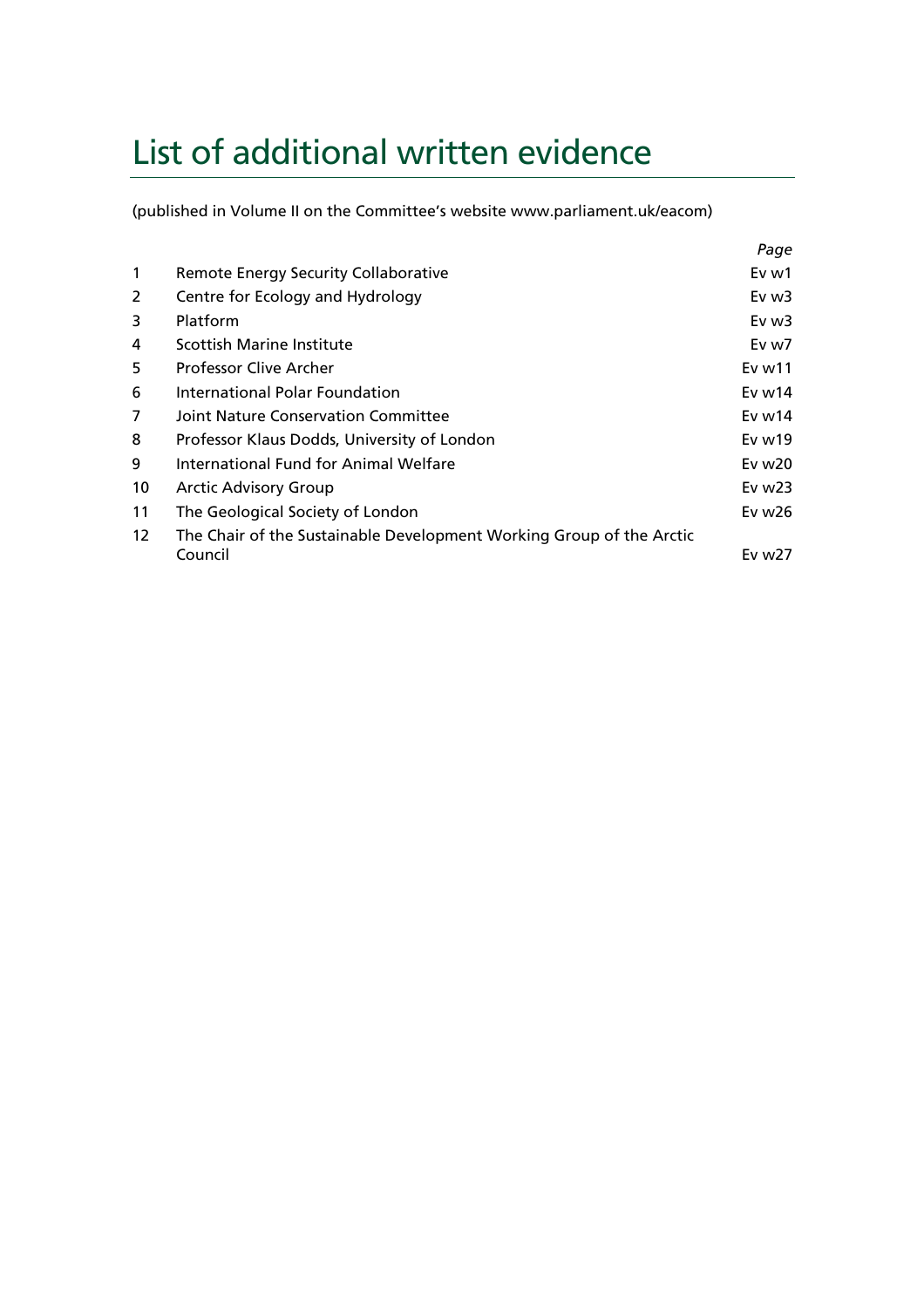# Enviror<br>
Written evidence<br>
Written evidence submitted by the Remote Energy<br>
SUMAARY OF PRESENTATION 2 FERRIAARY 2012 AT NORS

# **COMPAGE SEARCH WRITE AND COMPUTE SUPPORTS AND ASSESS AND ASSESSED AT NORTHERN LIGHTS CONFERENCE 20** Written evidence<br>
Written evidence submitted by the Remote Energy Security Collaborative<br>
SUMMARY OF PRESENTATION 2 FEBRUARY 2012 AT NORTHERN LIGHTS CONFERENCE 2012<br>
SESSION III **the Remote Energy**<br>RY 2012 AT NORTH<br>SESSION III<br>D to Overcome Re Vritten evidence<br>
Written evidence submitted by the Remote Energy Security Collaborative<br>
UMMARY OF PRESENTATION 2 FEBRUARY 2012 AT NORTHERN LIGHTS CONFERENCE 2012<br>
SESSION III<br>
ARCTIC OCEAN TECHNOLOGY: UTILIZING R&D TO OV

# **INTRODUCTION**

UMMARY OF PRESENTATION 2 FEBRUARY 2012 AT NORTHERN LIGHTS CONFERENCE 2012—<br>SESSION III<br>ARCTIC OCEAN TECHNOLOGY: UTILIZING R&D TO OVERCOME RESOURCE DEVELOPMENT CHALLENGES<sup>1</sup><br>TRODUCTION<br>RESTCO is focused on remote community SESSION III<br>
SESSION III<br>
ARCTIC OCEAN TECHNOLOGY: UTILIZING R&D TO OVERCOME RESOURCE DEVELOPMENT CHALLENGES<sup>1</sup><br>
INTRODUCTION<br>
RESTCO is focused on remote community sustainability starting with energy security but includin SESSION III<br>
SESSION III<br>
INTRODUCTION<br>
RESTCO is focused on remote community sustainability starting with energy security but including the<br>
necessary local social and community development needed to create healthy and lo TRODUCTION<br>
RESTCO is focused on remote community sustainability starting with energy security but including the<br>
cessary local social and community development needed to create healthy and long term solutions. RESTCO<br>
bli

INTRODUCTION<br>RESTCO is focused on remote community sustainability starting with energy security but including the<br>necessary local social and community development needed to create healthy and long term solutions. RESTCO<br>pu RESTCO is focused on remote community sustainability starting with energy security but including the necessary local social and community development needed to create healthy and long term solutions. RESTCO publishes month KESTCO is focused on fellote community sustainability stating with energy security out including the<br>necessary local social and community development needed to create healthy and long term solutions. RESTCO<br>publishes month hecessary focal social and community development needed to create healthy and folg term solutions. KESTCO<br>publishes monthly a web newsletter called "Spill Monitor". Check our website for more information.<br>The presentation of the current process to regulate the oil and gas industry in the Canadian Arctic; second, a review of oil<br>industry practices and technologies with regard to offshore drilling/spill cleanup capabilities especially in the<br> The presentation will be divided into three parts. Itst, some background on K&D in the Arctic related to ond gas development that sets the scene where these activities are to be undertaken followed by a short account the c and gas development mat sets the scene where these activities are to be undertaken followed by a short account<br>of the current process to regulate the oil and gas industry in the Canadian Arctic; second, a review of oil<br>ind

of the current plocess to regulate the off and gas moustry in the Canadian Arctic, second, a fevrew of on<br>industry practices and technologies with regard to offshore drilling/spill cleanup capabilities especially in the<br>Ar mausury practices and technologies with regard to orishote drilling/spin cleantly capabilities espectany in the<br>Arctic; and third, some considerations about possible R&D directions for safer and lower risk offshore drillin Arctic, and tima, some considerations about possible K&D directions for safer and lower lisk offshiole driming<br>in the Arctic.<br>The conclusions are presented in the form of some recommendations for how best to approach oil s In the Arctic.<br>
The conclusions are presented in the form of some recommendations for how best to approach oil spill<br>
remediation in the Arctic Ocean. It will become clear from this presentation that industry does not poss means to cleanup oil spills in ice covered waters at this time. It is therefore essential that R&D be undertaken<br>before such industrial activities begin in earnest. In some countries oil exploration in the Arctic is alread nequation in the Arctic Ocean. It will become clear from this presentation that mutustry does not possess the<br>ans to cleanup oil spills in ice covered waters at this time. It is therefore essential that R&D be undertaken<br>f The sure of this risk. In a paper such industrial activities begin in earnest. In some countries oil exploration in the Arctic is already underway which places the whole Arctic Ocean in danger due to the lack of suitable t before such muustrial activities begin in earnest.<br>
underway which places the whole Arctic Ocean in<br>
with spills. The paper ends with a reference section<br>
background information about the impact of oil sp<br>
In fact even und

spills. The paper ends with a reference section that covers the subject of oil spill cleanup technology and ground information about the impact of oil spills.<br>
fact even under Soviet rule in the 1970s, the scientists in Ru From 1976 by Acad. A. F. Treshnikov, Director of the Arctic and Antarctic Institute in what was then the arctic even under Soviet rule in the 1970s, the scientists in Russia were well aware of this risk. In a paper rom 197 Fact even under Soviet rule in the 1970s, the scientists in Russia were well aware of this risk. In a paper<br>rom 1976 by Acad. A. F. Treshnikov, Director of the Arctic and Antarctic Institute in what was then<br>ngrad, he conc fact even under Soviet rule in the 1970s, the scientists in<br>rom 1976 by Acad. A. F. Treshnikov, Director of the ngrad, he concluded with the following:<br>"In Alaska and other northern areas where extensive oil<br>threat that t *A glimpse of R&D done in the Beaufort Sea 30 years ago, and the National Energy Board report on Offshore*<br>*A glimpse of R&D done in the Beaufort Sea 30 years ago, and the National Energy Board report on Offshore*<br>*A glimp Profiling Halaska and other northern area threat that the arctic environmen recovered oil could spill over wa Basin, where it might accumulate A glimpse of R&D done in the Beaufor Drilling in the Arctic Ocean Figures 1 an* 

Figures 1 and 2 in the presentation—Summary reports of the Beaufort Sea Project (2)—are the covers of mmary books indicating that early in the oil and gas industrial development in the Canadian Figures 1 and 2 in the prese Basin, where it might accumulate for many years".<br>Basin, where it might accumulate for many years".<br>A glimpse of R&D done in the Beaufort Sea 30 years ago, and the National Energy Board report on Offshore<br>Drilling in the A Dasin, where it might accumulate for many years.<br>
A glimpse of R&D done in the Beaufort Sea 30 years ago, and the National Energy Board report on Offshore<br>
Drilling in the Arctic Ocean<br>
Figures 1 and 2 in the presentation— A glimpse of R&D done in the Beaufort Sea 30 years ago, and the National Energy Board report on Offshore<br>Drilling in the Arctic Ocean<br>Figures 1 and 2 in the presentation—Summary reports of the Beaufort Sea Project (2)—are *A gumpse of K&D uone in the Beaufort Sea 30 years ago, and the National Energy Board report on Offshore*<br>Drilling in the Arctic Ocean<br>Figures 1 and 2 in the presentation—Summary reports of the Beaufort Sea Project (2)—are *Figures* 1 and 2 in the presentation—Summary reports of the Beaufort Sea Project (2)—are the covers of summary books indicating that early in the oil and gas industrial development in the Canadian Arctic in the mid-1970s, Figures 1 and 2 in the presentation—Summary reports of the Beaufort Sea Project (2)—are the covers of summary books indicating that early in the oil and gas industrial development in the Canadian Arctic in the mid-1970s, a summary books indicating that early in the oil and gas industrial development in the Canadian Arctic in the mid-1970s, a major study took place called the Beaufort Sea Project. It was in today's dollars approximately a \$50 location. *Looking at current technology proposed for cleanup of oil spills in the ice covered Arctic Ocean—OR—Canayone clean up an Arctic oil spill?* where industrial development was underway in the 1970s and is again being planned. RESTCO has made these<br>very important reports that were out of print available on our web site. We have also suggested that all the<br>technica When you review current industry capability for maritime oil spill cleanup and put it into an Arctic *Ocean—OR—Can*<br>when you review current industry capability for maritime oil spill cleanup and put it into an Arctic scena

Looking at current technology proposed for cleanup of oil spills in the ice covered Arctic Ocean—OR—Can anyone clean up an Arctic oil spill?<br>When you review current industry capability for maritime oil spill cleanup and pu

oking at current technology proposed for cleanup of oil spills in the ice covered Arctic Ocean—OR—Can<br>yone clean up an Arctic oil spill?<br>When you review current industry capability for maritime oil spill cleanup and put it Looking at current technology proposed for cleanup of oil spills in the ice covered Arctic Ocean—OR—Can anyone clean up an Arctic oil spill?<br>When you review current industry capability for maritime oil spill cleanup and pu hunter. *What are RD&D requirements (especially the final D for demonstration) leading to safe and low risk drilling* of shore in the Arctic. Note enormous difference in scale between the industrial activities and the hunter.<br>What industrialization in the Arctic. Note enormous difference in scale between the industrial activities and the hunter.<br> *What are RD&D requirements (especially the final D for demonstration) leading to safe and low risk dril* 

From our review of oil spill cleanup technology, it is clear that considerable improvements must be made that *are RD&D requirements (especially the final D for demonstration) leading to safe and low risk drilling f-shore* madistributed in the Treate. Took enormous americies in searc between the madistrial derivies and the hunter.<br>What are RD&D requirements (especially the final D for demonstration) leading to safe and low risk drilling<br>offthe documerate and the Arctic?<br>
What are RD&D requirements (especially the final D for demonstration) leading to safe and low risk drilling<br>
off-shore in the Arctic?<br>
From our review of oil spill cleanup technology, it is What are RD&D requirements (especially the final D for demonstration) leading to safe and low risk drilling off-shore in the Arctic?<br>
From our review of oil spill cleanup technology, it is clear that considerable improvem what are KD&D requirements (espectatly the jinal D jor aemonstration) leading to safe and tow risk ariting<br>off-shore in the Arctic?<br>From our review of oil spill cleanup technology, it is clear that considerable improvemen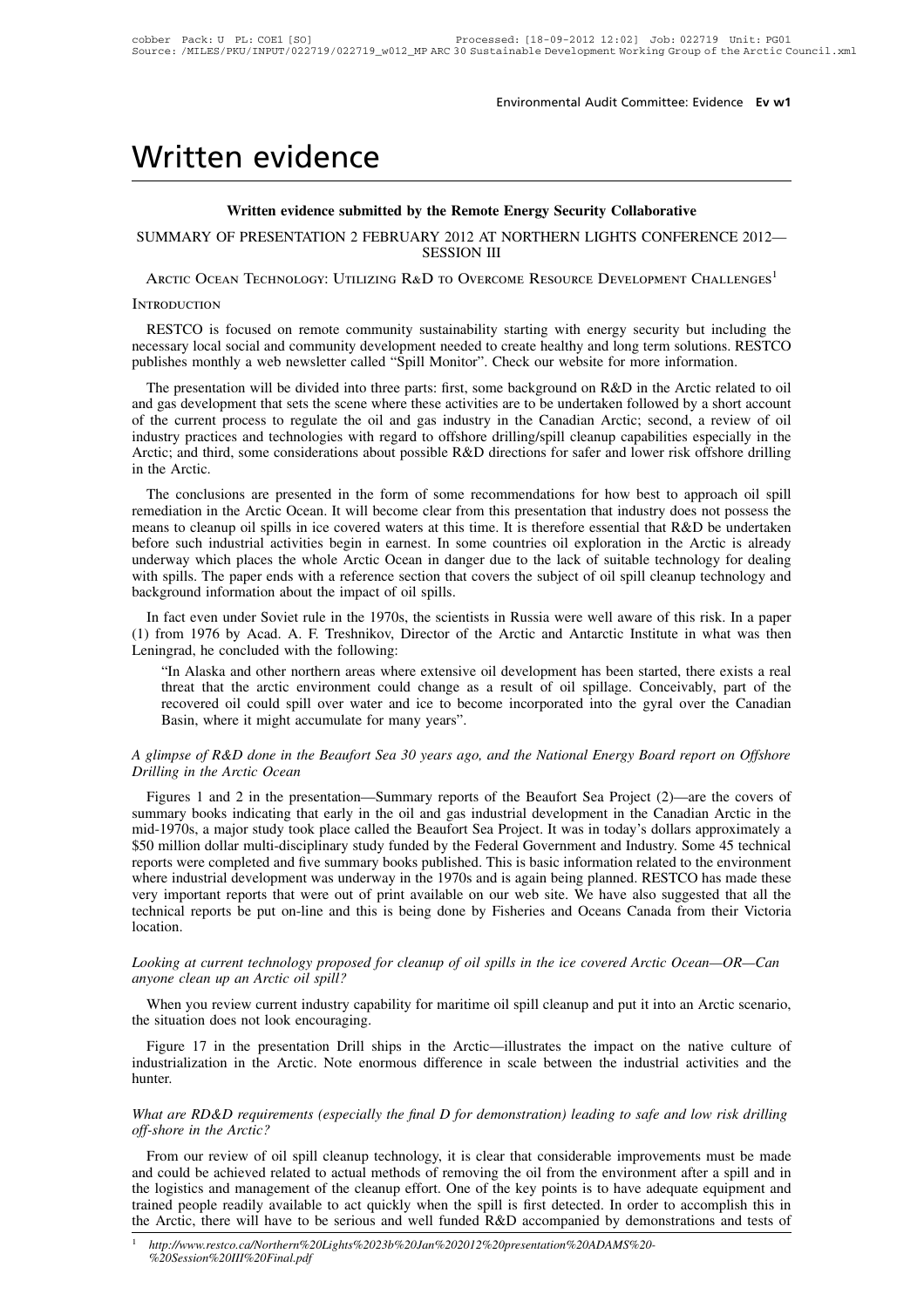**Ev w2** Environmental Audit Committee: Evidence<br>
the approach with actual oil spills similar to the ones earlier described in the Beaufort Sea Project in the 1970s.<br>
The lack of real tests in the environment due to concern The approach with actual oil spills similar to the ones earlier described in the Beaufort Sea Project in the 1970s.<br>The lack of real tests in the environment due to concerns with damage to the areas where the tests are con **Ev w2** Environmental Audit Committee: Evidence<br>
the approach with actual oil spills similar to the ones earlier described in the Beaufort Sea Project in the 1970s.<br>
The lack of real tests in the environment due to concern The approach with actual oil spills similar to the ones earlier of<br>The lack of real tests in the environment due to concerns with<br>should be weighed against the prospects of the enormous ris<br>or virtual simulation tests will Example approach with actual oil spills similar to the ones earlier described in the Beaufort Sea Project in the 1970s.<br>
E lack of real tests in the environment due to concerns with damage to the areas where the tests are

the approach with actual oil spills similar to the ones earlier described in the Beaufort Sea Project in the 1970s.<br>The lack of real tests in the environment due to concerns with damage to the areas where the tests are con In a provide must also be available with a due once the available with damage to the areas where the tests are conducted should be weighed against the prospects of the enormous risk of assuming that field tests with stimul The fack of ican tests in the chyricolinical the to concerns while dange to the arcas where the tests are conducted<br>should be weighed against the prospects of the enormous risk of assuming that field tests with stimulant o boosting its Arctic research capabilities and the Department of National Defence is also enhancies and equipment must be positioned close to the probable location of Arctic oil spills and the closest local population train Finally, the equipment must be positioned close to the probable location of Arctic oil spills and the closest<br>local population trained to respond and kept prepared by regular training exercises. Backup workers and<br>equipmen Finally, the equipment must be position<br>local population trained to respond and<br>equipment must also be available within a<br>central Arctic location where significant<br>boosting its Arctic research capabilities<br>capabilities and an population trained to respond and kept prepated by regular training exercises. Backup workers and<br>uipment must also be available within a day or so. Equipment and workers could be delivered by air from a<br>tral Arctic loc equipment mist also be available whilm a day of so. Equipment and workers colled be derivered by all from a<br>central Arctic location where significant cleanup equipment could be kept in readiness. Canada is currently<br>boosti

boosting its Arctic research capabilities and the Department of National Defence is also enhancing Arctic capabilities and improving Arctic infrastructure; both are initiatives which could be harnessed to improve Arctic oi boosting its Arctic Estatch Capabilities and the Department of National Deference is also emfanting Arctic capabilities and improving Arctic infrastructure; both are initiatives which could be harnessed to improve Arctic o Example and mean and measurement of source in an arminal was when could be handled to improve<br>Arctic oil spill response capabilities.<br>Figures 42—44 in the presentation—A new Canadian approach to oil spill cleanup, Gravity Figures 42—44 in the presentation—A new Canadian approach to oil spill cleanup, Gravity separation<br>method of oil recovery in EST oil cleanup vessels, and Proposed Polar class oil cleanup vessel show a Canadian<br>oil spill cl Figures 42—44 in the presentation—A new Canadian approach to oil spill cleanup, Gravity separation<br>method of oil recovery in EST oil cleanup vessels, and Proposed Polar class oil cleanup vessel show a Canadian<br>oil spill cl method of oil recovery in EST oil cleanup vessels, and Proposed Polar class oil cleanup vessel show a Canadian<br>oil spill cleanup technology which is being tested by the Canadian Coast Guard. The company, Extreme Spill<br>Tech spin cleanup technology witch is ocing tested by the Canadian Coast Guard. The company, Extreme spin<br>chnology Inc. (8), has currently some smaller vessels being built in China. The method of oil removal from<br>exter is simpl Free the water is simple and effective compared to other skimmer designs and waves would be less of a problem<br>for this type of skimmer. Tests are needed in ice covered waters to see what designs would best operate in the<br>A

the water is simple and cricenve compared to other skinniner designs and waves would be ress or a problem<br>for this type of skimmer. Tests are needed in ice covered waters to see what designs would best operate in the<br>Arcti the spill and vessels capable of transporting the collected oil and water would be required.<br>There are also new materials that can be used to coagulate and render non-toxic spilled oil which are now<br>being marketed in Canad ing marketed in Canada. For example the<br>
eanup capability of their material with u<br>
tawa in September (9).<br>
DNCLUSIONS<br>
There are four recommendations:<br>
1. A quick response to avoid the<br>
critical if the spill occurs under

# **CONCLUSIONS**

- 1. per propositive of their material with used motor oil in an ice water mixture at the RESTCO Forum held in<br>
1. A quick response to avoid the oil becoming widely dispersed and impossible to collect which is<br>
1. A quick re September (9).<br>
critical if the spill occurs under moving ice. Logistics issues are key to successful spill remediation<br>
in the Arctic where pre-positioning of spill cleanup assets is a necessity.<br>
New technology is requir in the Arctic where the Arctic where the Arctic where the Arctic where pre-positioning of spill cleanup assets is a necessity.<br>
New technology is required and a potential effective skimmer is being tested<br>
effective approa 2. LUSIONS<br>
2. A quick response to avoid the oil becoming widely dispersed and impossible to collect which is<br>
2. A quick response to avoid the oil becoming ice. Logistics issues are key to successful spill remediation<br>
2. There are four recommendations:<br>
1. A quick response to avoid the oil becoming widely dispersed and impossible to collect which is<br>
critical if the spill occurs under moving ice. Logistics issues are key to successful spil 3. A quick response to avoid the oil becoming widely dispersed and impossible to collect which is critical if the spill occurs under moving ice. Logistics issues are key to successful spill remediation in the Arctic where
	-
	- A quick response to avoid the on becoming wherly dispersed and impossible to conect which is<br>critical if the spill occurs under moving ice. Logistics issues are key to successful spill remediation<br>in the Arctic where pre-p Fincar in the spin occurs under moving ice. Eogistics issues are key to successity spin in the Arctic where pre-positioning of spill cleanup assets is a necessity.<br>New technology is required and a potential effective skimm 2. New technology is required and a potential effective skimmer is being tested and more ice coping effective approaches are needed with field testing part of the process.<br>3. Do not burn the oil due to the impact of soot a
	- www.spillgreen.com).

# **REFERENCES**

water column or to the bottom with serious and at present uncertain consequences.<br>
4. Use non-toxic coagulants for smaller spills such as the product Spill Green (see<br>
www.spillgreen.com).<br>
REFERENCES<br>
1. A F Treshnikov, C 4. Use non-toxic coagulants for smaller s<br>www.spillgreen.com).<br>REFERENCES<br>1. A F Treshnikov, Chapter 6 in "Assessment of the Arcti<br>Marine Science, Univ. of Alaska, Fairbanks (1976).<br>2. Beaufort Sea Project Summary Report r WWW.Spingreen.comj.<br>
2. Beaufort Sea Project Summary Report reprints see http://www.restco.ca/BSP\_Reprints.shtml<br>
2. Beaufort Sea Project Summary Report reprints see http://www.restco.ca/BSP\_Reprints.shtml<br>
3. National Ene 3. REFERENCES<br>
3. A F Treshnikov, Chapter 6 in "Assessment of the Arctic Marine Environment: Selected Topics", Institute of<br>
3. Beaufort Sea Project Summary Report reprints see http://www.restco.ca/BSP\_Reprints.shtml<br>
3. N

one.gc.ca/fetch.asp?language=E&ID=A37753 Marine Science, Univ. of Alaska, Fairbanks (1976).<br>
2. Beaufort Sea Project Summary Report reprints see http://www.restco.ca/BSP\_Reprints.shtml<br>
3. National Energy Board Reports on the Review of Offshore Drilling in the Ar 5. National Energy Board Reports on the Review of Offshore Drilling in the Arctic see http://www.neb-<br>one.gc.ca/fetch.asp?language=E&ID=A37753<br>4. See http://www.cbc.ca/news/business/story/2011/09/12/north-national-energy-b

oil.html 3. National Energy Board Reports on the Review of<br>
one.gc.ca/fetch.asp?language=E&ID=A37753<br>
4. See http://www.cbc.ca/news/business/story/2011/0<br>
oil.html<br>
5. ITOPF Handbook 2011/12 see www.itopf.com for info<br>
of many tech 6. For an excellent review of the 1989 Exxon Valdez oil spill see http://www.eoearth.org/article/Exxon\_Valdez\_<br>6. For an excellent review of the 1989 Exxon Valdez oil spill see http://www.eoearth.org/article/Exxon\_Valdez\_<br>

4. See http://www.cbc.ca/news/business/story/2011/09/12/north-national<br>oil.html<br>5. ITOPF Handbook 2011/12 see www.itopf.com for information and to req<br>of many technical publications related to oil spills.<br>6. For an excelle

of many technical publications related to oil spills.<br>
6. For an excellent review of the 1989 Exxon Valdez oil spill see http://www.eoearth.org/article/Exxon\_Valdez\_<br>
oil\_spill taken from the Encyclopedia of Earth first pu

5. ITOPF Handbook 2011/12 see www.itopf.com for information and to request a copy. ITOPF also is a source<br>of many technical publications related to oil spills.<br>6. For an excellent review of the 1989 Exxon Valdez oil spill

9. For Spill Green product information see www.spillgreen.com and for the test of the product see 9. For Spill taken from the Encyclopedia of Earth first published (2010).<br>
9. SL Ross Report to the National Energy Board, "Spill response gap study for the Canadian Beaufort Sea and<br>
9. Extreme Spill Technology see www.sp 1.<br>
7. SL Ross Report to the National Energy Board, "Spill response gap study for the Canadian Beaufort Sea and<br>
the Canadian Davis Strait". 12 July (2011).<br>
8. Extreme Spill Technology see www.spilltechnology.com<br>
9. For 7. SL Ross Report to the<br>the Canadian Davis Str<br>8. Extreme Spill Techn<br>9. For Spill Green p<br>http://www.restco.ca/In<br>September 2011:<br>The ITOPF 2011 Anadalah Davis Sualt . 12 July (2011).<br>
Itreme Spill Technology see www.spilltechnology.com<br>
or Spill Green product information see www.spillgre<br>
"/www.restco.ca/Inuvik\_RT\_Ottawa\_Presentations.shtml<br>
ember 2011:<br>
The ITOPF treme Spill Technology see www.spilltechnology.com<br>or Spill Green product information see www.spillgreen.com and for the tes<br>//www.restco.ca/Inuvik\_RT\_Ottawa\_Presentations.shtml for the Spill Green<br>ember 2011:<br>The ITOPF 20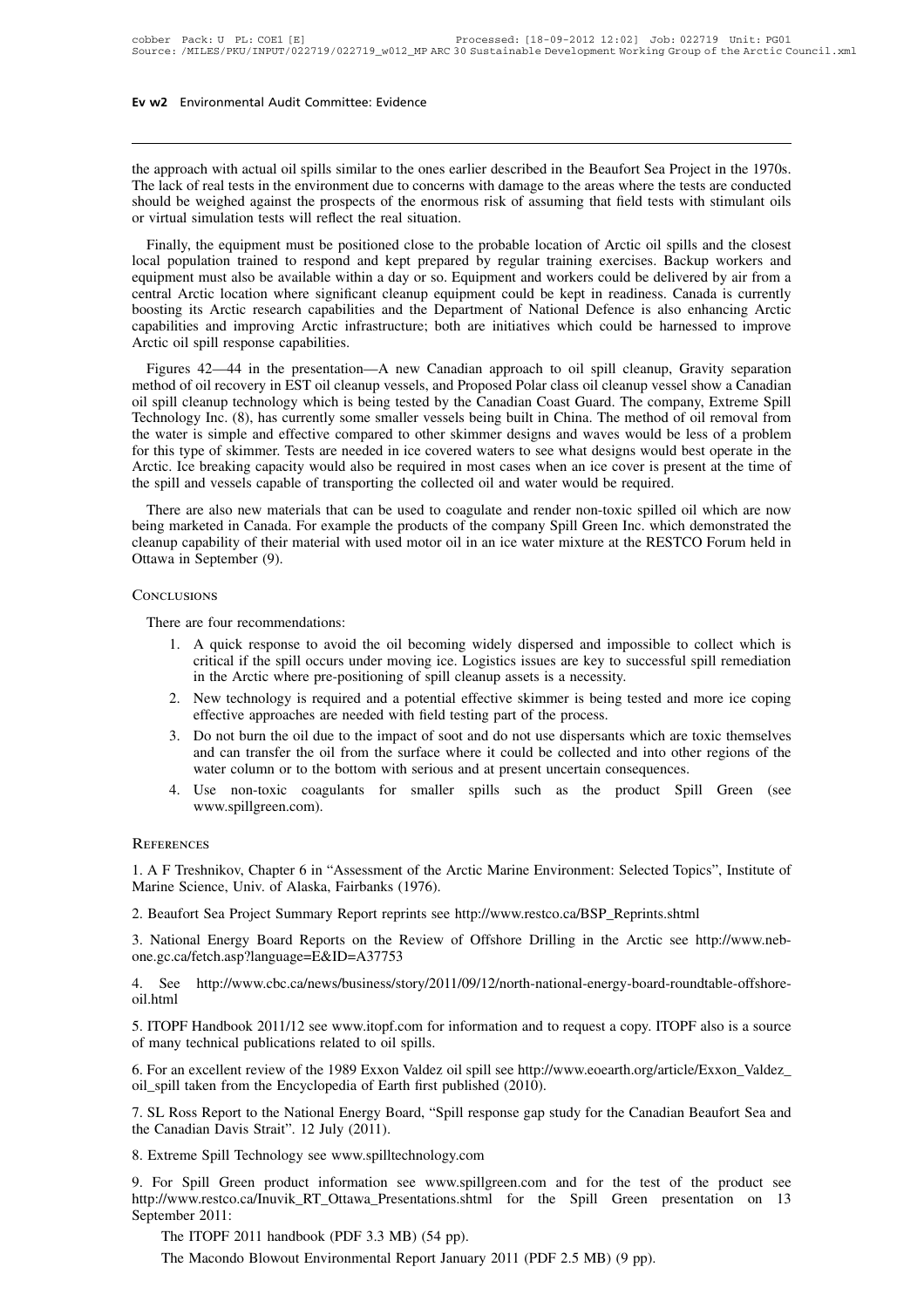Environmental Audit Committee: Evidence Ev w3<br>The Captain Mark Turner report on Newfoundland Labrador offshore oil spill prevention and response<br>capabilities December 2010 (PDF 4 MB) (273 pp).<br>The SI Ross Report—Spill Resp E<br>The Captain Mark Turner report on Newfoundland Lab<br>capabilities December 2010 (PDF 4 MB) (273 pp).<br>The SL Ross Report—Spill Response Gap Study for the C<br>Sea and Davis Strait July 2011 (PDE 111 KB) (37 pp) Environmental Audit Committee: Evidence Evives<br>The Captain Mark Turner report on Newfoundland Labrador offshore oil spill prevention and response<br>capabilities December 2010 (PDF 4 MB) (273 pp).<br>The SL Ross Report—Spill Res The Captain Mark Turner report on Newfoundland Labrado<br>capabilities December 2010 (PDF 4 MB) (273 pp).<br>The SL Ross Report—Spill Response Gap Study for the Cana<br>Sea and Davis Strait July 2011 (PDF 111 KB) (37 pp).<br>The PEW r

The Captain Mark Turner report on Newfoundland Labrador offshore oil spill prevention and response capabilities December 2010 (PDF 4 MB) (273 pp).<br>The SL Ross Report—Spill Response Gap Study for the Canadian Beaufort Sea a The Captain Mark Turner report on Newfoundland Labrador offshore oil spill prevention and response<br>capabilities December 2010 (PDF 4 MB) (273 pp).<br>The SL Ross Report—Spill Response Gap Study for the Canadian Beaufort Sea a ric explain *Hain*<br>capabilities Decemb<br>The SL Ross Report<br>Sea and Davis Strait<br>The PEW report—<br>Unacceptable Conse<br>MB) (146 pp).<br>The NUKA report The SL Ross Report—Spill Response Gap Study for the Canadian Beaufort Sea and the Canadian Beaufort<br>Sea and Davis Strait July 2011 (PDF 111 KB) (37 pp).<br>The PEW report—Oil Spill Prevention and Response in the U.S. Arctic O The PEW report—Oil Spill Prevention and Response in the U.S. Arctic Ocean: Unexamined F<br>Unacceptable Consequences Summary November 2010 (HTML) Full Report November 2010 (PD)<br>MB) (146 pp).<br>The NUKA report—Oil Spill Response The PEW report—Oil Spill Prevention and Response in the U.S. Arctic Ocean: Unexamined Risks,<br>
Unacceptable Consequences Summary November 2010 (HTML) Full Report November 2010 (PDF 7.9<br>
MB) (146 pp).<br>
The NUKA report—Oil Sp The TEW report of Pepin Trevention and Response in the Oils. There Oceani.<br>
Unacceptable Consequences Summary November 2010 (HTML) Full Report Novem<br>
MB) (146 pp).<br>
The NUKA report—Oil Spill Response Mechanical Recovery Sy

MB) (146 pp).<br>The NUKA report—Oil Spill Response Mechanical Recovery Systems for Ice Infexamination of Technologies for the Alaska Beaufort Sea. June 2007 (PDF 2.7 MB) (100<br>The WWF report "Lessons not learned: 20 Years aft The NUKA report—Oil Spill Response Mechanical Recovery Systems for Ice Infested Waters:<br>Examination of Technologies for the Alaska Beaufort Sea. June 2007 (PDF 2.7 MB) (100 pp).<br>The WWF report "Lessons not learned: 20 Year

Examination of Technologies for the Alaska Beatroft Sea. June 2007 (FDF 2.7 MB) (100 pp).<br>The WWF report "Lessons not learned: 20 Years after the Exxon Valdez Disaster—Little Has Changed<br>How We Respond to Oil Spills in the The WWF report "Lessons not learned: 20 Years after the Exxon Valdez Disaster—Little Has Changed in<br>How We Respond to Oil Spills in the Arctic" Feb 2009 (PDF 1.1 MB) (16 pp).<br>COSTCO BUSAN Oil Spill in San Francisco Bay Nov

COSTCO BUSAN Oil Spill in San Francisco Bay November 2007 (video 1 minute).<br>Alaskan oil boom 2000 tests "What If An Oil Spill Happened in the Arctic?" July 2011 (video 2 minutes).<br>The 26 minute video video recapping BP's G COSTCO BC<br>Alaskan oil b<br>The 26 minut<br>The Beaufort<br>Western Arct<br>(28 pp).<br>CBC Doc Zo Alaskan on boom 2000 tests What II All On Spin Happened in the Alctic? July<br>The 26 minute video video recapping BP's Gulf Gusher's effects August 2011 (H<br>The Beaufort Sea Project Reports.<br>Western Arctic Oil Spill Response The 20 innute video video recapping Br s Guin Gussier s enects August 2011 (ITTME & video).<br>
The Beaufort Sea Project Reports.<br>
Western Arctic Oil Spill Response Gaps—World Wildlife Fund Canada—March 2011 (PDF 1.8 MB)<br>
(28 The Beatroft sea Froject Reports.<br>
Western Arctic Oil Spill Response Gaps—World Wildlife Fund Car<br>
(28 pp).<br>
CBC Doc Zone—Blowout—Is Canada Next.2010.12.09 (video) 44 mi<br>
Overview of Historical Canadian Beaufort Sea Inform

Western Arctic On Spin Response Gaps—world Wildhe Pulla Canada—watch 2011 (FDP 1.8 MB)<br>
CBC Doc Zone—Blowout—Is Canada Next.2010.12.09 (video) 44 minutes.<br>
Overview of Historical Canadian Beaufort Sea Information—February (26 pp).<br>
CBC Doc Zone—Blowout—Is Canada Next.2010.12.09 (video) 44 minutes.<br>
Overview of Historical Canadian Beaufort Sea Information—February 2009 (PDF 2.5 MB)<br>
History of petroleum industry in Canada (PDF 1.7 MB) (14 pp

*GBC Doc Zone—Blowout—Is Canada Next.2010.12.09 (Video)* 44 minutes.<br> *Getting of petroleum industry in Canada (PDF 1.7 MB) (14 pp).*<br> *LAB EXERCISE: 3 Spill Tools: An Oil Spill Response Exercise: http://www.eoearth.org/re Overview of Historical Canadian Beaufort Sea Information—February 2009 (PDF 2.5 MB) (99 pp).*<br> *History of petroleum industry in Canada (PDF 1.7 MB) (14 pp).*<br> *LAB EXERCISE: 3 Spill Tools: An Oil Spill Response Exercise: History of petroleum industry in Canada (PDF 1.7 MB) (14 pp).*<br> *LAB EXERCISE: 3 Spill Tools: An Oil Spill Response Exercise: http://www.eoeartl*<br> *http://response.restoration.noaa.gov/spilltools.* For additional<br> *http:/* LAB EXERCISE: 3 Spill Tools: An Oil Spill Response Exercise: http://www.eoearth.org/resources/view/<br>
166779/?topic=50365 To evaluate three approaches—dispersant—burning—skimmers.<br> *Getting Spill Tools—Each Spill Tool can b* 166779/?topic=50365 To evaluate three approaches-<br>166779/?topic=50365 To evaluate three approaches-<br>Getting Spill Tools—Each Spill Tool c<br>http://response.restoration.noaa.gov/spilltools@n<br>North Slope Borough Oil Spill Miti *14 Fools http://response.restorationaltyp://response.restorationaltyp://response.restorationaltypy/response.restorationaltypy/response.restorationaltypy.com/2012* 

Extreme Spill Technology Incomposite Spill Spill Mitigation, a paper by Extreme Spill Technology Incomposite the download a copy.<br>
Written evidence submitted by the Centre for Ecology and Hydrology<br>
pping and any other for

- www.spilltechnology.com to download a copy.<br>
14 February 2012<br> **Written evidence submitted by the Centre for Ecology and Hydrology**<br>
 Increased shipping and any other form of fuel combustion, like development of settlemen ebruary 2012<br>
Written evidence submitted by the Centru<br>
Increased shipping and any other form of fuel combustic<br>
will increase NOx input to the Arctic atmosphere:<br>
— The contribution to NOx at these high latitudes fi Written evidence submitted by the Centre for Ecology and Hydrology<br>
Increased shipping and any other form of fuel combustion, like development of settlements and industries<br>
will increase NOx input to the Arctic atmosphere **Written evidence submitted b**<br>ased shipping and any other form of fue<br>ncrease NOx input to the Arctic atmos<br>The contribution to NOx at these high<br>space using remote sensing tools.<br>MARPOL convention on marine pollution How
	-
- **EXECT WRIGHT WARPOL CONSUMBED**<br>
 Increased shipping and any other form of fuel combustion, like development of settlements and industries<br>
will increase NOx input to the Arctic atmosphere:<br>
 The contribution to NOx at Increased shipping and any other form of fuel combustion, like development of settlements and industries<br>will increase NOx input to the Arctic atmosphere:<br>— The contribution to NOx at these high latitudes from ship traffi will increase NOx input to the Arctic atmosphere:<br>
— The contribution to NOx at these high latitudes from ship traffic is considerable and visible from<br>
space using remote sensing tools.<br>
The MARPOL convention on marine p — The contribution to NOx at these high latitudes from ship traffic is considerable and visible from<br>space using remote sensing tools.<br>— The MARPOL convention on marine pollution aims to restrict pollutant emissions from The MARPOL convention on marine pollution aims to rest<br>shipping. However, whilst the convention is likely to have a m<br>the next decade, the controls will not be effective in controllin<br>Computer simulations with atmospheric
- space using remote sensing tools.<br>The MARPOL convention on marine pollution aims to restrict pollutant emissions from international<br>shipping. However, whilst the convention is likely to have a major impact in reducing  $SO_$ is the presence of the convention is likely to have a major impact in reducing SO<sub>2</sub> emissions over<br>the next decade, the controls will not be effective in controlling the high emissions of NO<sub>x</sub> from ships.<br>— Computer sim nitrogen. Consequences of unrestricted development in the Arctic will increase the presence of biologically reactive international shipping make a major contribution to nitrogen deposition in northern Europe and contribut reactive nine declare, the controls with a<br>tinternational shipping make a n<br>to levels of pollution which po<br>Arctic soils, rivers, lakes, faun<br>nitrogen. Consequences of unre<br>reactive nitrogen, which:<br>— increases emissions o
- merrational shipping make a major contribution to nitrogen deposition in northern E<br>is developed by a major contribution to nitrogen deposition in northern E<br>is developed by a threat to biodiversity.<br>Arctic soils, rivers, to levels of pollution which pose a threat to biodiversity.<br>Arctic soils, rivers, lakes, fauna and flora are adapted to an enventrogen. Consequences of unrestricted development in the Arctic veactive nitrogen, which:<br>— inc — Arctic soils, rivers, lake<br>
nitrogen. Consequences<br>
reactive nitrogen, which<br>
— increases emissions<br>
— changes the species<br>
15 February 2012
	- the potent greenhouse gas nitrous oxide; and<br>mposition of its fauna and flora.<br>**Written evidence submitted by Platform**
	-

# **SUMMARY**

- Written evidence submitted by Platform<br>
SUMMARY<br>
 The Arctic region represents exceptionally challenging conditions for the oil industry. The limits of<br>
currently available oil spill response technology mean that pursuing Written evidence submitted by Platform<br>The Arctic region represents exceptionally challenging conditions for the oil industry. The limits of<br>currently available oil spill response technology mean that pursuing development **EXECUTE:**<br>MARY<br>The Arctic region represents exceptionally challenging conditions for the oil<br>currently available oil spill response technology mean that pursuing developme<br>affected by sea ice is currently incompatible wit SUMMARY<br>
— The Arctic region represents exceptionally challenging conditions for the oil industry. The limits of<br>
currently available oil spill response technology mean that pursuing development of oil fields in areas<br>
aff MARY<br>The Arctic region represents exceptionally challenging conditions for the oil industry. The 1<br>currently available oil spill response technology mean that pursuing development of oil fields<br>affected by sea ice is curre
-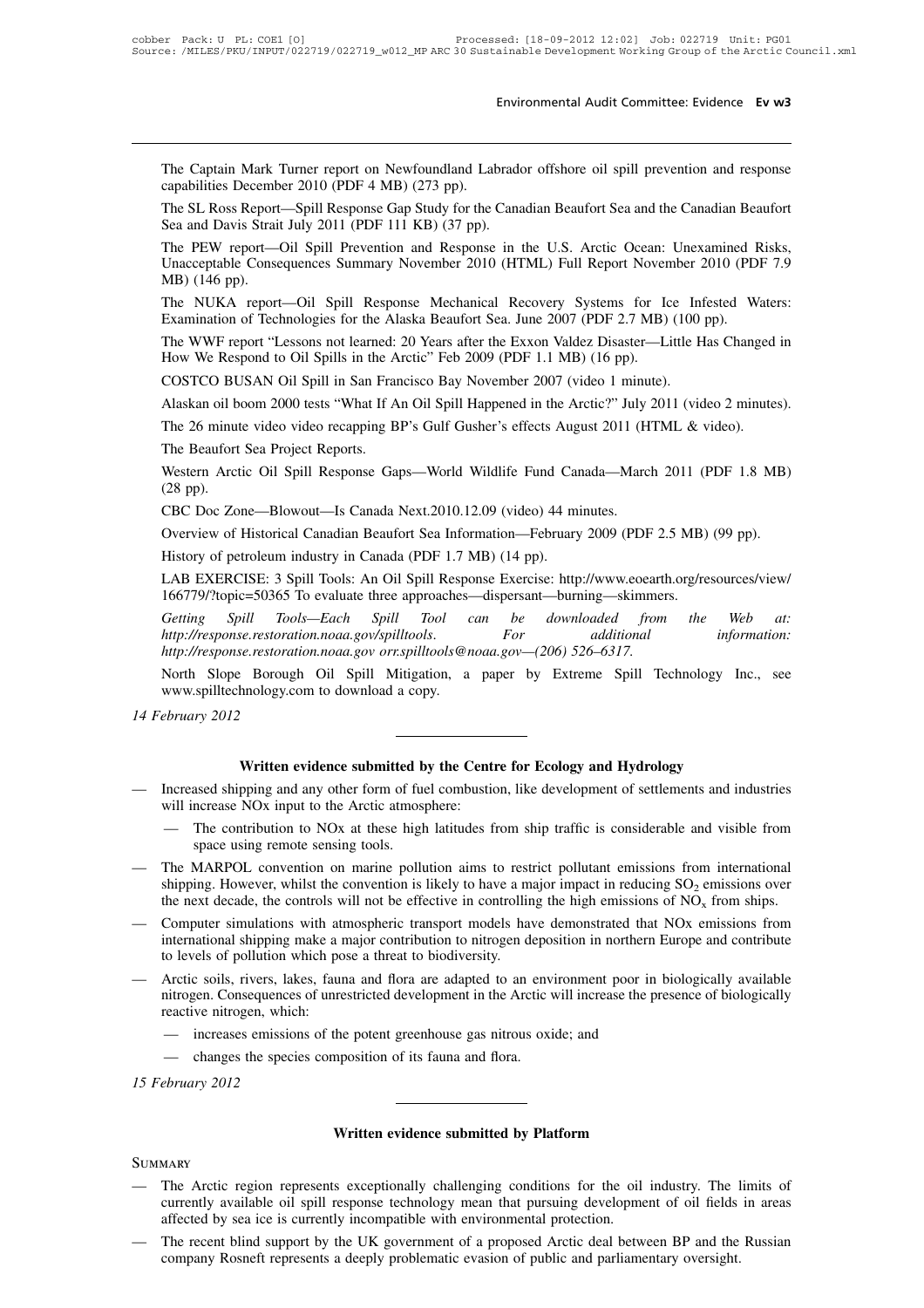Ev w<sup>4</sup> Environmental Audit Committee: Evidence<br>
— Resource extraction must be governed by the principle of free, prior, informed consent of Indigenous<br>
groups, as set out in the UN Declaration of the Rights of Indigenous France extraction must be governed by the principle of free, prior, informed consent of Indigenous<br>groups, as set out in the UN Declaration of the Rights of Indigenous Peoples. The general representation<br>of Indigenous grou 4 Environmental Audit Committee: Evidence<br>Resource extraction must be governed by the principle of free, prior, informed consent of Indigenous<br>groups, as set out in the UN Declaration of the Rights of Indigenous Peoples. T Resource extraction must be governed by the princip<br>groups, as set out in the UN Declaration of the Rights<br>of Indigenous groups on the Arctic Council does not g<br>and governments in the case of specific projects.<br>KGROUND 1. Platform is a London-based research organization that has monitored the impacts of this right by companies<br>and governments in the case of specific projects.<br>ACKGROUND<br>1. Platform is a London-based research organization

# **BACKGROUND**

For a provide and governments in the case of specific projects.<br>
BACKGROUND<br>
1. Platform is a London-based research organization that has monitored the impacts of the British oil industry<br>
for over fifteen years, exploring extraction and governments in the case of specific projects.<br>
BACKGROUND<br>
1. Platform is a London-based research organization that has monitored the impacts of the British oil industry<br>
for over fifteen years, exploring th BACKGROUND<br>1. Platform is a London-based research organization that has monitored the impacts of the British oil industry<br>for over fifteen years, exploring the social, economic and environmental shifts that result from oil 1. Platform is a London-based research organization that has monitored the impacts of the British oil industry<br>for over fifteen years, exploring the social, economic and environmental shifts that result from oil and gas<br>ex BACKGROUND<br>1. Platform is a London-based research organization that has monitored the impacts of the British oil industry<br>for over fifteen years, exploring the social, economic and environmental shifts that result from oil Exercion and transportation. Our work is regularly cited by governments, academia, media, and corporations.<br>
The arc consulted for expertise by human rights defenders, parliamentarians and journalists, and have deep<br>
owled

We are consulted for expertise by human rights defenders, parliamentarians and journalists, and have deep<br>knowledge on Nigeria, Iraq, the Former Soviet Union and North Africa.<br>Using Commercial Opportunities Versus Ensueing 2. The Arctic is a true "frontier" for the oil industry, with exceptionally challenging conditions. The limits of currently available oil spill response technology mean that pursuing development of oil fields in areas affe SING COMMERCIAL OPPORTUNITIES VERSUS ENSURING THE PROTECTION OF THE REGION'S ENVIRONMENT<br>2. The Arctic is a true "frontier" for the oil industry, with exceptionally challenging conditions. The limits<br>currently available oi

USING COMMERCIAL OPPORTUNITIES VERSUS ENSURING THE PROTECTION OF THE REGION'S ENVIRONMENT<br>
2. The Arctic is a true "frontier" for the oil industry, with exceptionally challenging conditions. The limits<br>
of currently availa 2. The Arctic is a true "frontier" for the oil industry, with exceptionally challenging conditions. The limits of currently available oil spill response technology mean that pursuing development of oil fields in areas affe 2. The Arctic is a the Honder Tof the off modusty, whil exceptionary chanteriging conditions. The mints of currently available oil spill response technology mean that pursuing development of oil fields in areas affected by or currently avariable on spin response technology incant that pursuing development or on netas in ateas<br>affected by sea ice is currently incompatible with environmental protection.<br>3. Specifically, the challenges are: a n 3. Specifically, the challenges are: a need to protect drilling equipment from floating ice in the warmer months, and then during Winter either to tow it away or allow it to freeze in. In places affected by drifting iceber icebergs, oil drilling platforms need to be able to shut down and move aside in a matter of hours, if an approaching iceberg is too large to be towed away. This means that oil wells in seasonal ice waters take longer to co bergs, oil drilling platforms need to be able to shut down and move aside in a matter of hours, if an proaching iceberg is too large to be towed away. This means that oil wells in seasonal ice waters take longer complete. hamper to complete. Although climate change is causing the sea ice cover to retreat, according to current models seasonal ice will not disappear entirely from the Arctic Ocean during the 21st Century. Furthermore as the ic

retreats, it still leaves rough weather and storms, characteristic of high-latitude conditions.<br>4. An oil spill in these conditions would be much more persistent than in a warmer climate (low temperatures<br>hamper the proces Solutional ice will not disappear entirely from the Arctic Ocean during the 21st Century. Furthermore as the ice<br>reats, it still leaves rough weather and storms, characteristic of high-latitude conditions.<br>4. An oil spill

the dependence on plankton as the basis of the food chain) mean that damage from an oil spill would be all the interaction,<sup>i</sup> and the interaction between an oil slick and sea ice could have severe and unpredictable effect 4. An oil spill in these conditions would be n<br>hamper the processes of evaporation and bacts<br>sea ice could have severe and unpredictable ef<br>5. The specifics of Arctic marine wildlife (c<br>the dependence on plankton as the ba

mper the processes of evaporation and bacterial degradation),<sup>1</sup> and the interaction between an oil slick and<br>a ice could have severe and unpredictable effects.<br>5. The specifics of Arctic marine wildlife (characteristicall ice; (b) sea ice could have severe and unpredictable effects.<br>
5. The specifics of Arctic marine wildlife (characteristically long lifespan and short reproductive rates, and<br>
the dependence on plankton as the basis of the 5. The specifics of Arctic marine wildlife (characteristically long lifespan and short reproductive rates, and<br>the dependence on plankton as the basis of the food chain) mean that damage from an oil spill would be<br>particu Estimates that mechanical containment and recovery methods are only effective on one to twenty percent of spilled oil in broken ice,<sup>ii</sup> and recovery methods are only effective on one to twenty percent of spilled oil in b In the discussion of the time of the time and the dispersants is all but impossible under<br>ice; (b) sea ice and high winds render using containment booms (temporary floating barriers) difficult, and (c)<br>in  $\sin \sin \theta$  oil in l of the avanable spin response technologies, (a) the use of enclined uspersants is an out impossible under<br>ice; (b) sea ice and high winds render using containment booms (temporary floating barriers) difficult, and (c)<br>in-s

ice, (b) sea ice and ingn whites relater using containment booms (temporary hoating barriers) urneutt, and (c)<br>in-situ burning of oil in low temperatures is much less effective. BOEMRE (the US offshore resource regulator)<br> In-stid buring of off in fow temperatures is interfaces the carried (in the case of spilled out in broken ice.<sup>ii</sup><br>estimates that mechanical containment and recovery methods are only effective on one to twenty percent of<br>s Sulled oil in broken ice.<sup>ii</sup><br>7. Extreme weather and long periods of darkness limit the time periods when emergency response and rescue<br>can be carried out. Industry consultancy Nuka Research and Planning Group has come up 57. Extreme weather and long periods of darkness limit the time periods when emergency response and rescue can be carried out. Industry consultancy Nuka Research and Planning Group has come up with a way to measure this pr 7. Extreme weather and long periods of darkness limit the time periods when emergency response and rescue<br>can be carried out. Industry consultancy Nuka Research and Planning Group has come up with a way to<br>measure this pro can be carried out. Industry consultancy Nuka Research and Planning Group has come up with a way to measure this problem using the concept of a "response gap", meaning conditions where drilling or transport operations can measure this problem using the concept of a "response gap", meaning conditions where drilling or transport operations can be carried out, but emergency response cannot. For instance, research commissioned by the WWF showed operations can be carried out, but emergency response cannot. For instance, research commissioned by the WWF showed that in Prince William Sound (the site of the Exxon Valdez spill 18 years ago), a response gap exists 38% Exists 36% of the time: tirat is, no emergency response work cold of carried out for 36% of the year (and<br>during 65% of the winter months). Prince William Sound is sub-Arctic and much more accessible than the<br>remote areas

Three William Sound is sub-Arctic and interferior arosession than the remote areas of the Chukchi, Beaufort, and Kara Seas, where drilling concessions have been granted by Russia and the US. A study by the Norwegian Meteor Find the US. A study by the Norwegian Meteorological Institute found that containment booms can only be used in the Barents Sea roughly every other day.<sup>iii</sup><br>8. With sparsely populated shorelines and lack of established mo and the US. A study by the Norwegian Intectorological firstnice found that containment booms can only be<br>used in the Barents Sea roughly every other day.<sup>iii</sup><br>8. With sparsely populated shorelines and lack of established m 8. With sparsely populated shorelines and lack of established monitoring, it could be a long time before a spill is even noticed by environmental regulators. In Spring 2003 the staff of the Nenetsky National Park in Russia Spin is even noticed by environmental regulators. In spring 2005 the start of the rechessive radioal F ark in<br>Russia found traces of an oil spill around the island Dolgy after it had already caused the deaths of hundreds<br>o

Russia found fracts of an on-spin around the Island Doigy after it had ancady caused the dealits of hindreds of birds. There has been no official record of the spill; according to environmental group Bellona it could have Interview in August 2010: "Oil spill response is all predicated on the lessons of the spinal reduced and search and the level and a members. To date, no company has taken responsibility.<sup>iv</sup><br>9. Industry experts recognise t To date, no company has taken responsibility.<sup>iv</sup><br>9. Industry experts recognise that regulation, as well as financial and intellectual investment in safety<br>technology, has failed to keep up with the development of offshore For date, no company has taken responsionity.<br>
9. Industry experts recognise that regulation, as well as financial and intellectual investment in safety<br>
technology, has failed to keep up with the development of offshore d 9. Industry experts recognise that regulation, as well as financial and intellectual investment in safety technology, has failed to keep up with the development of offshore drilling. Retired Admiral Thad Allen, the comman technology, has failed to keep up with the development of offshore drilling. Retired Admiral Thad Allen, the commander of US federal response to both the Deepwater Horizon spill and Hurricane Katrina, noted in an interview commander of US federal response to both the Deepwater Horizon spill and Hurricane Katrina, noted in an interview in August 2010: "Oil spill response is all predicated on the lessons of the 1989 Exxon Valdez disaster. The The legislation that came out of that disaster focused on tanker safety and phasing out single-hull oil tankers,<br>on making sure the party responsible for the disaster meets its liability requirements, and on cleanup as dir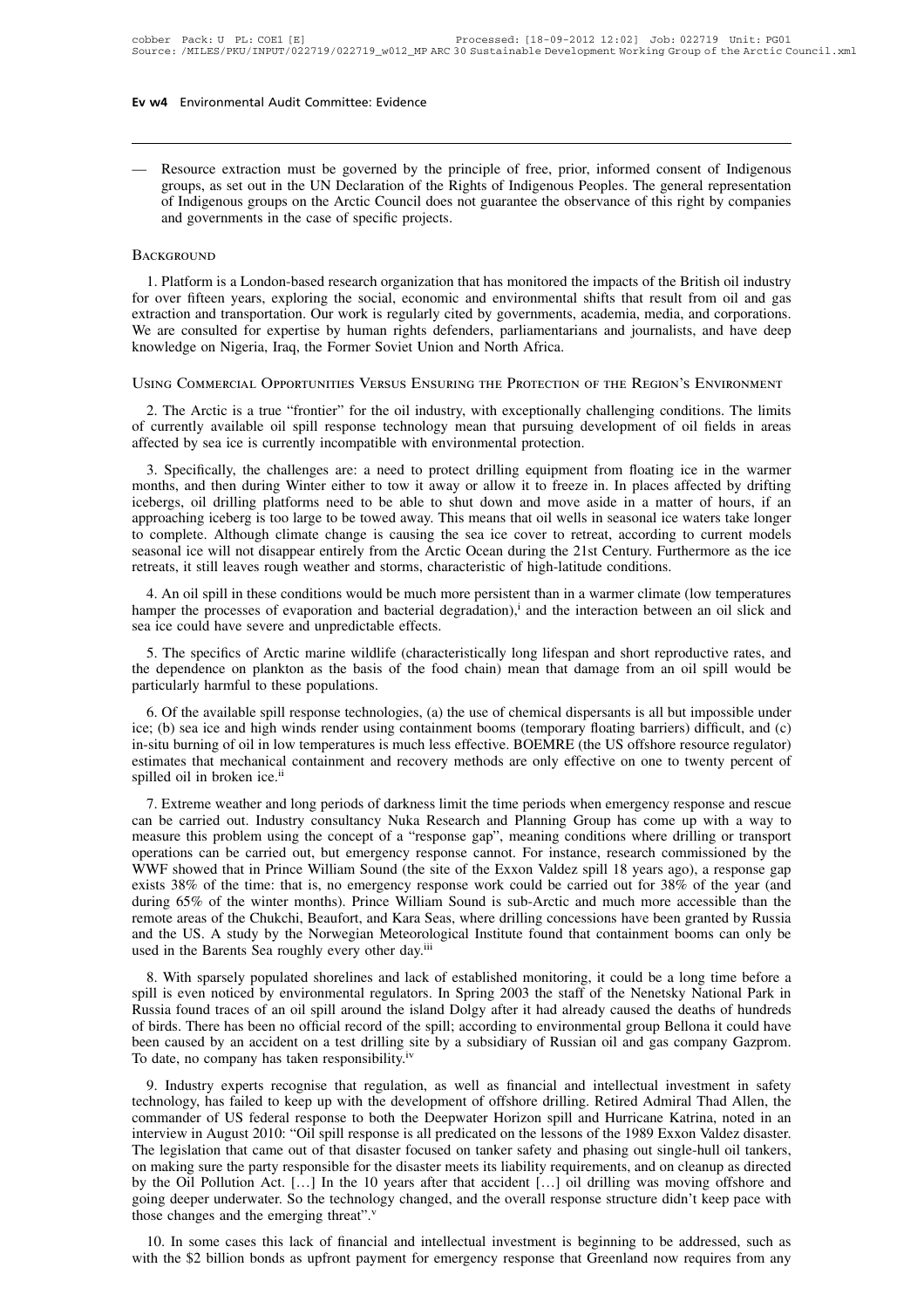Environmental Audit Committee: Evidence Ev w5<br>company wishing to drill in its waters.<sup>vi</sup> However, this still is a unique measure among the Arctic states and<br>also needs to be complemented by safety regulation. company wishing to drill in its waters.<sup>vi</sup> However, this st<br>also needs to be complemented by safety regulation.<br>11. Oddgeir Danielsen, oil and gas expert at the Norweg

mpany wishing to drill in its waters.<sup>vi</sup> However, this still is a unique measure among the Arctic states and<br>o needs to be complemented by safety regulation.<br>11. Oddgeir Danielsen, oil and gas expert at the Norwegian Bare The Barents Sea of the coast of Norway, drilling plans are well ahead of emergency response capability, and the Barents Sea off the coast of Norway, drilling plans are well ahead of emergency response capability, and there There is "a need to be complemented by safety regulation.<br>
11. Oddgeir Danielsen, oil and gas expert at the Norwegian Barents Secretariat, comments that even now, in<br>
the Barents Sea off the coast of Norway, drilling plans company wishing to drill in its waters.<sup>vi</sup> However, this still is a unique measure among the Arctic states and<br>also needs to be complemented by safety regulation.<br>11. Oddgeir Danielsen, oil and gas expert at the Norwegian 11. Oddgeir Danielsen, oil and gas express the Barents Sea off the coast of Norway<br>there is "a need to show decision maker<br>that a major accident is not what is need<br>12. Despite assurances from oil con<br>conditions does not c

Example 13. If the UK is serious about its commitment to environmental protection, it should prevent its companies that ready to adequately respond to oil spill in Arctic analyor accident is not what is needed before relev from taking on oil drilling in the Arctic while there is no proven capability to adequately respond to oil spill in Arctic conditions does not currently exist.<br>
13. If the UK is serious about its commitment to environmenta that a major accide<br>12. Despite assi<br>conditions does no<br>13. If the UK is<br>from taking on oil<br>in the region. EVALUATING POTENTIAL EFFECTS OF RESOURCE EXTRACTION—ENSURING FREE, PRIOR, INFORMED<br>EVALUATING POTENTIAL EFFECTS OF RESOURCE EXTRACTION—ENSURING FREE, PRIOR, INFORMED 12. Despite assurances from oil companies, th<br>conditions does not currently exist.<br>13. If the UK is serious about its commitment to<br>from taking on oil drilling in the Arctic while there<br>in the region.<br>EVALUATING POTENTIAL

14. Apart from the above mentioned threats to environment, oil extraction poses significant challenges to the Apart from the above mentioned threats to environment, oil extraction poses significant challenges to environmen in the region.<br>
EVALUATING POTENTIAL EFFECTS OF RESOURCE EXTRACTION—ENSURING FREE, PRIOR, INFORMED<br>
CONSENT OF INDIGENOUS COMMUNITIES<br>
14. Apart from the above mentioned threats to environment, oil extraction poses signifi EVALUATING POTENTIAL EFFECTS OF RESOURCE EXTRACTION—ENSURING FREE, PRIOR, INFORMED<br>CONSENT OF INDIGENOUS COMMUNITIES<br>14. Apart from the above mentioned threats to environment, oil extraction poses significant challenges to EVALUATING POTENTIAL EFFECTS OF RESOURCE EXTRACTION—ENSURING FREE, PRIOR, INFORMED<br>CONSENT OF INDIGENOUS COMMUNITIES<br>14. Apart from the above mentioned threats to environment, oil extraction poses significant challenges to CONSENT OF INDIGENOUS COMMUNITIES<br>CONSENT OF INDIGENOUS COMMUNITIES<br>14. Apart from the above mentioned threats to environment, oil extraction poses significant<br>societies of the Arctic region through its potential to reshap 14. Apart from the above mentioned threats to environment, oil extraction poses significant challenges to cieties of the Arctic region through its potential to reshape the region's landscape and economy. The estimated dige IT A span Hom the doove included unclears to christmane, on exaction poses significant changes to societies of the Arctic region through its potential to reshape the region  $\hat{s}$  landscape and economy. The estimated indig

indigenous population of the Arctic region about and orishape the region s interstept and economy. The estimated indigenous population of the Arctic region is over a million, a third of the total population, living in dive margenous peoples; and individual impacts of resource extraction are debated within and between these indigenous communities, a fact often ignored by the more powerful players in Arctic resource politics.<br>
15. Above all, i 15. Above all, industrial development must be governed by the principle of free, prior, informed consent of Indigenous groups, as set out in the UN Declaration of the Rights of Indigenous Peoples. This principle implies (a

Indigenous groups, as set out in the UN Declaration of the Rights of Indigenous Peoples. This principle implies (a) information about and consultation on any proposed initiative and its likely impacts, (b) meaningful parti regards and the CN Declaration of an implies (a) information about and consultation on any propose<br>participation of indigenous peoples; and (c) representative ins<br>16. The representation of Indigenous groups as permanen<br>but rticipation or indigenous peoples; and (c) representative institutions."..."<br>
16. The representation of Indigenous groups as permanent observers in the Arctic Council is a necessary,<br>
16. The representation to securing the

16. The representation of Indigenous groups as permanent observers in the Arctic Council is a necessary,<br>but not sufficient, condition to securing these legal rights in relation to resource development. It has not, and<br>can For the representation of malgements groups as permission to resource development. It has not, and cannot secure corporate and government compliance with the principles of free, prior, informed consent with regards to each be the same comporate and government compliance with the principles of free, prior, informed consent with regards to each community and each extraction project.<br>
17. Russia has exhibited numerous violations of these rights regards to each completion and government compinance with the principles of rice, prior, informed consent with<br>regards to each community and each extraction project.<br>17. Russia has exhibited numerous violations of these ri accused of denying multiple oil pipeline leaks occurring around River Pechora, and attempts to institute an elected Saami Parliament are being at best ignored and at worst thwarted by the local administration. Meanwhile a 17. Russia has exhibited numerous violations of these rights. On the Kola Peninsula attempts to institute an elected Saami Parliament are being at best ignored and at worst thwarted by the local administration. Meanwhile a many interest of making it available for pipeline construction for gas extracting consortium Shokman<br>Development AG without consultation with the Saami. Lukoil (the country's second largest oil company) is<br>accused of deny

For the enter of minimig it avalation with the Saami. Lukoil (the country's second largest oil company) is accused of denying multiple oil pipeline leaks occurring around River Pechora, and attempting to "hide" them from t Exercise of denying multiple oil pipeline leaks occurring around River Pechora, and attempting to "hide" them<br>from the regulators and the indigenous population.<sup>ix</sup><br>18. While the Indigenous Peoples of other Arctic states h potentially destructive. Seismic testing, used to assess potential oil prospects, produces intensive high-pitch<br>smany issues remain. There needs to be clarity over the short and long-term effects of oil extraction projects 18. While the Indigenous Peoples of other Arctic states have a better position in advocating for their rights, many issues remain. There needs to be clarity over the short and long-term effects of oil extraction projects 18. While the Indigenous Peoples of other Arctic states have a better position in advocating for their rights, many issues remain. There needs to be clarity over the short and long-term effects of oil extraction projects many issues remain. There needs to be clarity over the short and long-term effects of oil extraction projects on regional economies: how many jobs are provided and for how long, as well as the impacts on other activities. Free implacts of on ariting and extraction on the prospects of nsing and whating are not<br>potentially destructive. Seismic testing, used to assess potential oil prospects, produces<br>sounds, which is very disruptive to whales

20. According to analysis by market research firm Bernstein Research,<sup>xii</sup> the significant costs associated with<br>20. According to analysis by market research firm Bernstein Research,<sup>xii</sup> the significant costs associated w 19. UK companies beginning operations in the Arctic should be made to take these concerns seriously, and<br>should be held legally responsible if they fail to respect Indigenous People's rights.<br>ECONOMIC IMPLICATIONS OF ARCTI should be held legally responsible if they fail to respect Indigenous People's rights.<br>
ECONOMIC IMPLICATIONS OF ARCTIC ENERGY RESERVES<br>
20. According to analysis by market research firm Bernstein Research,<sup>xii</sup> the signif ECONOMIC IMPLICATIONS OF ARCTIC ENERGY RESERVES<br>
20. According to analysis by market research firm Bernstein Research<br>
the technological challenges of extracting hydrocarbons in the Arctic<br>
crucial to make any Arctic devel 20. According to analysis by market research firm Bernstein Research,<sup>xii</sup> the significant costs associated with the technological challenges of extracting hydrocarbons in the Arctic region mean that "Fiscal takes will be 20. According to analysis by market research firm Bernstein Research,<sup>xii</sup> the significant costs associated with<br>the technological challenges of extracting hydrocarbons in the Arctic region mean that "Fiscal takes will be<br>

the technological challenges of extracting hydrocarbons in the Arctic region mean that "Fiscal takes will be crucial to make any Arctic developments viable". That is, without significant tax breaks companies are unlikely t or tax), only 2.5bn barrels of oil could be commercially extracted with a 50% probability to consider oil and particularly gas fields in the region profitable.<br>
21. An unpublished US Geological Survey (USGS) report obtaine based on a highly improbable \$300 extraction cost per barrel, only 4.1 billion barrels companies are uninterly<br>to consider oil and particularly gas fields in the region profitable.<br>21. An unpublished US Geological Survey ( 21. An unpublished US G<br>conclusion in relation to the<br>of oil). According to the rep<br>or tax), only 2.5bn barrels<br>based on a highly improbab<br>same 50% probability.<br>22. Therefore in the medi 22. The mediation to the East Greenland Rift Basin in particular of estimate of 7.5 billion barrels oil). According to the report, at extraction cost of \$100 a barrel (this cost would not include transportation tax), only of oil). According to the report, at extraction cost of \$100 a barrel (this cost would not include transportation or tax), only 2.5bn barrels of oil could be commercially extracted with a 50% probability of success. Even b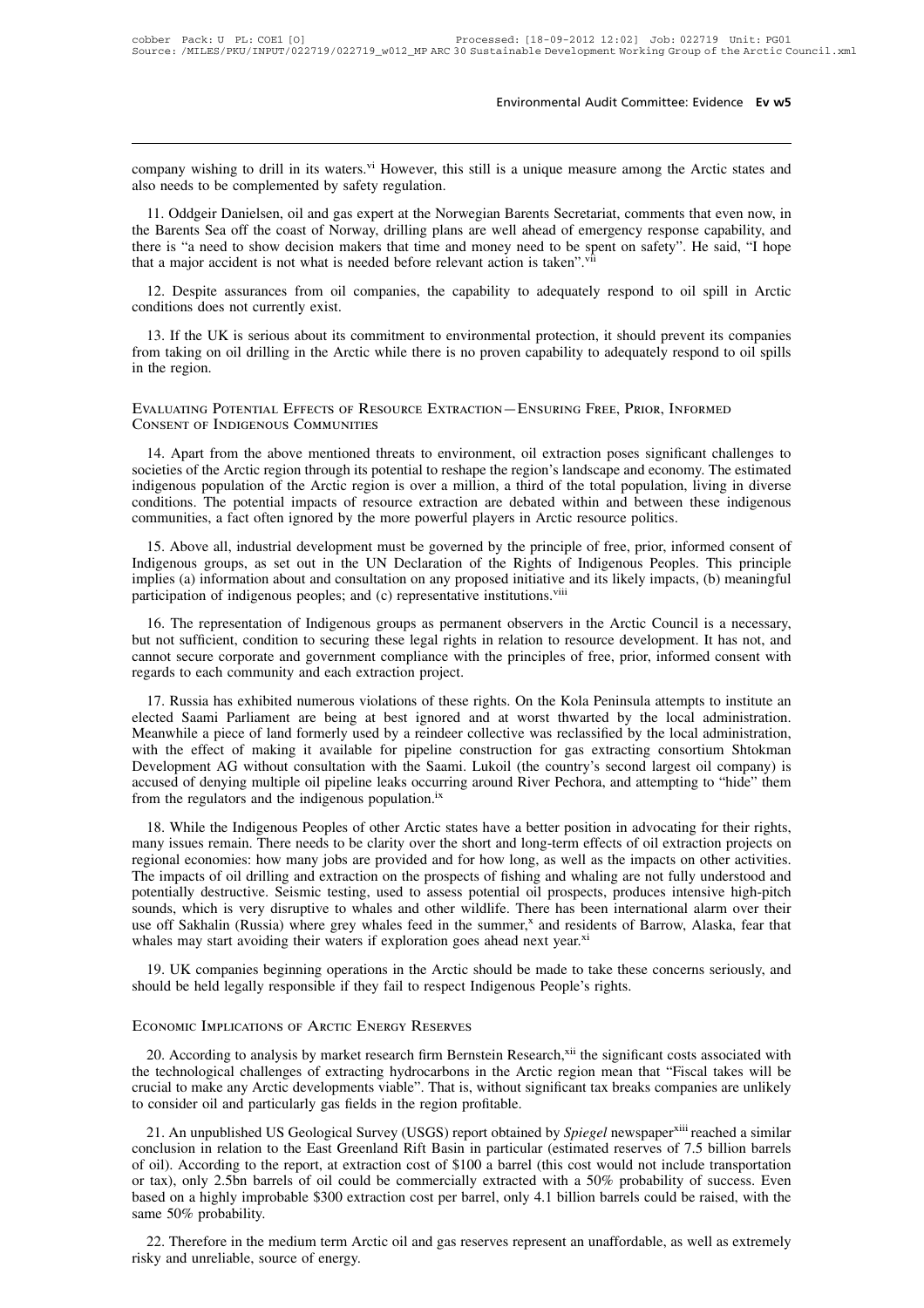# Concerns Over Current Foreign Policy on the Arctic

23. In this context, the unquestioning support lent by the UK government to BP in signing a controversial<br>23. In this context, the unquestioning support lent by the UK government to BP in signing a controversial<br>23. In thi CONCERNS OVER CURRENT FOREIGN POLICY ON THE ARCTIC<br>23. In this context, the unquestioning support lent by the UK government to BP in signing a controversial<br>deal with the Russian company Rosneft in 2011 was particularly pr CONCERNS OVER CURRENT FOREIGN POLICY ON THE ARCTIC<br>23. In this context, the unquestioning support lent by the UK government to BP in signing a controversial<br>deal with the Russian company Rosneft in 2011 was particularly pr CONCERNS OVER CURRENT FOREIGN POLICY ON THE ARCTIC<br>
23. In this context, the unquestioning support lent by the UK government to BP in signing a controversial<br>
deal with the Russian company Rosneft in 2011 was particularly CONCERNS OVER CURRENT FOREIGN POLICY ON THE ARCTIC<br>
23. In this context, the unquestioning support lent by the UK governed the signing ceremony Rosneft in 2011 was particularly<br>
Foreign and Commonwealth Office under Freedo 23. In this context, the unquestioning support lent by the UK government to BP in signing a controversial<br>al with the Russian company Rosneft in 2011 was particularly problematic. Documents revealed by the<br>reign and Common 25. In this collext, the unquestioning support left by the OK government to BP in sighting a controversian<br>deal with the Russian company Rosneft in 2011 was particularly problematic. Documents revealed by the<br>Foreign and Foreign and Commonwealth Office under Freedom of Information legislation show that BP had been in<br>communication with FCO officials about the tie-up with Rosneft for 18 months.<sup>xiv</sup> Chris Huhne, then Energy<br>Secretary, atten

24. FCO and DECC appeared to unconditionally support the deal despite significant public concern around<br>e safety of oil extraction in the Arctic, as well as Russian authorities' disrespect for the rights of its Indigenous<br>

# Recommendations

24. I CO and DDCC appeared to disconditionally support the each despite significant public concern around<br>the safety of oil extraction in the Arctic, as well as Russian authorities' disrespect for the rights of its Indigen 25. The UK should require its companies to apply British environmental and social responsibility standards<br>in the Arctic. This implies proving capability to drill safely in icy conditions and to clean up oil spills, before 26. The UK should require its companies to apply British environmental and social responsibility standards<br>the Arctic. This implies proving capability to drill safely in icy conditions and to clean up oil spills, before<br>du RECOMMENDATIONS<br>
25. The UK should require its companies to apply British environmental and social responsibility standards<br>
in the Arctic. This implies proving capability to drill safely in icy conditions and to clean up 25. The UK should require its companies to apply British environmental and social responsibility standards<br>the Arctic. This implies proving capability to drill safely in icy conditions and to clean up oil spills, before<br>du

in the Arctic. This implies proving capability to drill safely in icy conditions and to clean up oil spills, before industrial drilling is allowed to commence.<br>
26. At the very least, the UK should *not* lend diplomatic an industrial drilling is allowed to commence.<br>
26. At the very least, the UK should *not* lend diplomatic and government support to oil companies in signing<br>
deals (in the Arctic and elsewhere) that are associated with sever 27. We strongly encourage the Committee to solicit comment (oral or written evidence) from a range of Indigenous Peoples' groups, both those represented at the Arctic Council and those that are not, to better assess the im EV. We strongly chroating the Committee to solicit commit-<br>Indigenous Peoples' groups, both those represented at the Arctic<br>the implications of oil and gas extraction in Arctic communiti-<br>informed consent.<br>REFERENCES<br>i For

# **REFERENCES**

(1) Pew Trust, "Oil Spill Prevention and Response in the U.S. Arctic Ocean: Unexamined Risks, Unacceptable<br>The implications of oil and gas extraction in Arctic communities and support their right to free, prior, and<br>inform The EXECONS of the gas extraction in Treate communities and support then Tight to fice, prior, and<br>informed consent.<br>The more information on specific effects of oil spills see:<br>(1) Pew Trust, "Oil Spill Prevention and Resp PEW-1010\_ARTIC\_Report.pdf<br>(2) WWF "Drilling for Oil in the Arctic: Too Soon, Too Risky",http://www.worldwildlife.org/what/ REFERENCES<br>
i For more information on specific effects of oil spills see:<br>
(1) Pew Trust, "Oil Spill Prevention and Response in the U.S. Arctic Ocean: Unexamined Risks, Unacceptable<br>
Consequences". http://www.pewtrusts.org

wherewework/arctic/WWFBinaryitem18711.pdf

For more information on specific enects of on spins see.<br>
(1) Pew Trust, "Oil Spill Prevention and Response in the U.S. Arctic Ocean: Unexamined Risks, Unacceptable<br>
Consequences". http://www.pewtrusts.org/uploadedFiles/ww (1) Few Titst, Off Spin Flevelopment and Response in the U.S. Arctic Ocean. Unexamined Risks, Unacceptable<br>
Consequences". http://www.pewtrusts.org/uploadedFiles/wwwpewtrustsorg/Reports/Protecting\_ocean\_life/<br>
PEW-1010\_ART PDFs/MMSArcticResearch.pdf. (2) WWF "Drilling for Oil in the Arctic: Too Soon, Too Risky",http://www.worldwildlife.org/what/<br>wherewework/arctic/WWFBinaryitem18711.pdf<br>ii U.S. Dept. of the Interior, Minerals Management Service, Arctic Oil Spill Respon ii U.S. Dept. of the Interior, Minerals Management Service, Arctic Oil Spill Response Research and<br>Development Program, A Decade of Achievement at 14 (2009), http://www.boemre.gov/tarprojectcategories/<br>PDFs/MMSArcticResear Development Program, A Decade of Achievement at 14 (2009), http://www.boemre.gov/tarprojectcategories/<br>
PDFs/MMSArcticResearch.pdf.<br>
iii Barents Observer, "Oil spill cleanup possible only every other day in Barents Sea", 3

http://www.barentsobserver.com/index.php?cat=16282&id=316544&showforumform=1&find= iii Barents Observer, "Oil spill cleanup possible only every other day in Barents Sea", 31 March 2006<br>http://www.barentsobserver.com/index.php?cat=16282&id=316544&showforumform=1&find=<br>iv "Gotova li Rossiya k dobyche nefti

iv "Gotova li Rossiya k dobyche nefti na shelfe?" ("Is Russia ready for oil extraction on the continentalsh<br>Bellona http://www.bellona.ru/russian\_import\_area/energy/renewable/39202<br>v "Deepwater Horizon's Enduring Lessons",

2010/08/deepwater-horizons-enduring-le.php v "Deepwater Horizon's Endurity<br>2010/08/deepwater-horizons-endurity<br>2010/08/deepwater-horizons-endurity<br>wii The Guardian, "Greenland wa<br>November 2010 http://www.guard<br>vii Personal communication.

iv "Gotova li Rossiya k dobyche nefti na shelfe?" ("Is Russia ready for oil extraction on the continentalshelf?"),<br>Bellona http://www.bellona.ru/russian\_import\_area/energy/renewable/39202<br>v "Deepwater Horizon's Enduring Le

viid The Guardian, "Greenland wants \$2 billion bond from oil firms keen to drill in its Arctic waters" 12<br>November 2010 http://www.guardian.co.uk/business/2010/nov/12/greenland-oil-drilling-bond<br>vii Personal communication. Euroopacepwater horizons entanting ideptified to the different of the different of the Guardian.co.uk/business/2010/nov/12/greenland-oil-drilling-bond<br>vii Personal communication.<br>viii UN Department of Economic and Social A workshop\_FPIC\_IFAD.doc November 2010 http://www.guardian.co.uk/business/2010/nov/12/greenland-oil-drilling-bond<br>vii Personal communication.<br>vii UN Department of Economic and Social Affairs, "International Workshop on Methodologies Regarding<br>Free viii UN Department of Economic and Social Affairs, "International Workshop on Methodologies Regarding<br>Free Prior and Informed Consent And Indigenous Peoples" www.un.org/esa/socdev/unpfii/documents/<br>workshop\_FPIC\_IFAD.doc<br>i

10403820 xistable Density Alaskans say oil drilling threatens way of life", 20 July 2010 http://www.bbc.co.uk/news/<br>xi BBC News, "Russia's oil exploration threatens gray whales", 24 June 2010 http://www.bbc.co.uk/news/<br>xi BBC News, x BBC News, "Russia's oil exploration threatens gray whales", 24 June 2010 http://www.bbc.co.uk/news/<br>10403820<br>xi BBC News, "Native Alaskans say oil drilling threatens way of life", 20 July 2010 http://www.bbc.co.uk/<br>news

news/world-us-canada-10549107

xi BBC News, "Native Alaskans say oil drilling threatens way of life", 20 July 2010 http://www.bbc.co.uk/<br>news/world-us-canada-10549107<br>xii Oswald Clint, Bernstein Research. "Arctic Drilling: does any of it make sense?" Pr xi BBC News, "Native Alaskans say oil drilling threatens way of life", 20 July 2010 http://www.bbc.co.uk/<br>news/world-us-canada-10549107<br>xii Oswald Clint, Bernstein Research. "Arctic Drilling: does any of it make sense?" Pr xii Oswald Clint, Bernstein Research. "Arctic Drilling: does any of it make sense?" Presentation for Finding<br>Petroleum conference, 2011 http://c250774.r74.cf1.rackcdn.com/bernsteinresearch.pdf<br>xiii Spiegel Online, "The Exo

business/0,1518,741820,00.html xiii Spiegel Online<br>business/0,1518,74<br>xiv The Telegraph<br>finance/newsbysec<br>13 February 2012

finance/newsbysector/energy/oilandgas/8410043/Foreign-Office-backed-BP-in-Rosneft-talks.html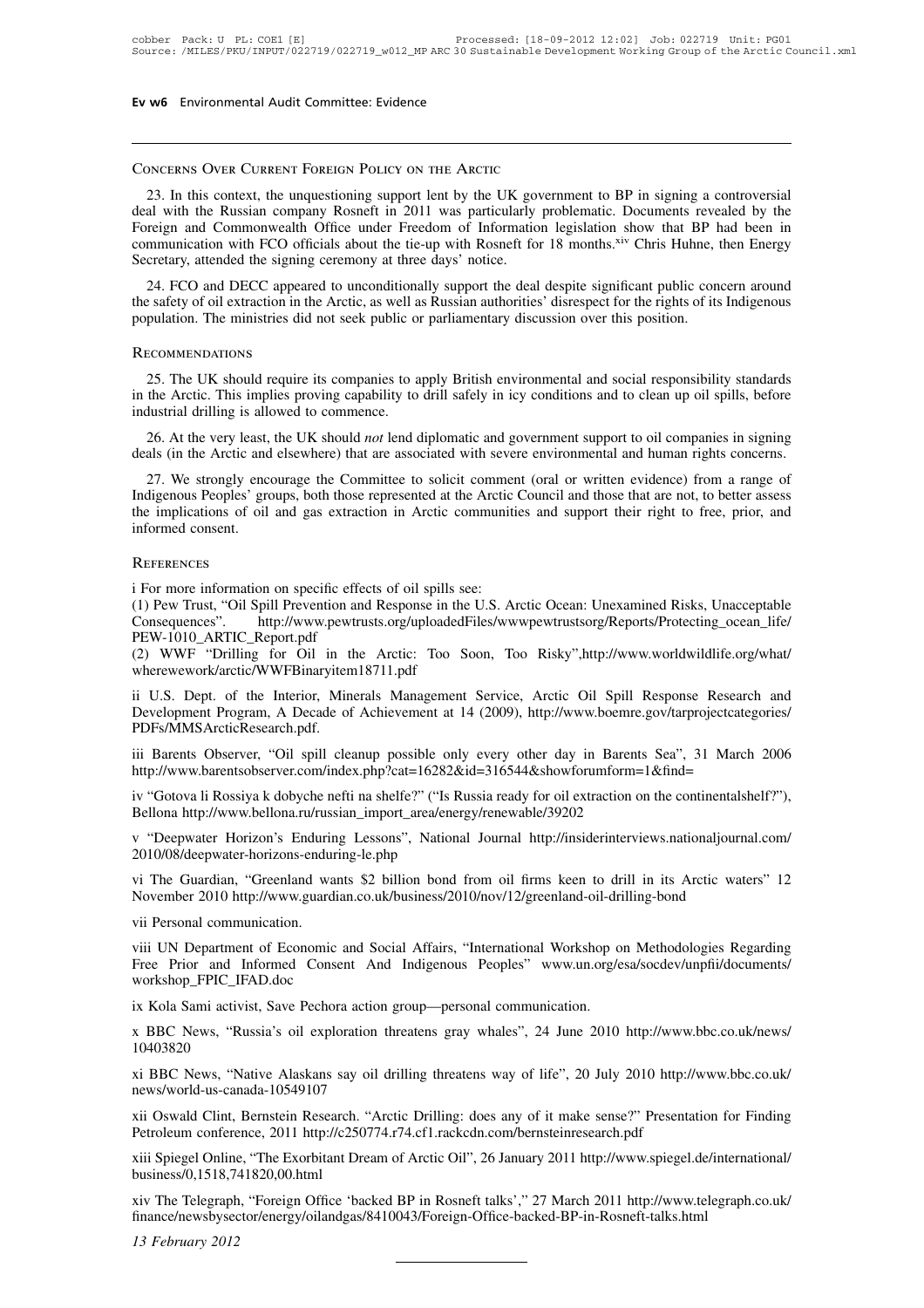# Environmental Audit Committee: Evice<br> **Written evidence submitted by the Scottish Marine Institute**

# **SUMMARY**

- Written evidence submitted by the Scottish Marine Institute<br>
SUMMARY<br>
 Majority of Arctic resourced are with coastal state EEZs (ie. 200 nm) and are directly controlled by<br>
aforementioned states under a mix of domestic in Written evidence submitted by the Scottish Marine Institute<br>Majority of Arctic resourced are with coastal state EEZs (ie. 200 nm) and are directly contraforementioned states under a mix of domestic instruments and internat
- Written evidence submitted by the Scottish Marine Institute<br>SUMMARY<br>— Majority of Arctic resourced are with coastal state EEZs (ie. 200 nm) and are directly controlled by<br>aforementioned states under a mix of domestic instr Majority of Arctic resourced are with coastal state EEZs (ie. 200 nm) and are directly controlled by<br>aforementioned states under a mix of domestic instruments and international commitments.<br>The advent of an Arctic "treaty" Majority of Arctic resourced are with coastal state EEZs (ie. 200 nm) and are directly controlled by aforementioned states under a mix of domestic instruments and international commitments.<br>The advent of an Arctic "treaty" Majority of Arctic resourced are with coastal state EEZs (ie. 200 nm) and aforementioned states under a mix of domestic instruments and international compare of the advent of an Arctic "treaty" is highly unlikely due to so aforementioned states under a mix of domestic instruments and international commitments.<br>
— The advent of an Arctic "treaty" is highly unlikely due to sovereignty issues. However, there is enormous<br>
scope for increased coo The advent of an Arctic "treaty" is highly unlikely due to sovereignty issues. However, there is enormous scope for increased cooperation, information sharing, and knowledge exchange to improve Arctic environmental protect
- The advent of an Arctic Treaty Ts highly unifiely due to sovereignty issues. However, there is enormous scope for increased cooperation, information sharing, and knowledge exchange to improve Arctic environmental protectio collaboration. implementation of existing environmental treaties across all Arctic states.<br>
— Very little industrial expansion has occurred to date, however the prospects are highly likely that expansion<br>
will occur. Nonetheless, oil and Very little industrial expansion has occurred to date, however the prospects are highly likely that expansion<br>will occur. Nonetheless, oil and gas exploitation and increased shipping offers opportunities for the UK<br>to be a Figure manustrial expansion has occurred to date, however the p<br>will occur. Nonetheless, oil and gas exploitation and increased s<br>to be a "responsible player" and drive sustainability through<br>collaboration.<br>Increasing scie
- to be a "responsible player" and drive sustainability through all aspects<br>collaboration.<br>— Increasing scientific and diplomatic effort is essential to improving Arctic protec<br>role to do this through it's good relations wit *How the effects of global warming might open up the region to commercial opportunities, and how the UK in*<br>How the effects of global warming might open up the region to commercial opportunities, and how the UK in<br>taking a
- 

*the taking advantage of these might energing influential states such as China, Japan and Korea.*<br> *taking advantage of global warming might open up the region to commercial opportunities, and taking advantage of these mig* 

1.1 The UK should increasingly look North as its traditionally looked South.<br>
The effects of global warming might open up the region to commercial opportunities, and how the UK in<br>
img advantage of these might ensure that How the effects of global warming might open up the region to commercial opportunities, and how the UK in taking advantage of these might ensure that the region's environment is protected<br>1.1 The Arctic has been the focus How the effects of global warming might open up the region to commercial opportunities, and how the UK in taking advantage of these might ensure that the region's environment is protected<br>1.1 The Arctic has been the focus How the effects of global warming might open up the region to commercial opportunities, c<br>taking advantage of these might ensure that the region's environment is protected<br>1.1 The Arctic has been the focus of unprecedented 1.1 The Arctic has been the focus of unprecedented interest in recent years. Much of the narrative on the cotic tends to characterise the region as an arena for resource-driven jurisdictional and geopolitical rivalry. Ch 1.1 The Arctic has been the focus of unprecedented interest in recent years. Much of the narrative on the Arctic tends to characterise the region as an arena for resource-driven jurisdictional and geopolitical rivalry.<br>Su

Arctic tends to characterise the region as an arena for resource-driven jurisdictional and geopolitical rivalry.<br>Such States primarily comprise the Arctic coastal States but considerable interest in the region has been sho Such States primarily comprise the Arctic coastal States but considerable interest in the region has been shown<br>by extra-regional powers such as the EU (including the UK), China and South Korea.<br>1.2 Events in the Arctic i by extra-regional powers such as the EU (including<br>1.2 Events in the Arctic in recent years provid<br>documented in scientific and media circles. The 20<br>Monitoring and Assessment Program (AMAP) upda<br>(SWIPA)<sup>2</sup> conclude that t 1.2 Events in the Arctic in recent years provide compelling evidence of global climate change well<br>cumented in scientific and media circles. The 2004 Arctic Climate Impact Assessment (ACIA), the Arctic<br>onitoring and Asses documented in scientific and media circles. The 2004 Arctic Climate Impact Assessment (ACIA), the Arctic Monitoring and Assessment Program (AMAP) update and recent Snow, Water Ice & Permafrost in the Arctic (SWIPA)<sup>2</sup> conc

Monitoring and Assessment Program (AMAP) update and recent Snow, Water Ice & Permafrost in the Arctic (SWIPA)<sup>2</sup> conclude that the Arctic continues to warm with key indicators such as air temperature and sea ice changing (SWIPA)<sup>2</sup> conclude that the Arctic continues to warm with key indicators such as air temperature and sea<br>ice changing at rates previously unanticipated.<br>1.3 In September 2007 the summer sea ice minimum had shrunk to its ice changing at rates previously unanticipated.<br>
1.3 In September 2007 the summer sea ice minimum had shrunk to its lowest level ever recorded since<br>
measurements began. The United States National Snow and Ice Data Centre 1.3 In September 2007 the summer sea ice minimum had shrunk to its lowest level ever recorded since measurements began. The United States National Snow and Ice Data Centre (NSIDC) reported that the average five-day mean s 1.3 In September 2007 the summer sea ice minimum had shrunk to its lowest level ever recorded since<br>measurements began. The United States National Snow and Ice Data Centre (NSIDC) reported that the average<br>five-day mean s measurements began. The United States National Snow and Ice Data Centre (NSIDC) reported that the average<br>five-day mean sea ice extent in September 2007 was 4.13 million square kilometres (km<sup>2</sup>) an enormous<br>reduction from five-day mean sea ice extent in September 2007 was 4.13 million square kilometres (km<sup>2</sup>) an enormous reduction from the 1979–2000 average of 6.74km<sup>2</sup> million. Summer ice extents for subsequent years (2008–10) have closel reduction from the 1979–2000 average of 6.74km<sup>2</sup> million. Summer ice extents for subsequent years (2008–10) have closely tracked that for 2007, while not quite reaching the record low level. In 2008 average September ice have closely tracked that for 2007, while not quite reaching the record low level. In<br>cice extent was recorded as 4.67km<sup>2</sup> million, the second lowest on record. In 2009, co<br>to 5.36km<sup>2</sup> million, but still 1.68km<sup>2</sup> millio 5.36km<sup>2</sup> million, but still 1.68km<sup>2</sup> million below the average. The figure for 2010 reached a summer<br>nimum of 4.6km<sup>2</sup> million recorded for 19 September 2010, the third-lowest on record. On September 9,<br>11 sea ice exten 2011 sea ice extent dropped to 4.33 million square kilometres the second lowest on record. Overall changes in<br>sea ice can be observed in Figure 1. Arctic summer sea ice extent appears form the recorded data to be on a<br>cont Sub regional dynamics and economic state is seen the appears form<br>nual and long-term downward trend, losing 11.2% of volume per decade.<br>There are several physical, political and economic mechanisms and principle<br>ision and

- 
- There are several physical, political and economic mechanisms and principles that will influence resource<br>
sion and maritime activity in the Arctic. They include:<br>
 Sub regional dynamics of temperature changes and ice red The gas significant and economic mechanisms and principles that will influence resource<br>and maritime activity in the Arctic. They include:<br>Sub regional dynamics of temperature changes and ice reduction.<br>International marke International markets for commodities. For example, the changes in US non-conventional gas supply<br>(ie. Shale gas) significantly downgraded the profitability of Arctic exploration and delivery to US<br>markets. Arctic expansio
- Sub regional dynamics of temperature changes and ice reduction.<br>
 International markets for commodities. For example, the changes in US non-conventional gas supply<br>
(ie. Shale gas) significantly downgraded the profitabi Sub regional dynamics of temperature changes and ice reduction.<br>International markets for commodities. For example, the changes in US non-conventional gas supply<br>(ie. Shale gas) significantly downgraded the profitability o (ie. Shale gas) significantly downgraded the profitability of Arctic exploration and delivery to US<br>markets. Arctic expansion is linked to international market performance.<br>— Majority of Arctic marine resources (eg oil, ga
- influenced by international agreements on environmental management.<br>The advent of an "Arctic Treaty" that removes sovereign power from Arctic littoral states is highly unlikely and is generally not supported. In addition, markets. Arctic expansion is linked to international market performance.<br>Majority of Arctic marine resources (eg oil, gas, fish) are within the EEZs of Arctic coastal states.<br>Exploitation and management measures are primar Majority of Arctic marine resources (eg oil, gas, fish) are within the EEZs of Arctic coastal states.<br>Exploitation and management measures are primarily a matter of domestic concern and responsibility<br>influenced by interna management of a "Arctic manne essuress" (eg on, gas, itsn) are within the EEZs of Arctic coastal states.<br>Exploitation and management measures are primarily a matter of domestic concern and responsibility<br>influenced by inte Exploitation and management measures are primarily a matter of domestic concern and responsibility<br>influenced by international agreements on environmental management.<br>The advent of an "Arctic Treaty" that removes sovereign The advent of an "Arctic Treaty" that removes sovereign power from Arctic littoral standikely and is generally not supported. In addition, calls for a "zone of peace" or tre the central Arctic Ocean, while noble in nature,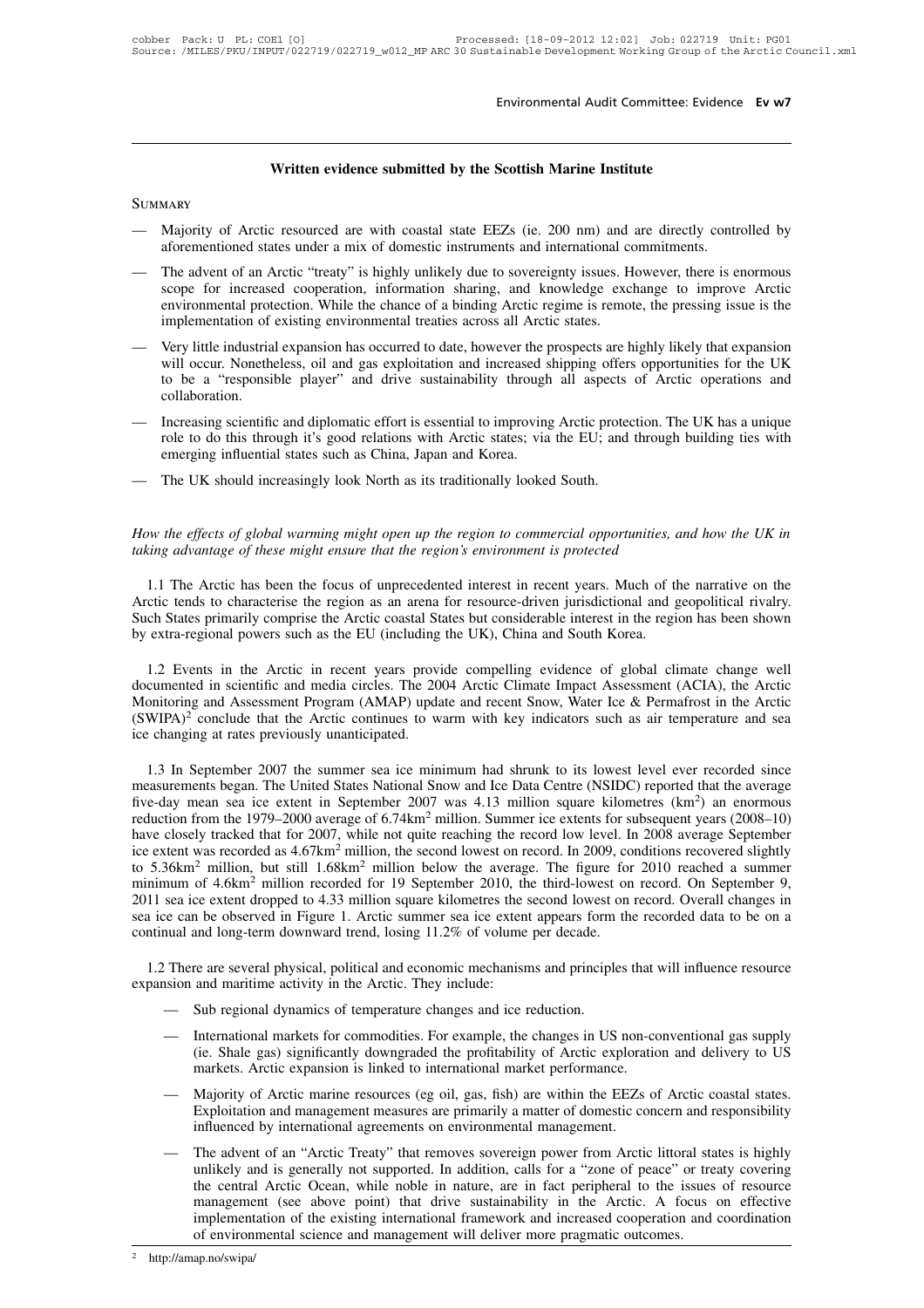Manuscular Superiors and and the Universe of the linkages between climate change, physical forcing on sea ice and<br>
industrial development. While changes in summer distribution have allowed minor navigational<br>
opportunities Vironmental Audit Committee: Evidence<br>We can only speculate on the linkages between climate change, physical forcing on sea ice and<br>industrial development. While changes in summer distribution have allowed minor navigation Vironmental Audit Committee: Evidence<br>
We can only speculate on the linkages between climate change, physical forcing on sea ice and<br>
industrial development. While changes in summer distribution have allowed minor navigati We can only speculate on the linkages between climate change, physical forcing on sea ice and<br>industrial development. While changes in summer distribution have allowed minor navigational<br>opportunities through the Northern We can only speculate on the linkages between climate change, physical forcing on sea ice and industrial development. While changes in summer distribution have allowed minor navigational opportunities through the Northern We can only speculate on the linkages between climate change, physical forcing on sea ice and<br>industrial development. While changes in summer distribution have allowed minor navigational<br>opportunities through the Northern We can only speculate on the linkages between climate change, physical forcing on sea ice and industrial development. While changes in summer distribution have allowed minor navigational opportunities through the Northern industrial development. While changes in summer distribution have allowed minor navigational<br>opportunities through the Northern Sea route, wholesale change (and commercially viable) shipping<br>is yet to emerge. However the t opportunities through the Northern Sea route, wholesale change (and commercially viable) shipping<br>is yet to emerge. However the trend is that regional shipping is on the rise, particularly in the Barents<br>Sea. This region, Sea. This region, in proximity to the UK sphere of influence, opens opportions are values are active and environmental concerns (eg an oil spill). The driver for the Barents has been increased exploration not sea ice reduc the Barents has been increased exploration not sea ice reduction. This is in part driven by the<br>recent border agreement between Russia and Norway opening up a significant area (175,000km<sup>2</sup>)<br>for exploration.<br>*hat the conse* 

recent border agreement between Russia and Norway opening up a significant area (175,000km<sup>2</sup>)<br>for exploration.<br>What the consequences will be of unrestricted development in the Arctic<br>2.1 The retreat of sea ice has resulte onidate the consequences will be of unrestricted development in the Arctic<br>
2.1 The retreat of sea ice has resulted in considerable speculation as to a corresponding increase in economic<br>
activity across the Arctic. Despit What the consequences will be of unrestricted development in the Arct<br>2.1 The retreat of sea ice has resulted in considerable speculation as a<br>activity across the Arctic. Despite an increase in political activity and<br>oil a 2.1 The retreat of sea ice has resulted in considerable speculation as to a corresponding increase in economic<br>activity across the Arctic. Despite an increase in political activity and some breakthroughs in navigation and<br>

2.1 The retreat of sea ice has resulted in considerable speculation as to a corresponding increase in economic<br>activity across the Arctic. Despite an increase in political activity and some breakthroughs in navigation and<br> 2.1 The redeat of sea floor instituted in considerable speculation as to a corresponding increase in economic<br>activity across the Arctic. Despite an increase in political activity and some breakthroughs in navigation and<br>o have often been characterised as source of dispute and triggers for conflict. An alternative gas, wery little industrial expansion has actually occurred in the Arctic, with the majority occurring within the Barents Sea, a ori and gas, very nite measural expansion has actually occurred in the Arctic, while majority occurring<br>within the Barents Sea, a zone of geopolitical interest to the UK.<br>2.2 Suggestions that the Arctic is the focus of a m whall the Batentis stat, a zone of geoporated interest to the OK.<br>2.2 Suggestions that the Arctic is the focus of a multi-player "land grab" and a resource related "scramble"<br>have been widespread since reports of the melti 2.2 Suggestions that the Arctic is the focus of a multi-player "land grab" and a resource related "scramble" have been widespread since reports of the melting of Arctic summer sea ice and Russia's planting of a flag on the have been widespread since reports of the melting of Arctic summer sea ice and Russia's planting of a flag on<br>the sea floor in 2007. In this context, claims to maritime jurisdiction on the part of the Arctic coastal States the sea floor in 2007. In this context, claims to maritime jurisdic<br>have often been characterised as source of dispute and triggers ft<br>the claims of the Arctic States are, in fact, predominantly consiste<br>coastal states, sa 2.3 In accordance with Article 76 of UNCLOS, the Arctic States have made, or are in the Arctic States are in fact, predominantly consistent with international norms. All of the Arctic States, save for the United States, ar incellates, save for the United States, are parties to the United Nations Convention on the Law of the Sea coastal states, save for the Usited States, are parties to the United Nations Convention on the Law of the Sea (UNC

colastar states, save for the United States, the parties to the United Nations Convention on the Eaw of the Ged<br>(UNCLOS) (however the US observes UNCLOS as customary international law) and all Arctic states, including<br>the The United States, have advanced maritime jurisdictional claims consistent with the UNCLOS, notably 12<br>nautical mile (nm) breadth territorial seas and 200nm EEZs.<br>2.3 In accordance with Article 76 of UNCLOS, the Arctic Sta natical mile (nm) breadth territorial seas and 200nm EEZs.<br>2.3 In accordance with Article 76 of UNCLOS, the Arctic States has<br>preparing, submissions related to the outer limits of the continental shel<br>claimed EEZs, to the 2.3 In accordance with Article 76 of UNCLOS, the Arctic States have made, or are in the process of eparing, submissions related to the outer limits of the continental shelf seaward of the 200nm limits of timed EEZs, to the 2.3 In accordance win Trick To of CreelDos, the Trick States have made, or are in the process of preparing, submissions related to the outer limits of chemical shelf seaward of the 200nm limits of chemical Shelf. While suc

preparmig, suomissions related to the other mints of the continental shelf seaward of the Eoomin mints of claimed EEZs, to the relevant United Nations scientific body—the Commission on the Limits of the Continental Shelf. boundary disputes are capable of resolution. Of note in this context is the resolution. The agreed international norm for marine jurisdictional law and order.<br>
2.4 Thus, while the Arctic is not free of maritime jurisdictio delimitation of a maritime boundary, of Norway and Russia's longstanding disputes, it can be argued, however, that the Arctic is subject to fewer disputes than elsewhere. Suggestions that the Arctic littoral States are eng 2.4 Thus, while the Arctic is not free of maritime jurisdictional disputes, it can be argued, however, that the Arctic is subject to fewer disputes than elsewhere. Suggestions that the Arctic littoral States are engaged in 2.4 Thus, while the Arctic is not free of maritime jurisdictional disputes, it Arctic is subject to fewer disputes than elsewhere. Suggestions that the Arctiform of "land grab" seem misplaced. In fact the opposite seems to East is stated to flower displaces diant elsewhete. Suggestions diant on the richter into an states are engaged in a<br>m of "land grab" seem misplaced. In fact the opposite seems to be happening—longstanding maritime<br>undary From the nation of a maritime boundary disputes are capable of resolution. Of note in this context is the resolution, through a treaty on the delimitation of a maritime boundary, of Norway and Russia's longstanding dispute

boundary displacs are capacite of resonation. Or hote in ans concext is are resonation, among a dreary on died imitation of a maritime boundary, of Norway and Russia's longstanding dispute over the Barents Sea, an issue th derinnation of a matrime boundary, of Norway and Russia s longstanding dispute over the Batents Sea, and<br>issue that has been unresolved for 40 years, Through the agreement, signed on 27 April 2010, the two sides<br>agreed to issue that has been unresorved for 40 years, Through the agreement, signed of 27 April 2010, the two staces agreed to divide up an overlapping area of approximately 175,000km<sup>2</sup>.<br>2.5 While coastal states are engaged in a r 2.5 While coastal states are engaged in a race of sorts to gather the scientific information, all are doing so<br>in accordance with the terms of UNCLOS. The threats from "unrestricted development" in reality stem from<br>the na 2.5 While coastal states are engaged in a race of sorts to gather the scientific information, all are doing so<br>in accordance with the terms of UNCLOS. The threats from "unrestricted development" in reality stem from<br>the na in accordance with the terms of UNCLOS. The threats from "unrestricted development" in reality stem from<br>the national capacity to manage resource exploitation in line with a range of international commitments and in<br>line w the national capacity to manage resource exploitation in line with a range of international commitments and in<br>line with global strategies for sustainable development. There is considerable variation between different Stat line with global strategies for sustainable development. There is considerable variation between different States<br>in terms of ratification of international agreements and the financial, technical or political capacity to i in terms of ratification of international agreements and the financial, technical or political capacity to implement<br>a range of agreements such as those presented by OSPAR, the Convention on Biodiversity (eg the ecosystem<br> a range of agreements such as those pre-<br>approach to management) or the Internat<br>regime that can threaten Arctic biodive<br>distribution in the Arctic or the patchy i<br>is where the UK can play a significant r<br>scientific monito 2.6 While the rapid expansion of industrial activity is open to debate, there is no doubt that increasing is the rapid expansion. There are significant gaps whilm in each given that tribution in the Arctic or the patchy im Example that can include the pactivity of good example is the fact of knowledge of octurribution in the Arctic or the patchy implementation of the Ballast Water convention under the IMO). This is where the UK can play a si

assuration in the Arctic of the paticipa imponentiation of the bandst water convention didet the INO). This is where the UK can play a significant role in ensuring knowledge transfer and capacity building in terms of scien are immature, and the safety basis of polar the safety basis of polar shipping, the safety basis of delivering the ecosystem approach.<br>
2.6 While the rapid expansion of industrial activity is open to debate, there is no do Sciencing the ecosystem approach.<br>
2.6 While the rapid expansion of industrial activity is open to debate, there is no doubt that increasing<br>
activity is occurring at a more measured pace. This activity requires a coordina 2.6 While the rapid expansion of industrial activity is open to debate, there is no doubt that increasing activity is occurring at a more measured pace. This activity requires a coordinated, science based ecosystem approac 2.6 While the rapid expansion of industrial activity is open to debate, there is no doubt that increasing activity is occurring at a more measured pace. This activity requires a coordinated, science based ecosystem approac activity is occurring at a more measured pace. This activity requires a coordinated, science based ecosystem approach, not one based on a "race to the bottom". For example, pan-Arctic guidelines on oil spill prevention are *How Arctic energy reserves might impact on UK energy security and policy*<br>*How Arctic energy reserves might impact on UK energy security and policy*<br>*2.7* Rather than "unrestricted development", it appears that at least i r management across borders is needed, and the UK can play a role in facilitating technological transfer,<br>ience and knowledge to its Arctic partners and actively through the Arctic Council and its relevant working<br>oups (PA

science and knowledge to its Arctic partners and actively through the Arctic Council and its relevant working<br>groups (PAME, AMAP, CAFF etc).<br>How Arctic energy reserves might impact on UK energy security and policy<br>2.7 Rath groups (PAME, AMAP, CAFF etc).<br>
How Arctic energy reserves might impact on UK energy security and policy<br>
2.7 Rather than "unrestricted development", it appears that at least in terms of oil and gas, development is<br>
procee How Arctic energy reserves might impact on UK energy security and policy<br>2.7 Rather than "unrestricted development", it appears that at least in terms of oil and gas, development is<br>proceeding in piecemeal fashion with min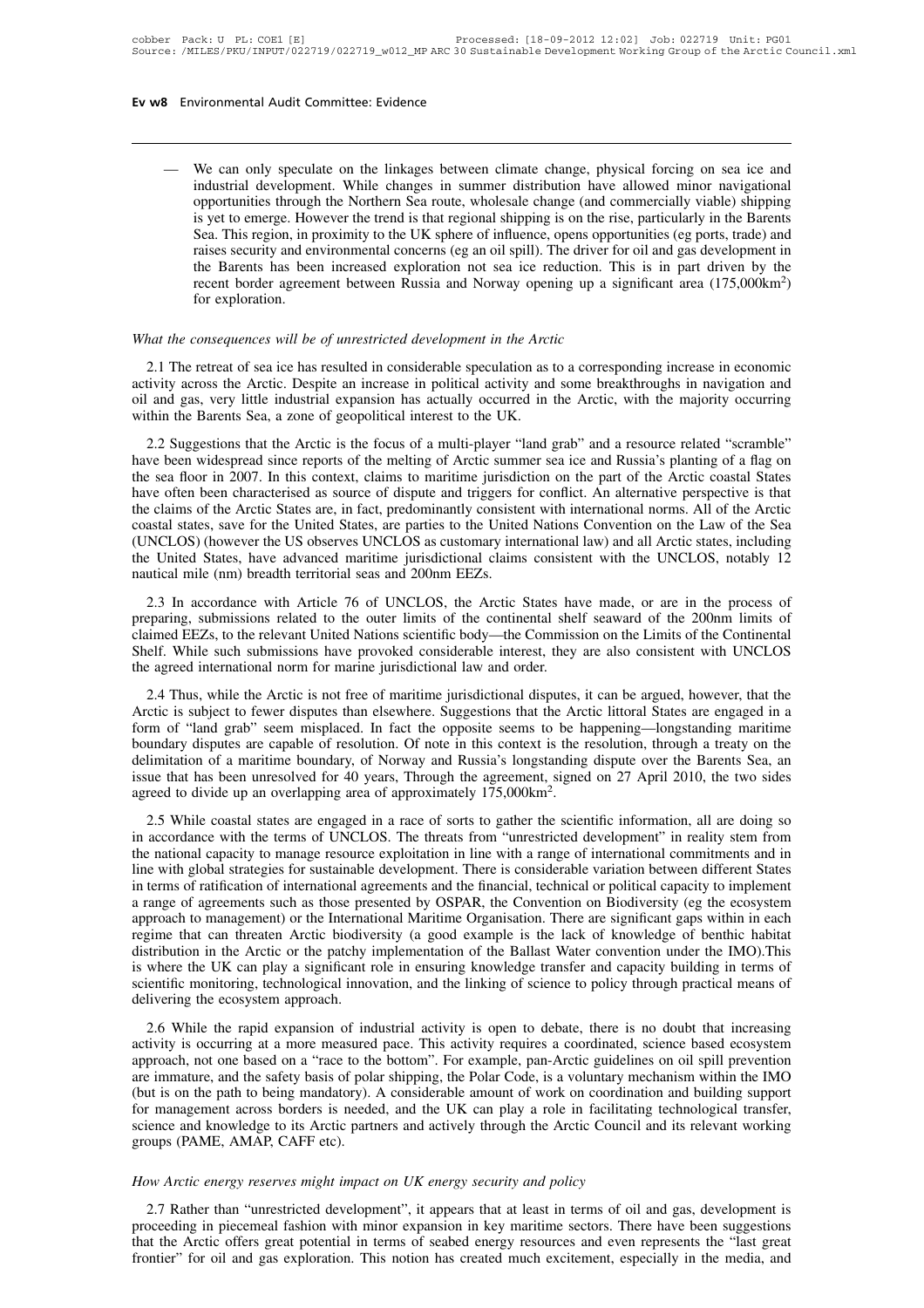Environmental Audit Committee: Evidence Ev w9<br>tends to underpin the idea of a "race for resources". This perception of the Arctic as a major energy resource<br>has, in turn, informed the thinking of policy-makers in all Arcti Environmental A<br>
tends to underpin the idea of a "race for resources". This perception of the *A*<br>
has, in turn, informed the thinking of policy-makers in all Arctic states.<br>
2.8 Recent discoveries in the Barents Sea such

2.8 Recent discoveries in the Barents Sea such as the Skrugard development are the only recent discoveries in the Barents Sea such as the Skrugard development are the only recent discoveries spite extensive exploration ove The stends to underpin the idea of a "race for resources". This perception of the Arctic as a major energy resource has, in turn, informed the thinking of policy-makers in all Arctic states.<br>
2.8 Recent discoveries in the The tends to underpin the idea of a "race for resources". This perception of the Arctic as a major energy resource has, in turn, informed the thinking of policy-makers in all Arctic states.<br>
2.8 Recent discoveries in the B tends to underpin the idea of a "race for resources". This perception of the Arctic as a major energy resource<br>has, in turn, informed the thinking of policy-makers in all Arctic states.<br>2.8 Recent discoveries in the Barent design the further development particularly in the recently opened as the Skrugard development are the only recent discoveries despite extensive exploration over the past decade. Skrugard development are the only recent di nas, in unit, informed the unity of poincy-inakers in an Arctic states.<br>
2.8 Recent discoveries in the Barents Sea such as the Skrugard development are the only recent discoveries<br>
despite extensive exploration over the pa 2.8 Recent discoveries in the Barents Sea such as the Skrugard development are the only recent discoveries despite extensive exploration over the past decade. Skrugard is estimated to contain around 250 million barrels of despite extensive exploration over the past decade. Skrugard is estimated to contain around 250 million barrels<br>of recoverable oil equivalent and is located approximately 100 miles North of the Snovit gas development<br>(alon of recoverable oil equivalent and is located approximately 100 miles North of the Snovit gas development (along with the Goliat field are the only producing field in the Norwegian Barents region). The expectation is of fur (along with the Goliat field are the only producing field in the Norwegian Barents region). The expectation is<br>of further development particularly in the recently opened eastern Barents sector with Russia. Moreover, report of further development particularly in the recently opened eastern Barents sector with Russia. Moreover, reports<br>such as the USGS assessment specify in oil and gas resources rather than recoverable reserves. This is an<br>imp such as the USGS assessment specify in oil and gas resources rather than recoverable reserves. This is an important distinction. Even if an optimistic estimated recovery rate of 35% of oil reserves translating to proven re portant distinction. Even it an optimistic estimated recovery rate or 35% or oil reserves translating to proven<br>erves (rather than the industry "rule of thumb" of 10% for frontier provinces) the USGS's figure of 90<br>lion ba Figure 1 and the many rule of multipuble of 10% for fromer provinces) the USOS s figure of 90<br>billion barrels of oil rapidly scales down to potential reserves of 31.5 billion barrels. When it is considered<br>that global cons

but but also be specified that while increasing oil and gas discoveries of 51.5 but also be specified that global consumption of conventional oil totalled approximately 26.9 billion barrels in 2010 (approximately 87 millio For UK supply, the debate over energy independence and green energy production is central to the press, significant finds have and will occur and gas exploration may not be the *el dorado* as painted by the press, signific by infinity in the context above, while oil and gas exploration may not be the *el dorado* as painted by the press, significant finds have and will occur and these will be of interest to the UK in terms of energy security. 2.9 In the context above, while oil and gas exploration may not be the *el dorado* as painted by the press, significant finds have and will occur and these will be of interest to the UK in terms of energy security. It shou 2.9 In the context above, while oil and gas exploration may not be the *el dorado* as painted by the press, significant finds have and will occur and these will be of interest to the UK in terms of energy security. It shou significant finds have and will occur and these will be of interest to the UK in terms of energy security. It should also be specified that while increasing oil and gas discoveries represents a potential level of security particularly in the context of increasing climate change. The UK should work through multilateral fora to ensure that a balanced view of energy development unfolds in the region, acknowledging that further carbon intensive Solutional wisdom suggests that as the Arctic warms, so sea ice coverage will be reduced and function ensive development in oil and gas will increase the severity of climate change, which ironically, is at its best intensi

then sive development in oil and gas will increase the severity of climate change, which ironically, is at its<br>most intensive in the polar regions.<br>How new Arctic shipping routes and fishing grounds might affect UK maritim sea increase in the polar regions.<br>
How new Arctic shipping routes and fishing grounds might affect UK maritime and fisheries policy<br>
3.1 Conventional wisdom suggests that as the Arctic warms, so sea ice coverage will be r How new Arctic shipping routes and fishing grounds might affect UK maritime and fisheries policy<br>3.1 Conventional wisdom suggests that as the Arctic warms, so sea ice coverage will be reduced and thus<br>the seasonal Arctic n How new Arctic shipping routes and fishing grounds might affect UK maritime and fisheries policy<br>3.1 Conventional wisdom suggests that as the Arctic warms, so sea ice coverage will be reduced and thus<br>the seasonal Arctic n The *New Arctic supping*<br>3.1 Conventional wisd<br>the seasonal Arctic navig<br>sea ice is likely to increase<br>but also long-dormant, dh<br>by way of the Arctic: na<br>Northeast Passage).<br>3.2 Northwest Passage 3.1 Conventional wisdom suggests that as the Atchet wanths, so sea the coverage win be reduced and thus<br>
is escasonal Arctic navigational "window" will expand. A key finding of the ACIA report was that "reduced<br>
a ice is l ine seasonal Arctic havigational Window Win expant. A key imang of the ACIA report was that reduced<br>sea ice is likely to increase maritime transport and access to resources." This scenario has stirred long-standing,<br>but al by way of the Arctic: namely the Northwest Passage and the Northern Sea Route (formerly known as the

but also long-dormant, dreams of the opening of shipping routes between the Atlantic and the Pacific Oceans<br>by way of the Arctic: namely the Northwest Passage and the Northern Sea Route (formerly known as the<br>Northeast Pas by way of the Afctic. hallery the Nothwest Passage<br>Northeast Passage).<br>3.2 Northwest Passage offers a 9,000km (4,860nm)<br>via the Panama Canal and a 17,000km (9,180nm) sa<br>traffic in the Arctic is clearly on the rise, led by 3.2 Northwest Passage offers a 9,000km (4,860nm) distance saving over the route between Europe and Asia<br>
i the Panama Canal and a 17,000km (9,180nm) saving as compared with the Cape Horn route. Navigation<br>
ffic in the Arct 3.2 Notuwest rassage offers a 9,000km (4,000mm) distance saving over the folde between Europe and Asta<br>via the Panama Canal and a 17,000km (9,180nm) saving as compared with the Cape Horn route. Navigation<br>traffic in the Ar

Via the *Panama* Canal and a 17,000km (9,180nm) saving as compared with the Cape Horn route. Navigation traffic in the Arctic is clearly on the rise, led by increasing instances of "adventure cruising" in Arctic waters, in The Northern Sea Route Schein Scheme This sea Route Culture Culture Culture Culture Culture Culture Sea Support traffic for oil and gas developments on the periphery of the Arctic, and to some extent from the pursuit of mi Increased support traine for on and gas developments on the periphery or the Arctic, and to some extent from<br>the pursuit of migrating stocks by fishing fleets.<br>3.3 Opening up of Arctic sea lanes and sea borne trade pattern 13.3 Opening up of Arctic sea lanes and sea borne trade patterns have been encouraged by recent commercial transits of the Northern Sea Route. For example, two heavy lift vessels of Germany's Beluga shipping group, the *Be* 3.3 Opening up of Arctic sea lanes and sea borne trade patterns have been encouraged by recent commercial transits of the Northern Sea Route. For example, two heavy lift vessels of Germany's Beluga shipping group, the *Bel* transits of the Northern Sea Route. For example, two heavy lift vessels of Germany's Beluga shipping group, the *Beluga Fraternity* and *Beluga Foresight* successfully completed what was billed as the first commercial tran transits of the Northern Sea Route. For example, two heavy lift vessels of Germany's Beluga shipping group, the *Beluga Fraternity* and *Beluga Foresight* successfully completed what was billed as the first commercial tran ISSI of the Nothern sea Route (saming from Pusan in Kotea to Framourg in Germany) between July and<br>ptember 2009. Whilst these vessels were relatively small 2010 saw the passage of the SCF *Baltica*, being<br>10 and arrived in September 2009. Whilst diese vessels were relatively sinant 2010 saw the passage of the SCF *Butitca*, being<br>the first high-tonnage tanker through the Northern Sea Route. The *Baltica* departed Murmansk on 14 August<br>2010 a

and a the use of the Northead to be twice as fast as would be expected on the alternative route via the Suez Canal.<br>The 22-day voyage was estimated to be twice as fast as would be expected on the alternative route via the 2010 and arrived in Ningtot, Clinta on September 0, 2010 carrying a cargo or 70,000 tomes or gas contensate.<br>The 22-day voyage was estimated to be twice as fast as would be expected on the alternative route via the<br>Suez Ca For much of the year, and year-round in the event of a cold summer, ice is likely to remain a key factor and a threat to safety of narge-round in the event of a cold summer, the first and most obvious factor that mitigates 3.4 Despite the excitement caused by these voyages, there exist strong reasons to doubt the viability of such routes for large-scale, regular transportation in the near-term. The first and most obvious factor that mitigate 3.4 Despite the excitement caused by these voyages, there exist strong reasons to doubt the viability of such<br>routes for large-scale, regular transportation in the near-term. The first and most obvious factor that mitigate routes for large-scale, regular transportation in the near-term. The first and most obut against the use of the Northwest Passage for regular inter-oceanic transits is that question may be ice-free at the end of the Arctic 2.5 Nevertheless, it is clear that Arctic navigation is on the rise and the part of littoral States, and year-<br>1910 and the event of a cold summer, the Arctic navigational "window" is still narrow.<br>
The much of the year, a question may be tee-free at the end of the Arctic summer, the Arctic navigational window is sun narrow.<br>For much of the year, and year-round in the event of a cold summer, ice is likely to remain a key factor and a<br>threat

For much of the yeal, and year-found in the event of a cold summer, ice is fixely to femant a key factor and a<br>threat to safety of navigation. The hazardous nature of navigation in the Arctic will necessarily have<br>implicat In the Kickel States in terms of operating costs, both as a result of the need to use ice-strengthened vessels with ice-<br>breaker support in some cases and potentially vast increases in insurance costs.<br>3.5 Nevertheless, it in turn, has sharpened already existing disputes with States such as the United States over navigation and position is on the rise and the opportunities offered by Arctic sea lanes are highly likely to be investigated in t freedoms. 3.5 Nevertheless, it is clear that Aften havigation is on the rise and the opportunities oriered by Aftenc sea<br>hes are highly likely to be investigated in the future. Thus, even though significant challenges remain great<br>t ration and the implay interval of the Hutstandard in the Finder. Thus, even though significant changings remain great<br>potential does exist. Increasing shipping activity in the Arctic has prompted efforts on the part of lit

potential does exist. Incleasing sinpping activity in the Arctic has prompted enorts on the part of intoral states, especially Russia and Canada, to exert more control over navigation, largely on environmental grounds, whi Expecially Russia and Canada, to exert inferential over havigation, hagery on environmental grounds, which, in turn, has sharpened already existing disputes with States such as the United States over navigational freedoms. In turn, has sharpened aneady existing disputes with states such as the United states over havigational freedoms.<br>
3.6 As a key player in international maritime fora (ie UNCLOS and the IMO) the UK will have an influential<br>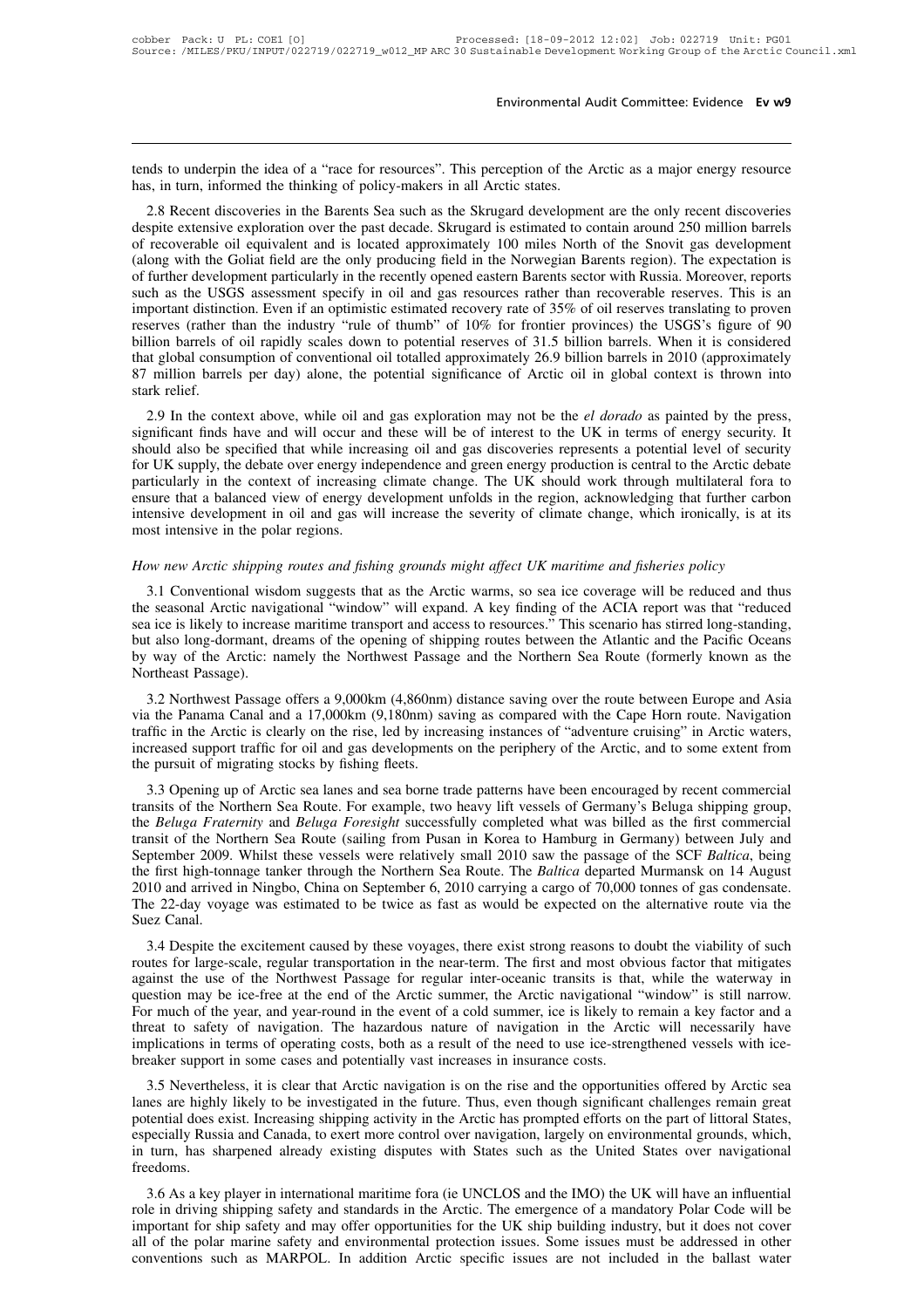Ev w10 Environmental Audit Committee: Evidence<br>
convention and other conventions. Considerable effort by the Arctic states, supported by influential maritime<br>
states such as the UK, in the IMO and its related instruments s states such as the UK, in the IMO and its related instruments such as MARPOL will be essential to ensure exactly and minimise environmental impact. Ev w10 Environmental Audit Committee: Evident<br>
convention and other conventions. Considerable<br>
states such as the UK, in the IMO and its relate<br>
safety and minimise environmental impact.<br>
How the Government might use its p Invention and other conventions. Considerable effort by the Arctic states, supported by influential maritime<br>tets such as the UK, in the IMO and its related instruments such as MARPOL will be essential to ensure<br>exploitati convention and other conventions. Considerable effort by the Arctic states, supported by influential maritime states such as the UK, in the IMO and its related instruments such as MARPOL will be essential to ensure safety convention and other conventions. Considerable effort by the Arctic states, supported by influential maritime<br>states such as the UK, in the IMO and its related instruments such as MARPOL will be essential to ensure<br>safety

thes such as the UK, in the IMO and its related instruments such as MARPOL will be essential to ensure<br>
fety and minimise environmental impact.<br>
How the Government might use its place on the Arctic Council to influence res safety and minimise environmental impact.<br>
How the Government might use its place on the Arctic Council to influence resource exploitation and steer<br>
development in the region a more sustainable path. And what other opport How the Government might use its place on the Arctic Council to influence resource exploitation and steer<br>development in the region a more sustainable path. And what other opportunities exist for the UK to influence<br>politi The Arctic Council. Traditionally the UK view has been to look south to the Antarctic Council and sice politics in the region a more sustainable path. And what other opportunities exist for the UK to influence politics in development in the region a more sustainable pain. And what other op<br>politics in the region to ensure sustainable development of the region<br>4.1 As a permanent observer to the Arctic Council the UK has<br>partnerships, knowled 4.1 As a permanent observer to the Arctic Council the UK has an important role to play in building<br>trherships, knowledge transfer, responsible development and environmental protection. It is a respected<br>ayer but if it is t 4.1 As a permanent observer to the Arctic Council the OK has an important fole to play in ounting<br>partnerships, knowledge transfer, responsible development and environmental protection. It is a respected<br>player but if it i

planticisings, knowlong transier, responsione development and environmental protection. It is a respected player but if it is to build influence, more resources will be required for it to participate in various aspects of player out in it is to ound immetice, more resources win to required for it to participate in various aspects of<br>the Arctic Council. Traditionally the UK view has been to look south to the Antarctic, and while this should<br> and expertise in Arctic sof critical strategic importance to the UK.<br>
4.2 Through its involvement in NATO and its relationship with individual states the UK will remain<br>
committed to various alliances in the context of ens building the Arctic is of entirear strategic importance to the OK.<br>
4.2 Through its involvement in NATO and its relationship with individual states the UK will remain<br>
committed to various alliances in the context of ensur 4.2 Through its involvement in NATO and its relationship with individual states the UK will remain committed to various alliances in the context of ensuring a safe and sustainable region. There is scope, subject to increas committed to various alliances in the context of ensuring a safe and sustainable region. There is scope, subject<br>to increased investment in diplomatic and scientific engagement, a potential role for the UK to act as an "ho to increased investment in diplomatic and scientific engagement, a potential role for the UK to act as an "honest<br>broker" in Arctic affairs. This could occur in several ways, via the EU where the UK has substantial investm broker" in Arctic affairs. This could occur in several ways, via the EU where the UK has substantial investment<br>and expertise in Arctic affairs (and in the context that the EU is not a member of the Arctic Council); and in exchange. Hampy the UK has an important future role to play in the region through its geopolical positions were, due to frosty relations with Norway over the Nobel Peace Prize, it has not been able to enter the cricic Council as a p active in the Arctic and win considerably infidence the direction of Arctic havigation and energy development.<br>However, due to frosty relations with Norway over the Nobel Peace Prize, it has not been able to enter the<br>Arct

nowever, une to nosty relations whil Norway over the Nobel Peace Prize, it has not been able to enter the Arctic Council as a permanent observer. There is clearly a role for the UK in discussing Arctic affairs with China a Active Council as a permanent observer. There is etcarly a fole for the OK in discussing Arctic arrans with<br>China and building a productive and collaborative relationship through scientific, diplomatic and knowledge<br>exchan Exchange.<br>
4.3 The UK has an important future role to play in the region through<br>
on imported energy and food resources; its maritime strength; its role in<br>
non-Arctic states. Increasing the UK Arctic capability in terms o n-Arctic states. Increasing the UK Arctic capability in terms of environmental protection requires a clear<br>licy commitment and resources above and beyond the current approach if it hopes to remain, and increase,<br>influence policy commitment and resources above and beyond the current approach if it hopes to remain, and increase,<br>its influence in Arctic affairs.<br>THE SCOTTISH MARINE INSTITUTE AND ARCTIC RESEARCH<br>5.1 SAMS undertakes interdiscipl

France in Arctic affairs.<br>
SCOTTISH MARINE INSTITU<br>
SAMS undertakes inter<br>
onment and is involved in<br>
— Sea ice physics.<br>
— Physical oceanograph SCOTTISH MARINE INSTITUTE AND ARCTIC RESI<br>
SAMS undertakes interdisciplinary research<br>
onment and is involved in a variety of policy de<br>
— Sea ice physics.<br>
— Physical oceanography of arctic seas.<br>
— Palaeo-oceanography of SAMS undertakes interdisciplinary research<br>
SAMS undertakes interdisciplinary research<br>
moment and is involved in a variety of policy compared<br>
— Physical oceanography of arctic seas.<br>
— Palaeo-oceanography of arctic seas. environment and is involved in a variety of policy debates and knowledge transfer. Areas of expertise include:<br>
— Sea ice physics.<br>
— Physical oceanography of arctic seas.<br>
— Palaeo-oceanography of arctic seas.<br>
— Pelagic

- 
- Sea ice physics.<br>
 Sea ice physics.<br>
 Physical oceanography of arctic seas.<br>
 Palaeo-oceanography of arctic seas.<br>
 Pelagic ecology.<br>
 Benthic ecology and biogeochemistry.<br>
 Pollution in the Arctic. — Sea ice physics.<br>
— Physical oceanography of arct<br>
— Palaeo-oceanography of arct<br>
— Pelagic ecology.<br>
— Benthic ecology and biogeod<br>
— Pollution in the Arctic.<br>
— High latitude technologies for
- 
- 
- 
- 
- Friystan oceanography of arctic seas.<br>
 Palaeo-oceanography of arctic seas.<br>
 Benthic ecology.<br>
 Benthic ecology and biogeochemistry.<br>
 High latitude technologies for measurement, monitoring and data transfer.<br>
 Hig
- 

— Falaeto-oceanography of arctic seas.<br>
— Pelagic ecology.<br>
— Benthic ecology and biogeochemistry.<br>
— Pollution in the Arctic.<br>
— High latitude technologies for measurement, monitoring a<br>
— Engagement in policy and governa 5.2 The Scottish Marine Institute is committed to exploring and data transfer.<br>
5.2 The Scottish Marine Institute is committed to exploring the policy issues that surround integrated oceans<br>
5.2 The Scottish Marine Institu management in the Arctic.<br>
Thigh latitude technologies for measurement, monitoring and data transfer.<br>
This includes research and teaching the policy issues that surround integrated oceans<br>
management in the Arctic. This i - Pollution in the Arctic.<br>
- High latitude technologies for measurement, monitoring and data transfer.<br>
- Engagement in policy and governance of the Arctic.<br>
5.2 The Scottish Marine Institute is committed to exploring the international governational governational governational data transfer.<br>
International governational governation of the Arctic.<br>
5.2 The Scottish Marine Institute is committed to exploring the policy issues that surround in — Engagement in policy and governance of the Arctic.<br>5.2 The Scottish Marine Institute is committed to exploring the policy issues that surround integrated oceans<br>management in the Arctic. This includes research and teachi to prepare for the future challenges brought about by pressures such as climate change. Scientific and policy 5.2 The Scottish Marine Institute is committed to exploring the policy issues that surround integrated oceans<br>management in the Arctic. This includes research and teaching in fisheries, energy, shipping, conservation and<br>s management in the Arctic. This includes researsocio-economic impacts. Our scientists in the Contentent<br>international governance of polar environment<br>Improved understanding of the complex internato<br>prepare for the future ch prepare for the future challenges brought about by pressures such as climate change. Scientific and policy<br>bearch aims to contribute to UK and international policy debates in the region and improve systems of<br>vernance and research aims to contribute to UK and international policy debates in the region and improve systems of<br>governance and international cooperation.<br>ADVISORY COMMITTEES<br>5.3 Several members of our staff are active on Arctic co

mance and international cooperation.<br>
SORY COMMITTEES<br>
Several members of our staff are active on Arctic consult<br>
inttees, eg:<br>
— Membership of NERC Polar Science Working Group.<br>
— Membership of the International Arctic Sc SORY COMMITTEES<br>
Several members of our staff are active on Arctic consultative,<br>
inttees, eg:<br>
— Membership of the International Arctic Science Committee.<br>
— Membership of the Arctic Social Science Network.<br>
— Charles Det Sokr Committees<br>
Several members of our staff are active on Arctic cons<br>
inttees, eg:<br>
— Membership of MERC Polar Science Working Group.<br>
— Membership of the International Arctic Science Committ<br>
— Membership of the Arctic Several members of our staff are active on Arctic consultative, advisory and policy boards and<br>
inttees, eg:<br>
— Membership of NERC Polar Science Working Group.<br>
— Membership of the International Arctic Science Committee.<br>

- 
- 
- 
- Membership of the Arctic Social Science Network.<br>
 Chair of the Data Buoy Cooperation Panel which instigated the In<br>
 Contributor to Arctic Ocean Sciences Board.<br>
 Working Group on AUV Operations in the Polar Oceans.<br> — Membership of NEKC Folar Science Working Group.<br>
— Membership of the International Arctic Science Committee.<br>
— Chair of the Data Buoy Cooperation Panel which instigated the<br>
— Contributor to Arctic Ocean Sciences Board. — Membership of the International Arctic Science Committee.<br>
— Membership of the Arctic Social Science Network.<br>
— Chair of the Data Buoy Cooperation Panel which instigated the In<br>
— Contributor to Arctic Ocean Sciences Bo
- 
- 
-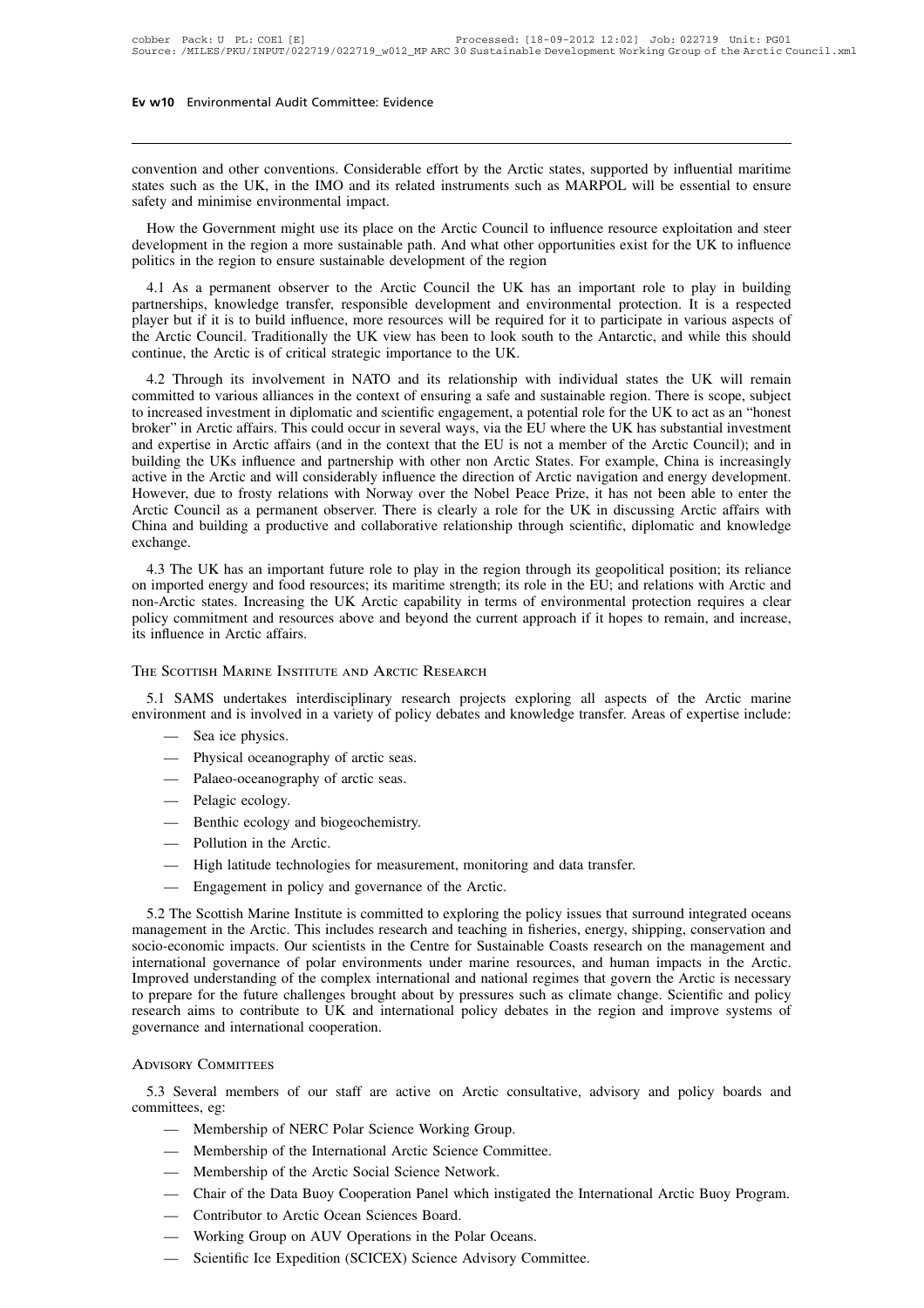Environmental Audit Committee: Evidence Ev w11<br>— Evidence to the UK House of Commons Science and Technology Select Committee—Investigating<br>the Oceans. Evidence to the I<br>the Oceans. **Figure 2**<br>**Figure 1**<br>**CE EXTENT 2007–11** Examples of Commons Science and Technology Select Contract Figure 1<br>ARCTIC SEA ICE EXTENT 2007–2011



d Ice Data Centre (http://nsidc.org/arcticseaicenews/2011/09/).<br> **Written evidence submitted by Professor Clive Archer** 

# 1. Summary

- 
- Written evidence submitted by Professor Clive Archer<br>1. SUMMARY<br>— This submission examines the institutional aspect of protecting the Arctic.<br>— It challenges the view that there is either a "free-for-all" or "an armed mad Written evidence submitted by Professor Clive Archer<br>
— This submission examines the institutional aspect of protecting the Arctic.<br>
— It challenges the view that there is either a "free-for-all" or "an armed mad dash for Written evidence submitted by Professor Clive Archer<br>This submission examines the institutional aspect of protecting the Arctic.<br>It challenges the view that there is either a "free-for-all" or "an armed mad dash for resour Written evidence submitted by Protessor Clive Archer<br>
— This submission examines the institutional aspect of protecting the Arctic.<br>
— It challenges the view that there is either a "free-for-all" or "an armed mad dash for DEN THIS SUDMINIST This submission examines the institutional aspect of protecting the Arctic.<br>
It challenges the view that there is either a "free-for-all" or "an armed mad dash for resources" in the Arctic. The resources — This submission examines the institutional aspect of protecting the Arctic.<br>
— It challenges the view that there is either a "free-for-all" or "an armed mad dash for<br>
Arctic. The resources there are mostly either under n — It challenges the view that there is either a "free-for-all" or "an armed mad dash for resources" in the Arctic. The resources there are mostly either under national control or governed by international law.<br>
— There is It challenges the view that there is either a "free-for-all" or "an armed mad dash for resources" in the Arctic. The resources there are mostly either under national control or governed by international law.<br>There is a ric
- There is a rich patchwork of institutions and organizations covering the Arctic region and providing the<br>
opportunity for cooperation between Arctic states and between non-Arctic countries and the Arctic states.<br>
 All t
- 
- The UK is in a good position within these institutions but needs to maintain its standing, especially by funding Arctic-related research.<br>Cooperation by the UK with key Arctic states such as Norway and Canada will help adv All this activity is at its weakest when dealing with cross-boundary ecosystems.<br>The UK is in a good position within these institutions but needs to maintain its standing, especially by funding Arctic-related research.<br>Coo — The UK is in a good position within these institutions but needs<br>funding Arctic-related research.<br>— Cooperation by the UK with key Arctic states such as Norway an<br>standing in the region.<br>Professor Clive Archer is an emer
- 

University where he was a research professor from 1996 to 2009.<br>2. THE ARCTIC AND RESOURCES

standing in the region.<br>
Professor Clive Archer is an emeritus professor in International Relations at Manchester Metropolitan<br>
iversity where he was a research professor from 1996 to 2009.<br>
THE ARCTIC AND RESOURCES<br>
Vario Professor Clive Archer is an emeritus professor in International Relations at Manchester Metropolitan<br>University where he was a research professor from 1996 to 2009.<br>2. THE ARCTIC AND RESOURCES<br>Various estimates have been University where he was a research professor from 1996 to 2009.<br>
2. THE ARCTIC AND RESOURCES<br>
Various estimates have been made of the resource potential of the Arctic region. These estimates—such as<br>
the US Geographical So Various estimates have been made of the resource potential of the Arctic region. These estimates—such as the US Geographical Society's one for undiscovered oil and gas reserves—are tentative, have been changed over time an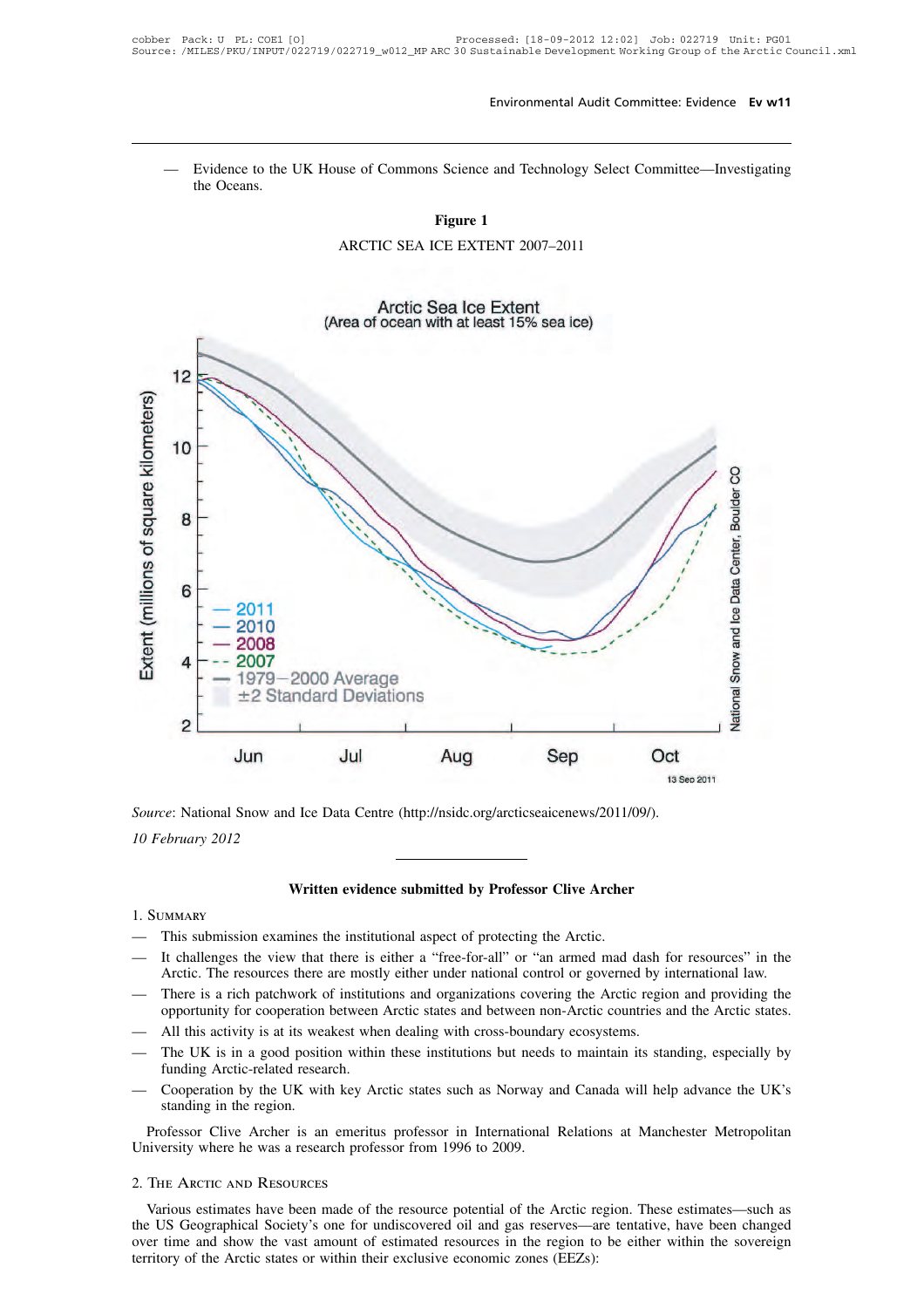- 12 Environmental Audit Committee: Evidence<br>
 The US Geographical Society estimated that as much as 22% of the world's undiscovered petroleum<br>
resources *could* be found in the Arctic. Much of this was within Russian terri The US Geographical Society estimated that as much as 22% of the world's undiscovered petroleum<br>resources *could* be found in the Arctic. Much of this was within Russian territory/EEZ and would<br>be difficult to access.<br>Gazn mortal Audit Comminor<br>The US Geographical Social<br>resources *could* be found in<br>the difficult to access.<br>Gazprom, together with To — The US Geographical Society estimated that as much as 22% of the world's undiscovered petroleum<br>resources *could* be found in the Arctic. Much of this was within Russian territory/EEZ and would<br>be difficult to access.<br>Ga The US Geographical Society estimated that as much as 22% of the world's undiscovered petroleum<br>resources *could* be found in the Arctic. Much of this was within Russian territory/EEZ and would<br>be difficult to access.<br>Gazp
- 
- The US Geographical Society estimated that as much as 22% of the world's undiscovered petroleum<br>resources *could* be found in the Arctic. Much of this was within Russian territory/EEZ and would<br>be difficult to access.<br>— Find the Success could be found in the Arctic. Much of this was within Russian territory/EEZ and would be difficult to access.<br>Gazprom, together with Total and Statoil, is preparing to develop the Shtokman field in the Ru Figures Collin and Station and Station of this was within Russian territory/EEE and would<br>be difficult to access.<br>Gazprom, together with Total and Station, is preparing to develop the Shtokman field in the Russian<br>sector o Gazprom, together with Total and Statoil, is preparing to develop the Shtokman field in the Russian<br>sector of the Barents Sea now that the dividing line in that sea has been agreed with Norway.<br>There is a renewed interest — Gazprom, together with Total and Statoil, is preparing to develop the Shtokman field in the Russian<br>sector of the Barents Sea now that the dividing line in that sea has been agreed with Norway.<br>— There is a renewed inter There is a renewed interest in strategically important minerals (iron, base and precious metals, and specialised metals such as molybdenum) in the Scandinavian peninsula, covering parts of Norway, Finland, Sweden and weste There is a renewed interest in strategically important minerals (iron, base and precious metals, and<br>specialised metals such as molybdenum) in the Scandinavian peninsula, covering parts of Norway,<br>Finland, Sweden and weste
- specialised metals such as molybdenum) in the Scandinavian peninsula, covering parts of Norway,<br>Finland, Sweden and western Russia. This is one of the most promising mineral regions in Europe.<br>The Norwegian government esti Finland, Sweden and western Russia. This is one of the most promising mineral regions in Europe.<br>The Norwegian government estimates that some \$250 billion of minerals could be found in the<br>Norwegian High North.<br>The Northea The Norwegian government estimates that some \$250 billion of minerals could be found in the<br>Norwegian High North.<br>The Northeast Sea passage has been opening up, chopping 40% off the length of a sea journey from<br>Hamburg to The Norwegian government estimates that so<br>Norwegian High North.<br>-- The Northeast Sea passage has been opening u<br>Hamburg to Yokohama, compared with the S<br>Northeast passage; in 2011 it was 34. Det nors<br>480 transit journeys Northeast passage; in 2011 it was 34. Det norske Veritas has estimated that there is the potential for 480 transit journeys through Arctic waters by 2030, and 850 by 2050, though there is some debate as to the extent that

480 transit journeys through<br>as to the extent that international<br>3. The Arcric INSTITUTIONAL FRAME<br>There are a number of international<br>regions. The most important are:<br>The Arctic Council (AC) 3. The Arctic Institutional<br>There are a number of intern<br>regions. The most important are<br>*The Arctic Council (AC)*<br>This is the major international

The ARCHC INSITIUTIONAL FRAMEWORK<br>There are a number of international agreements and institutions that underpin the governance of the Arctic<br>gions. The most important are:<br>e Arctic Council (AC)<br>This is the major internatio There are a number of international agreements and institutions that underpin the governance of the Arctic regions. The most important are:<br>
The Arctic Council (AC)<br>
This is the major international organization covering su The Arctic Council (AC)<br>The Arctic Council (AC)<br>This is the major international organization covering sustainable development and environmental protection<br>in the Arctic region. Full Membership is for the eight Arctic state The Arctic Council (AC)<br>
This is the major international organization covering sustainable development and environmental protection<br>
in the Arctic region. Full Membership is for the eight Arctic states; six indigenous peop The Arctic Council (AC)<br>
This is the major international organization covering sustainable development and environmental protection<br>
in the Arctic region. Full Membership is for the eight Arctic states; six indigenous peop The Arcia Council (AC)<br>
This is the major international organization covering sustainable development and environmental protection<br>
in the Arctic region. Full Membership is for the eight Arctic states; six indigenous peopl This is the major international organization covering sustainable development and environmental protection<br>in the Arctic region. Full Membership is for the eight Arctic states; six indigenous peoples' organizations have<br>pe in the Arctic region. Full Membershi<br>permanent participants' status; nine<br>status, as do eleven non-governme<br>Permanent Observer Status. Working<br>conservation, protection of the marin<br>on institutional issues, search and re<br>is Infiancin participants status, film intergovernmental and inter-parnamentaly organizations have observed<br>tus, as do eleven non-governmental organizations, and six non-Arctic states (including the UK) have<br>rmanent Observer status, as do crever non-governmentar organizations, and six non-Arctic states (including the Permanent Observer Status. Working parties deal with environmental monitoring, contaminants, conservation, protection of the mar

on institutional issues, search and rescue, and on oil spill preparedness and response. A permanent secretariat<br> *The Barents-Euro Arctic coastal states (including Russia & US) committed themselves in the Ilulissat<br>
Declar* In May 2008, 5 Arctic coastal states (including Russia & US) committed themselves in the Ilulissat eclaration to a legal framework for the Arctic region and an orderly settlement of claims.<br> *Le Barents-Euro Arctic Council* In May 2008, 5 Arctic coastal states (including Russia & US) committed themselves<br>Declaration to a legal framework for the Arctic region and an orderly settlement of claims.<br>The Barents-Euro Arctic Council (BEAC) and Foru

members. UK is an observer in BEAC; the European Commission has full membership.<br> *The UN Convention on the Law of the Sea*<br>
Covers the Arctic Ocean, although the US has not yet ratified this agreement. Nevertheless, the w Example Barents-Euro Arctic Council (BEAC) and Forum<br>Cover the region to the north of the Scandinavian peninsula and has the Nordic states and Russia as full<br>embers. UK is an observer in BEAC; the European Commission has f Cover the region to the north of the Scandinavian peninsula and has the Nordic states and Russia as full members. UK is an observer in BEAC; the European Commission has full membership.<br>
The UN Convention on the Law of the members. UK is an observer in BEAC; the European Commission has full membership.<br>
The UN Convention on the Law of the Sea<br>
Covers the Arctic Ocean, although the US has not yet ratified this agreement. Nevertheless, the wor *The UN Convention on the Law c*<br>Covers the Arctic Ocean, altho<br>UN's Commission on the Limits of<br>national claims to the continental<br>*Multilateral institution*<br>Have particular relevance for the Covers the Arctic Ocean, although the US has not yet ratified N's Commission on the Limits of the Continental Shelf (CLC tional claims to the continental shelf in the Arctic Ocean. Subsetiated institution<br>Have particular r Commission on the Limits of the Continental Shelf (CLCS) is of pa<br>hal claims to the continental shelf in the Arctic Ocean. So far only<br>lateral institution<br>we particular relevance for the region and include:<br>— The Northeast

- 
- 
- Multilateral institution<br>
 The Northeast Atlantic Fisheries Commission (NEAFC).<br>
 Convention on the Protection on the Marine Environment in the Northeast Atlantic (OSPAR).<br>
 The Northern Dimension cooperation between th Interal institution<br>
We particular relevance for the region and include:<br>
The Northeast Atlantic Fisheries Commission (NEAFC).<br>
The Northern Dimension cooperation between the EU, Iceland, Norway and Russia covers the<br>
nort northern part of the region and include:<br>The Northeast Atlantic Fisheries Commission (NEAFC).<br>Convention on the Protection on the Marine Environment in the Northeast Atlantic (OSPAR).<br>The Northern Dimension cooperation bet rticular relevance for the region and include:<br>The Northeast Atlantic Fisheries Commission (NEAFC).<br>Convention on the Protection on the Marine Environment in the Northern Dimension cooperation between the EU, Iceland,<br>nort — The Northeast Atlantic Fisheries Commission (NEAFC).<br>
— Convention on the Protection on the Marine Environment in the Northeast Atlantic (OSPAR).<br>
— The Northern Dimension cooperation between the EU, Iceland, Norway and
	- Convention on the Protection on the Marine Environment in the Northeast Atlantic (OSPAR).<br>The Northern Dimension cooperation between the EU, Iceland, Norway and Russia covers the<br>northern part of Europe and mainly deals wi Convention on the riotection on the Marine Environment in the Northeast Atlantic (CSTAR).<br>The Northern Dimension cooperation between the EU, Iceland, Norway and Russia covers the<br>northern part of Europe and mainly deals wi The Northern Dimension co<br>northern part of Europe and i<br>has environmental, health, tra<br>The EU's Council's Conclusi<br>the Arctic Council and of ot<br>and the regional fisheries co<br>chemicals in the Arctic.<br>re a number of *agreeme* The EU's Council's Conclusions on Arctic issues, December 2009, were supportive of the work of<br>the Arctic Council's Conclusions on Arctic issues, December 2009, were supportive of the work of<br>the Arctic Council and of othe — The EU's Council's Conclusions on Arctic issues, December 2009, were supportive of the work of<br>the Arctic Council and of other institutions' work on Arctic-related policies, such as that of IMO<br>and the regional fisheries

- the Arctic Council and of other institutions' work on Arctic-related policies, such as that of IMO<br>and the regional fisheries commissions. It noted EU plans to reduce the EU share of persistent<br>chemicals in the Arctic.<br>re and the regional fisheries commissions. It noted EU plans to reduce the EU share of persistent<br>chemicals in the Arctic.<br>re a number of *agreements* relevant for a range of activities in the Arctic region; for example:<br>Cont chemicals in the Arctic.<br>
The a number of *agreements* relevant for a range of activities in the Arctic region; for example:<br>
Continental shelf/fisheries zone delineation agreements have been made between Denmark<br>
(Greenla re a number of *ag*<br>Continental shelf<br>(Greenland), Icela<br>Atlantic and Bare<br>Canada have a di<br>Hans island.<br>A Binding Search — Continental shelf/fisheries zone delineation agreements have been made be<br>
(Greenland), Iceland, Norway and Russia covering areas in the Arctic Ocean, Denm<br>
Atlantic and Barents Sea. The US-Russian Bering Straits agreeme
-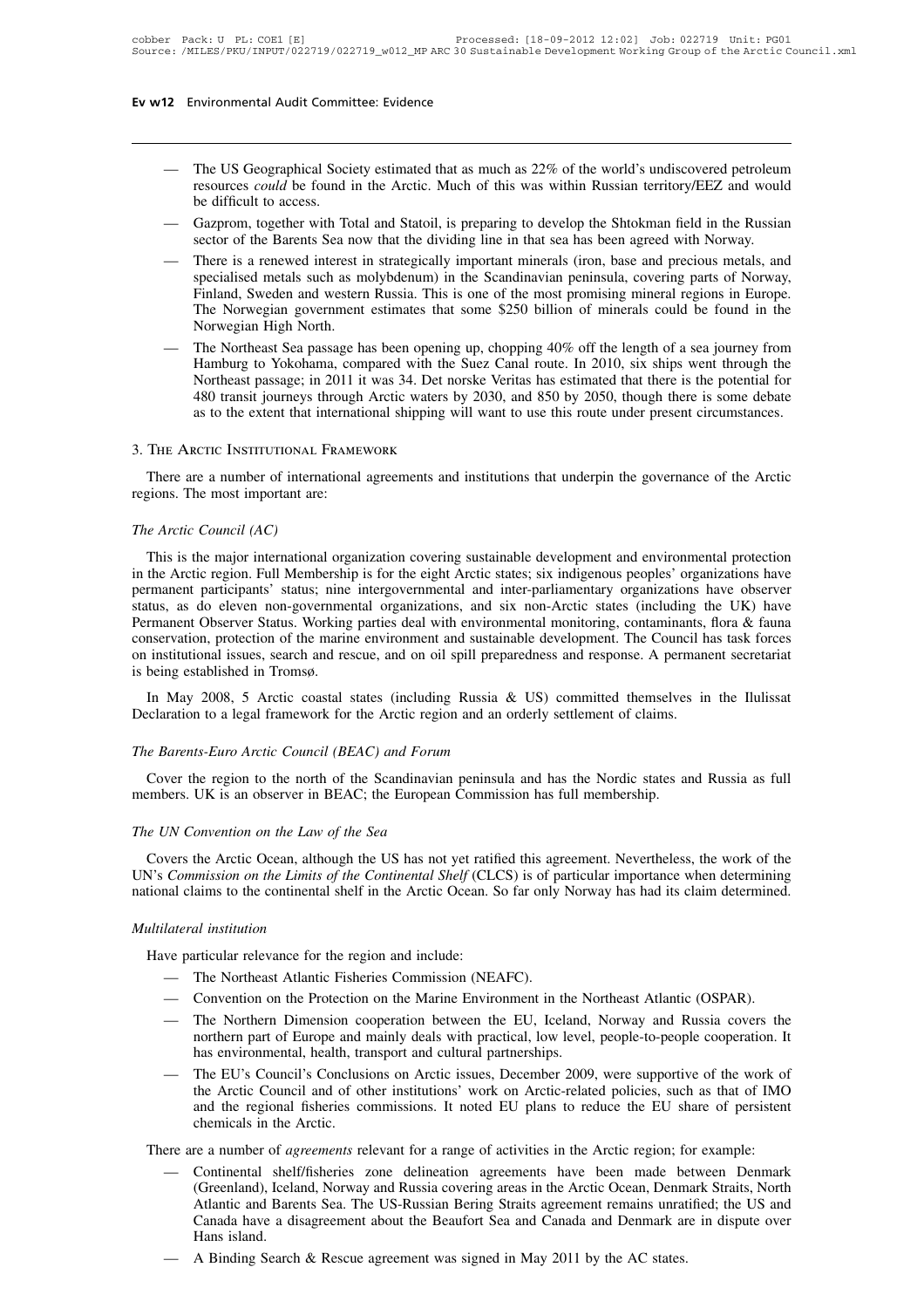- Environmental Audit Committee: Evidence Ev w13<br>
 The International Maritime Organization, based in London, is working on a binding "Polar Code"<br>
 IIS Russia & Norway are chairing peopliations for agreement on Arctic oil Forthermannical Audit Committee: Evidence Ev w13<br>
The International Maritime Organization, based in London, is working on a binding "Polar Code"<br>
for shipping in polar waters which is intended to be in force for 2015–06.<br> Environmental Audit Committee: Evidence EV W1<br>
— The International Maritime Organization, based in London, is working on a binding "Polar Code<br>
for shipping in polar waters which is intended to be in force for 2015–06.<br>
— The International Maritime Organization,<br>for shipping in polar waters which is inten<br>— US, Russia & Norway are chairing negotia<br>4. OTHER COOPERATION BETWEEN STATES
	-

The international Maritime Organization, based in London, is working on a binding Potar Code<br>for shipping in polar waters which is intended to be in force for 2015–06.<br>US, Russia & Norway are chairing negotiations for agre the Arctic states that covers the management of resources, offshore activities and environmental issues in the<br>
There is an established network of bilateral or multilateral agreements between two or three (or more) of<br>
the - US, Russia & Norway<br>4. OTHER COOPERATION BETWEE<br>There is an established networl<br>the Arctic states that covers the n<br>region. Some examples are:<br>- Norwegian-Russian coorders are:

- THER COOPERATION BETWEEN STATES<br>
ere is an established network of bilateral or multilateral agreements between two or three (or more) of<br>
rctic states that covers the management of resources, offshore activities and enviro COOPERATION BETWEEN STATES<br>
S an established network of bilateral or multilateral agreements between two or three (or more) of<br>
states that covers the management of resources, offshore activities and environmental issues i Figure 2013 an established network of bilateral or multilateral agreements between two or three (or more) of states that covers the management of resources, offshore activities and environmental issues in the me examples a Frectic states that covers the management of manifateral agreements between two of direct (of more) of rectic states that covers the management of resources, offshore activities and environmental issues in the .<br>
— Norwegi
- states and covers are management of resources, orishore activities and chvironmental issues in the<br>me examples are:<br>Norwegian-Russian cooperation on ecosystem-based fishery management with a view to managing<br>cod stocks in ran becausing the examples are.<br>
Norwegian-Russian cooperation on ecosystem-based fi<br>
cod stocks in the Barents Sea. The mixed Norwegian-<br>
fisheries in the Barents Sea since 1976, with the stocks<br>
Since 1990 Russia and Nor Forwegian Russian cooperation of ecosystem based ishery management with a view to maniging<br>cod stocks in the Barents Sea since 1976, with the stocks of cod there now being at an all-time high.<br>— Since 1990 Russia and Norwa fisheries in the Barents Sea. The T<br>fisheries in the Barents Sea since 197<br>Since 1990 Russia and Norway have<br>vessels and aircraft operating in water<br>an joint naval exercises off their nor<br>In 2010 Norway and Russia signed a — Since 1990 Russia and Norway have had an Incidents at Sea agreement covering their military<br>vessels and aircraft operating in waters around their coasts. In 2011 and 2012 Norway and Russia<br>ran joint naval exercises off t vessels and aircraft operating in waters around their coasts. In 2011 and 2012 Norway and Russia<br>
ran joint naval exercises off their northern coasts.<br>
— In 2010 Norway and Russia signed a declaration strengthening trans-b
- 
- 
- m 1 and a Norway and Russian signed a declaration strengthening trans-border cooperation across their<br>
1 and frontier in the High North.<br>
 A joint agreement between Finland, Norway, Sweden and Russia to strengthen search In 2010 Norway and Russia signed a declaration strengthening trans-border cooperation across their<br>land frontier in the High North.<br>A joint agreement between Finland, Norway, Sweden and Russia to strengthen search and resc and frontier in the High North.<br>A joint agreement between Finland, Norway, Sweden and Russia to strengthen<br>to the Barents Rescue exercise and further cooperation.<br>A Norwegian-Russian joint agreement, 2007, aimed at harmoni — A joint agreement between Finland, Norway, Sweden and Russia to strengthen search and rescue led<br>to the Barents Rescue exercise and further cooperation.<br>— A Norwegian-Russian joint agreement, 2007, aimed at harmonising h For John agreement between Timand, Norway, Sweet<br>to the Barents Rescue exercise and further cooperat<br>A Norwegian-Russian joint agreement, 2007, aimed<br>standards for petroleum activity in the Barents Sea.<br>and has proposed a — A Norwegian-Russian joint agreement, 2007, aimed at harmonising health, safety and environmental<br>standards for petroleum activity in the Barents Sea. This is led by Det Norske Veritas and Gazprom,<br>and has proposed a risk
- 
- XI Norwegian-Russian John agreement, 2007, annea ar hamnomising neamt, safety and environmentar<br>standards for petroleum activity in the Barents Sea. This is led by Det Norske Veritas and Gazprom,<br>and has proposed a risk-ba initiative.

# 5. Summary

The number of International Nuclear Event Scale incidents in Russia nuclear power stations on the<br>Kola peninsula has dropped from 41 in 1993 to 2 in 2009 after a Norwegian-financed security<br>initiative.<br>SUMMARY<br>The Arctic h Kola peninsula has dropped from 41 in 1993 to 2 in 2009 after a Norwegian-financed security<br>initiative.<br>5. SUMMARY<br>The Arctic has sometimes been displayed as a region of potential conflict. This paper contends that the<br>inc initiative.<br>
5. SUMMARY<br>
The Arctic has sometimes been displayed as a region of potential conflict. This paper contends that the<br>
incidence of conflict is likely to be low. All the Arctic coastal states have committed them 5. SUMMARY<br>The Arctic has sometimes been displayed as a region of potential conflict. This paper contends that the<br>incidence of conflict is likely to be low. All the Arctic coastal states have committed themselves to the p 5. SUMMARY<br>The Arctic has sometiincidence of conflict is like<br>settlement of disputes.<br>organizations and agreer<br>cooperative activity.<br>However, there is also The Arctic has sometimes been displayed as a region of potential conflict. This paper contends that the vidence of conflict is likely to be low. All the Arctic coastal states have committed themselves to the peaceful itlem In the change in its solutions of displayed as a region of potential conflict. This paper contends that the incidence of conflict is likely to be low. All the Arctic coastal states have committed themselves to the peaceful

mericant of disputes. There is an extended network of international and transnational institutions, organizations and agreements that is growing in the Arctic region and which encourages peaceful and cooperative activity.<br> or and a different could monitor and agreements that is growing in the Arctic region and which encourages peaceful and cooperative activity.<br>
However, there is also little doubt (from evidence published elsewhere) that the cooperative activity.<br>
However, there is also little doubt (from evidence published elsewhere) that the Arctic is experience a rapid<br>
change in its environment. This in itself could encourage a more rapid pace of developme Example a metal is also little doubt (from evidence published elsewhere) that the Arctic is experience a rapid<br>change in its environment. This in itself could encourage a more rapid pace of development of the region<br>which However, there is also little doubt (from evidence published elsewhere) that the Arctic is experience a rapid change in its environment. This in itself could encourage a more rapid pace of development of the region which m change in its environment. This in itself could encourage a more rapid pace of development of the region which may not be sustainable in environmental terms. This paper shows that there is a good deal of activity that coul which may not be sustainable in environmental terms. This paper shows that there is a good deal of activity that could monitor and map that increased activity. However, much of the responsibility for the environmental cons that could monitor and map that increased activity. However, much of the resp<br>consequences of activities in or near the Arctic will remain with the Arctic s<br>transiting the Arctic, flag states. This presents problems for ec In the UK should continue its investment in Polar science as this not only provides information by the Arctic<br>detes, and to support agreements that protect cross-boundary ecosystems.<br>The UK should continue its investment i

# 6. Recommendations

and through the good practice of UK firms, to encourage the protection of the Arctic environment by the Arctic<br>states, and to support agreements that protect cross-boundary ecosystems.<br>6. RECOMMENDATIONS<br>The UK should cont states, and to support agreements that protect cross-bou<br>6. RECOMMENDATIONS<br>The UK should continue its investment in Polar sc<br>aspects of climate change but is also an "entry ticket"<br>the cooperative work on the Arctic is un RECOMMENDATIONS<br>The UK should continue its investment in Polar science as this not only provides information about key<br>pects of climate change but is also an "entry ticket" to observer status in the Arctic Council where mu 6. RECOMMENDATIONS<br>The UK should continue its investment in Polar science as this not only provides inform<br>aspects of climate change but is also an "entry ticket" to observer status in the Arctic Counci<br>the cooperative wor

The UK should continue its investment in Polar science as this not only provides information about key<br>pects of climate change but is also an "entry ticket" to observer status in the Arctic Council where much of<br>e cooperat strengthen international agreements that help protect the Arctic environment. In particular it should make full use of cooperation with like-minded states such as Canada, Norway and key EU countries. An example is the 2011 To this end, the UK should make full use of cooperation with like-minded states such as Canada, Norway and key EU countries. An example is the 2011 Polar Research agreement with Norway.<br>In its diplomacy, the UK should enco

Io this end, the UK should make full use of cooperation with like-minded states such as Canada, Norway d key EU countries. An example is the 2011 Polar Research agreement with Norway.<br>In its diplomacy, the UK should encour and key EU countries. An example is the 2011 Polar Research agreement with Norway.<br>
In its diplomacy, the UK should encourage Arctic states and those that use the Arctic to sign up to and to<br>
strengthen international agree In its diplomacy, the UK should encorrengthen international agreements that cross-boundary activities that help prote HMG should consider a more joined-<br>environment and Arctic science, and the Northern Futures Forum initia *1* February accoss-boundary accoss-boundary according that<br>*HMG* should convironment and<br>*Northern Futures* 1<br>*10 February 2012*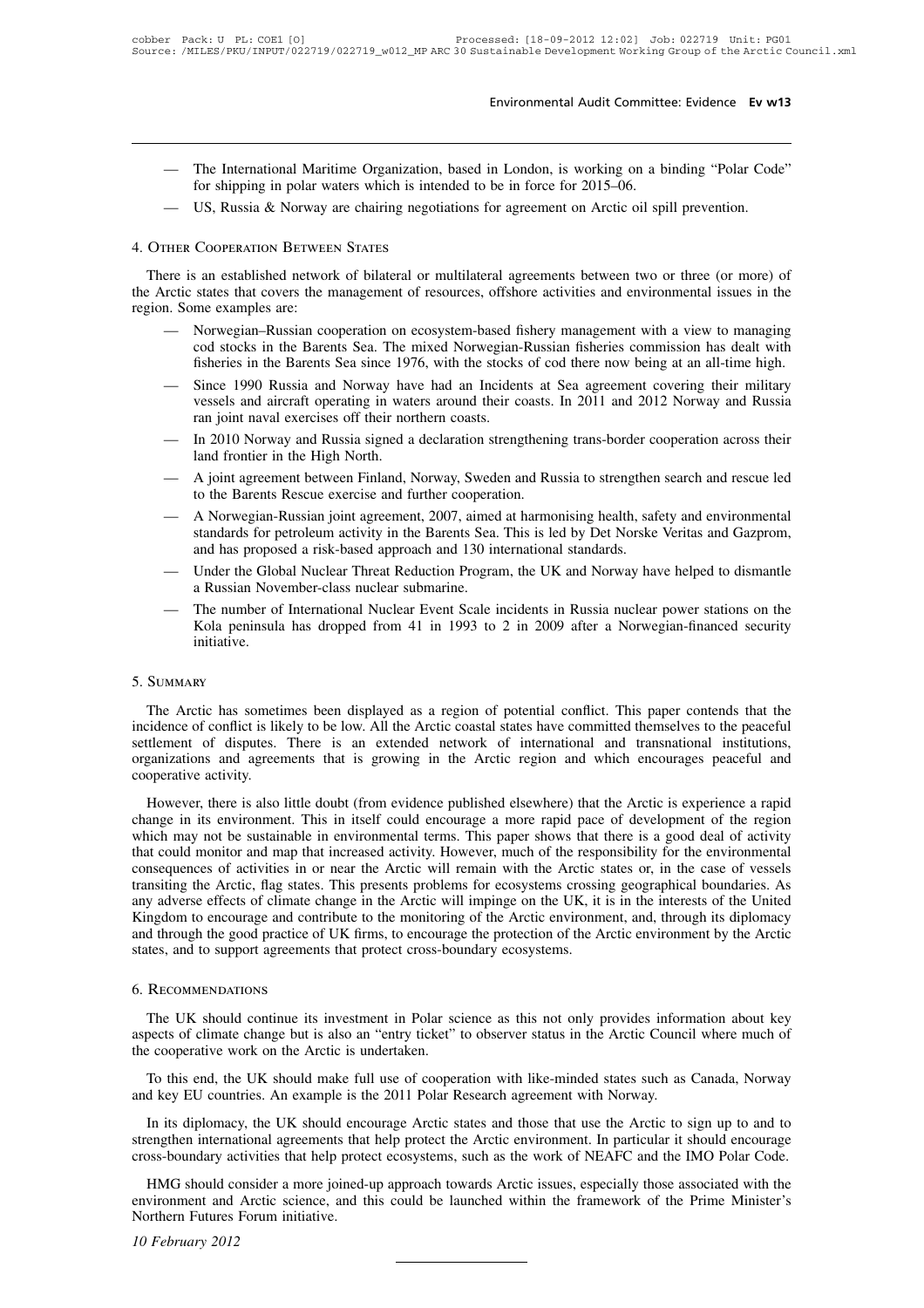**Written evidence submitted by the International Polar Foundation UK** Written evidence submittee: Evidence<br>Written evidence submitted by the International Polar Foundation UK<br>The International Polar Foundation UK is the British arm of the International Polar Foundation, a Brussels-<br>sed Belgi **based Belgian NGO, which seeks to bridge the divide between science and society.** It promotes the advancement of education, particularly with regard to scientific research in the Polar Regions and its contribution to the **Solution Written evidence submitted by the International Polar Foundation UK**<br>The International Polar Foundation UK is the British arm of the International Polar Foundation, a Brussels-<br>based Belgian NGO, which seeks to b Written evidence submitted by the International Polar Foundation UK<br>The International Polar Foundation, a Brussels-<br>based Belgian NGO, which seeks to bridge the divide between science and society. It promotes the advanceme **Written evidence sub**<br>The International Polar Foundation U<br>based Belgian NGO, which seeks to brid<br>of education, particularly with regard t<br>greater understanding of climate change<br>the polar habitat and environment.<br>The Int The International Polar Foundation UK is the British arm of the International Polar Foundation, a Brussels-<br>sed Belgian NGO, which seeks to bridge the divide between science and society. It promotes the advancement<br>educati Fine international Foat Foundation OK is the British and of the international Foat Foundation, a Brussels-<br>based Belgian NGO, which seeks to bridge the divide between science and society. It promotes the advancement<br>of edu based Bergian NOO, which seeks to onage the divide between select<br>of education, particularly with regard to scientific research in the<br>greater understanding of climate change, the Arctic indigenous peo<br>the polar habitat an

Exercise understanding of climate change, the Arctic indigenous peoples and the conservation and protection of<br>
plar habitat and environment.<br>
Exercision of plar Foundation organised an Arctic Futures Symposium in Brussels Arctic issues. The Swedes, who are currently chairing the body, see a shift in the Arctic Council<br>The Arctic Council continues to be considered the pre-eminent international forum for addressing<br>Arctic issues. The Swedes, Fractional Polar Foundation organised an Arctic Futures Symposium in B<br>s attended by policy makers, scientists and indigenous people concerned<br>are drawn from evidence from these discussions:<br>The Arctic Council continues to

- 
- 1 was attended by policy makers, scientists and indigenous people concerned with Arctic issues. Our nents are drawn from evidence from these discussions:<br>
 The Arctic Council continues to be considered the pre-eminent int Satellace by policy makers, selentists and margemous people concerned with Arctic issues. Our are drawn from evidence from these discussions:<br>The Arctic Council continues to be considered the pre-eminent international foru The Arctic Council continue<br>Arctic issues. The Swedes,<br>from being a decision-shapir<br>Cooperation is high amongs<br>Ministerial is evidence of the<br>all Arctic stakeholders.<br>The Arctic States want to whilateral partners in areas — The Arctic Council communes to be considered the pre-eminent international forum for addressing<br>Arctic issues. The Swedes, who are currently chairing the body, see a shift in the Arctic Council<br>from being a decision-shap
- From being a decision-shaping body to being a decision-making body, see a sint in the Arctic Council<br>from being a decision-shaping body to being a decision-making body.<br>Cooperation is high amongst Arctic states; the search from being a decision-shaping body to being a decision-making body.<br>Cooperation is high amongst Arctic states; the search and rescue agreement signed at the Nuuk<br>Ministerial is evidence of this. Cooperation is the only way — Cooperation is fight amongst Arctic states, the search and rescue agreement signed at the Nuk<br>Ministerial is evidence of this. Cooperation is the only way forward in addressing issues that face<br>all Arctic states want to Ministeriar is evidence of uns. Cooperation is the only way forward in addressing<br>all Arctic states want to work within existing legal frameworks (UNCLoS) and v<br>bilateral partners in areas where it makes sense; no addition — The Arctic States want to work within existing legal frameworks (UNCLoS) and with regional and<br>bilateral partners in areas where it makes sense; no additional treaties or legal frameworks are<br>necessarily needed for Arcti
- 
- The Arctic states want to work whill existing legal Haincworks (ONCLOS) and whil regional and<br>bilateral partners in areas where it makes sense; no additional treaties or legal frameworks are<br>necessarily needed for Arctic g environmental standards and respect indigenous peoples' rights and concerns.<br>
— As it is their traditional homeland and where they make their livelihood, indigenous peoples of the<br>
Arctic wish to be a part of the dialogue — Development of Arctic resources is inevitable; however it should take place under the strictest<br>
environmental standards and respect indigenous peoples' rights and concerns.<br>
— As it is their traditional homeland and whe Development of Arctic resources<br>environmental standards and respected<br>As it is their traditional homeland a<br>Arctic wish to be a part of the dial<br>waters (where this is not already th<br>Armed conflict over natural resour<br>resol — As it is their traditional homeland and where they make their livelihood, indigenous peoples of the<br>Arctic wish to be a part of the dialogue when it comes to developing resources on their lands and<br>waters (where this is Arctic wish to be a part of the dialogue when it comes to developing resources of waters (where this is not already the case).<br>Armed conflict over natural resources in the Arctic is highly unlikely; legal mecresolving conf
- 
- 
- Armed conflict over natural resources in the Arctic is highly unlikely; legal mechanisms exist for<br>resolving conflicts peacefully.<br>— Arctic shipping is unlikely to increase dramatically in the coming years, although lega Armed conflict over natural resources in the Arctic is highly unlikely; legal mechanisms exist for<br>resolving conflicts peacefully.<br>Arctic shipping is unlikely to increase dramatically in the coming years, although legal fr Armed connect over hadural resources in the Arctic is highly uninkery<br>resolving conflicts peacefully.<br>Arctic shipping is unlikely to increase dramatically in the coming year<br>and regulations should be in place to anticipate — Arctic shipping is unlikely to increase dramatically in the coming years, although legal frameworks<br>
and regulations should be in place to anticipate an increase in marine traffic.<br>
— Although an agreement has been signe Arctic sinpping is uninery to increase<br>and regulations should be in place<br>Although an agreement has been<br>operations are not adequate. Cur<br>current or future Arctic shipping t<br>Existing bridges between politicia<br>be developed — Although an agreement has been signed on search and rescue, means to conduct search and rescue<br>operations are not adequate. Current maritime transport infrastructure cannot meet the needs of<br>current or future Arctic ship
- 
- Annough an agreement has been signed on search and researc, means to conduct search and research operations are not adequate. Current maritime transport infrastructure cannot meet the needs of current or future Arctic ship operations are not adequate. Current mantime transport imrastructure can<br>current or future Arctic shipping traffic and need to be improved.<br>Existing bridges between politicians, indigenous peoples, scientists, industry<br>be
- Existing bridges between politicians, indigenous peoples, scientists, industry and civil society should<br>be developed and enhanced.<br>- Research in the Arctic should be supported across a wide range of disciplines, to provide Existing bridges between pointcrans, indigenous peoples, scientists, industry and civil society should<br>be developed and enhanced.<br>Research in the Arctic should be supported across a wide range of disciplines, to provide<br>po Research in the Arctic should be supported across a wide range of dispolicymakers with a sound basis from which to make decisions. In particular, term observation campaigns, which allow clear trends to be identified.<br>Suppo — Research in the Arctic should be supported across a wide range of disciplines, to provide<br>policymakers with a sound basis from which to make decisions. In particular, the funding of long-<br>term observation campaigns, whic poncymakers with a s<br>term observation camp<br>Support for scientific improve the understa<br>transport, search and information on the encodensity<br>accessible to all.<br>*xry* 2012 *10 February 2012*
	- mation on the environment (air quality, water quality, etc) should be made free and<br>
	ible to all.<br> **Written evidence submitted by the Joint Nature Conservation Committee**<br>
	ont proportion of Arctic biodiversity is migratory

- (a) A significant proportion of Arctic biodiversity is migratory and is shared with other parts of the world, especially with the UK; we, and other relevant countries, each have reciprocal responsibilities for the conserva ebruary 2012<br> **Example 1988**<br>
Written evidence submitted by the Joint Nature Conservation Committee<br>
A significant proportion of Arctic biodiversity is migratory and is shared with other parts of the world,<br>
especially wit ebruary 2012<br>
Written evidence submitted by the<br>
A significant proportion of Arctic biodiversity<br>
especially with the UK; we, and other releva<br>
conservation of this shared biodiversity;<br>
the rapid changes currently occurri Written evidence submitted by the Joint Nature Conservation Committee<br>
(a) A significant proportion of Arctic biodiversity is migratory and is shared with other parts of the world,<br>
especially with the UK; we, and other re **Written evidence submitted by** Equivalent A significant proportion of Arctic biodiversities<br>pecially with the UK; we, and other relevends conservation of this shared biodiversity;<br>the rapid changes currently occurring in
- 
- (a) A significant proportion of Arctic biodiversity is migratory and is shared with other parts of the world, especially with the UK; we, and other relevant countries, each have reciprocal responsibilities for the conserva Example in the UK; we, and other relevant countries, each have reciprocal responsibilities for the conservation of this shared biodiversity;<br>the rapid changes currently occurring in the Arctic thus have direct consequences especially with the OK, we, and other relevant countries, each have reciprocal responsionness<br>conservation of this shared biodiversity;<br>the rapid changes currently occurring in the Arctic thus have direct consequences for (b) the rapid changes currently occurring in the Arctic thus have direct consequences for those shared species and populations that winter in the UK;<br>
(c) monitoring and surveillance of migratory Arctic wildlife undertaken Including the Archive of migratory Arctic dius have direct consequences for those shared species<br>and populations that winter in the UK;<br>monitoring and surveillance of migratory Arctic wildlife undertaken in the UK can prov and populations that winter in the OK,<br>monitoring and surveillance of migratory Arctic wildlife undertaken in<br>effective indicators of change in different parts of the Arctic but we i<br>datasets and improve mechanisms for sha
- 1. The Joint Nature Conservation Committee (JNCC) is the statutory appears to be used to inform the sustainable<br>development of the Arctic and to identify changes occurring there.<br>TRODUCTION<br>1. The Joint Nature Conservation

# **INTRODUCTION**

international nature conservation committee (JNCC) is the statutory adviser to Government on UK and international nature Conservation Committee (JNCC) is the statutory adviser to Government on UK and international nature c development of the Arctic and to identify changes occurring there.<br>
INTRODUCTION<br>
1. The Joint Nature Conservation Committee (JNCC) is the statutory adviser to Government on UK and<br>
international nature conservation, on be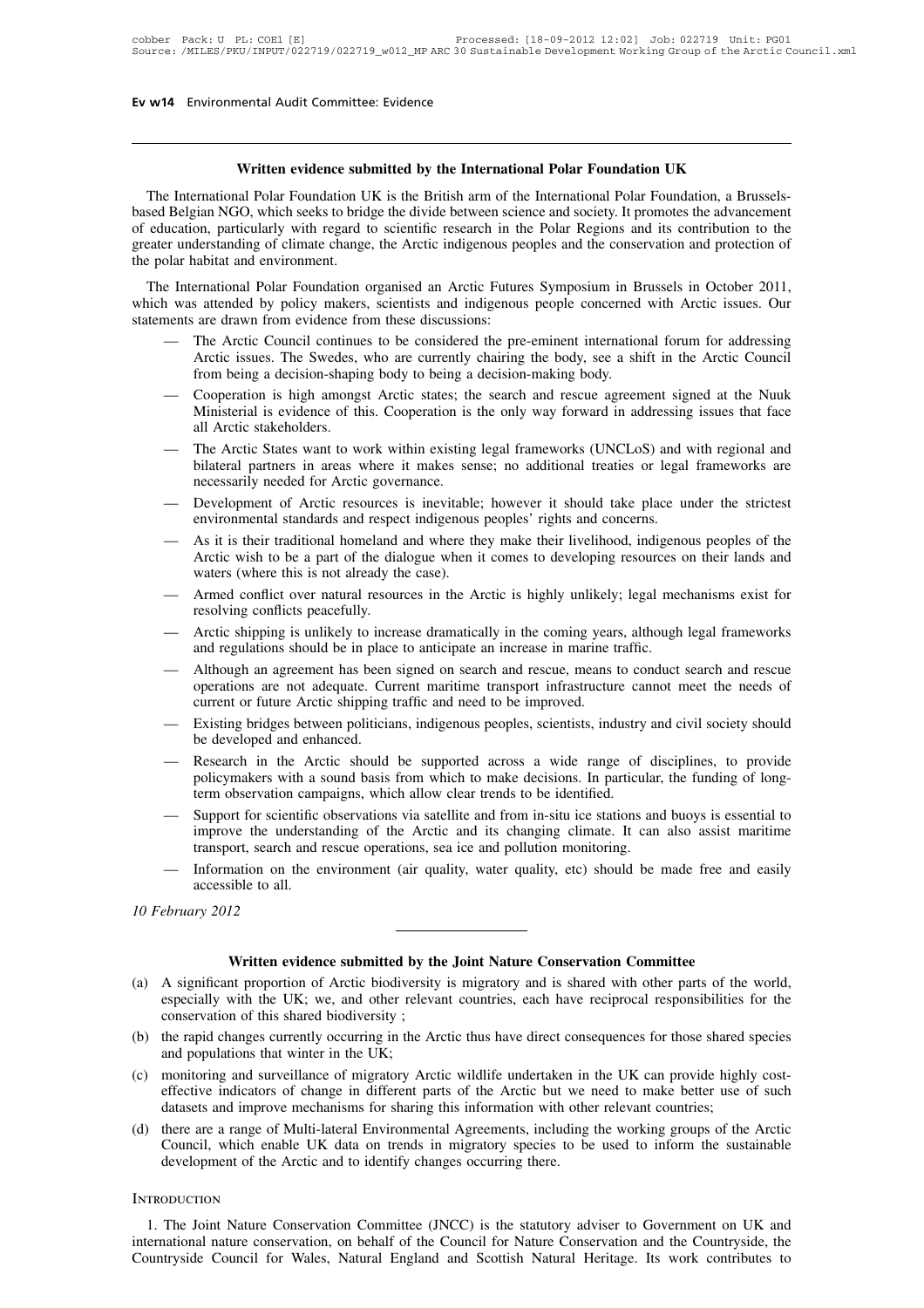Environmental Audit Committee: Evidence Ev w15<br>maintaining and enriching biological diversity, conserving geological features and sustaining natural systems.<br>Our advice is set in the context of the desirability of contribu Environmental Audit Committee: Evidence Ev w15<br>
Traintaining and enriching biological diversity, conserving geological features and sustaining natural systems.<br>
Our advice is set in the context of the desirability of contr

2. We welcome the opportunity to submit evidence to this inquiry. Our comments here focus on highlighting to submit evidence to this inquiry. Our comments here focus on highlighting the components of biodiversity to submit maintaining and enriching biological diversity, conserving geological features and sustaining natural systems.<br>Our advice is set in the context of the desirability of contributing to sustainable development.<br>2. We welcome maintaining and enriching biological diversity, conserving geological features and sustaining natural systems.<br>Our advice is set in the context of the desirability of contributing to sustainable development.<br>2. We welcome maintaining and enriching biological diversity, conserving geological features and sustaining natural systems.<br>Our advice is set in the context of the desirability of contributing to sustainable development.<br>2. We welcome those components of biodiversity that the United Kingdom (UK) shares with the Arctic and for which a better understanding of trends may provide indicators of environmental change in the Arctic. Such indicators might then i 2. We welcome the opportunity to submit evidence to this inquiry. Our comments here focus on highlighting ose components of biodiversity that the United Kingdom (UK) shares with the Arctic and for which a better derstandin 2. We welcome the opportunity to submit evidence to this inquiry. Our comments here focus on inginightng those components of biodiversity that the United Kingdom (UK) shares with the Arctic and for which a better understan

*development of the region*" and on the overall aim of the inquiry "*to ensure the Arctic*. Such indicators might then inform future policy interventions by the UK and other governments and so contribute to measures to ach *is sustainable and takes full account of its impacts on climate change in the Arctic. Such induction*<br>*is a Accordingly, our focus is on the final bullet point of the topics identified by the Coronsideration by the inquir* achieve the environmental component of sustainable development.<br>
3. Accordingly, our focus is on the final bullet point of the topics identified by the Committee for<br>
consideration by the inquiry, namely "other opportuniti moderation by the inquiry, namely "other opportunities .... for the UK to influence .... sustainable<br>velopment of the region" and on the overall aim of the inquiry "to ensure that any development of the region<br>sustainable

development of the region" and on the overall aim of the inquiry "to ensure that any development of the region<br>is sustainable and takes full account of its impacts on climate change and the environment".<br>INTERNATIONAL AGRE is sustainable and takes full account of its impacts on climate chinese the INTERNATIONAL AGREEMENTS<br>
4. A number of international agreements relevant to the Arctic<br>
influence on, and provide evidence in support of, multi-4. A number of international agreements relevant to the Arctic provide opportunities for the UK to have some<br>influence on, and provide evidence in support of, multi-lateral approaches to conserving Arctic biodiversity. We<br>

INTERNATIONAL AGREEMENTS<br>
4. A number of international agreements relevant to the Arctic provide opportunities for the UK to have some<br>
influence on, and provide evidence in support of, multi-lateral approaches to conserv 4. A number of international agreements relevant to the Arctic provide opportunities for the UK to have some<br>influence on, and provide evidence in support of, multi-lateral approaches to conserving Arctic biodiversity. We<br> mething in 2005, and in 2003 organised a joint workshop between CAFF and the UK conservation agencies to the Arctic Council working groups—namely CAFF<sup>3</sup> (Conservation of Arctic Flora & Fauna) and especially to their seab mination of the evidence in support of, in<br>outline recent developments relating to biodiversity<br>5. The UK government is an observer to the Arcouncil working groups—namely CAFF<sup>3</sup> (Conse<br>seabird working group (CBIRD) in whi 5. The UK government is an observer to the Arctic Council (AC). JNCC has links into one of the Arctic buncil working groups—namely CAFF<sup>3</sup> (Conservation of Arctic Flora & Fauna) and especially to their abbird working group For the OK government is an observer to the Arctic Collective Collective Collective Collective Collective Collective Collective Seabird working group (CBIRD) in which JNCC is a regular participant. JNCC hosted the annual

depend on data gathered outside the Arctic (eg red knot). This work is supported by the ongoing Circumpolar Biodiversity Assessment is due to be published by CAFF in 2013. A first step towards that had been a CAFF-produced Scaolid Working group (CBIKD) in which sixed is<br>meeting in 2005, and in 2003 organised a joint works<br>explore better ways of collaborative working.<br>6. A full Arctic Biodiversity Assessment is due to<br>had been a CAFF-produced explore better ways of collaborative working.<br>
6. A full Arctic Biodiversity Assessment is due to be published by CAFF in 2013. A first step towards that<br>
had been a CAFF-produced Arctic Biodiversity Trends Report 2010,<sup>4</sup>

Biodiversity Monitoring Programme<sup>5</sup> (CBMP).<br>
7. Issues relating to Arctic biodiversity have recently been the subject of attention at a number of Multi-<br>
1. Issues relating to Arctic biodiversity have recently been the su

d been a CAFF-produced Arctic Biodiversity Trends Report 2010,<sup>4</sup> some of whose indicators clearly<br>pend on data gathered outside the Arctic (eg red knot). This work is supported by the ongoing Circumpolar<br>odiversity Monit depend on data gathered outside the Arctic (eg red knot). This work is supported by the ongoing Circumpolar<br>Biodiversity Monitoring Programme<sup>5</sup> (CBMP).<br>7. Issues relating to Arctic biodiversity have recently been the subj 7. Issues relating to Arctic biodiversity have recently been the subject of attention at a number of Multi-<br>lateral Environmental Agreements (MEAs).<br>8. Arctic biodiversity was recently considered at the 15th meeting of th work on ecologically and biologically significant areas (EBSAs) in the Arctic, especially in collaboration with OSPAR<sup>7</sup> Convention.<br>
The Arctic significant areas (MEAs).<br>
At this meeting, the UK and other EC Member State OSPAR<sup>7</sup> Convention. 9. The UK & EC (and many Arctic states) are already engaged in a number of MEAs that enable international poperation for sharing data migratory Arctic species, supported greater collaboration between CAFF & CBD and encour (CBD) substituted biodiversity—eg through Convention on Migratory Species (CBSTTA 15), November 2011).<br>At this meeting, the UK and other EC Member States *inter alia* sought more specific actions on sharing data<br>on migrato

At this inceting, the OK and other Let Member States *liner* that sought more specific actions on sharing data<br>on migratory Arctic species, supported greater collaboration between CAFF & CBD and encouraged greater<br>work on international action plans (eg for Greenland white-fronted geese, involving the UK, Ireland international cooperation for shared biodiversity—eg through Convention on Migratory Species (CMS), the Agreement on the conservat OSPAR<sup>7</sup> Convention.<br>
9. The UK & EC (and many Arctic states) are already engaged in a number of MEAs that enable international<br>
cooperation for shared biodiversity—eg through Convention on Migratory Species (CMS), the Ag 9. The UK & EC (and many Arctic states) are already engaged in a number of MEAs that enable international cooperation for shared biodiversity—eg through Convention on Migratory Species (CMS), the Agreement on the conserva 2. The extracted biodiversity—eg through Convention on Migratory Species (CMS), the Agreement on conservation of African-Eurasian migratory waterbirds (AEWA) and also through some single species ernational action plans (e cooperation for stated bodiversity—ig unough convention on migratory spectes (cms), the Agreement of<br>the conservation of African-Eurasian migratory waterbirds (AEWA) and also through some single species<br>international actio

10. The recent CMS Conference of the Parties also called upon their Secretariat (Resolution 10.10), $8$  to international action plans (eg for Greenland white-fronted geese, involving the UK, Ireland, Iceland and Greenland, as well as other waterbirds). AEWA has always seen engagement with Arctic countries as central to the deli Specifically to the Arctic in two other Resolutions (Resolution 10.15 global programme of work on cetaceans;<br>
10. The recent CMS Conference of the Parties also called upon their Secretariat (Resolution 10.10),<sup>8</sup> to increa Greenland, as well as other waterbirds). AEWA has always seen engagement with Arctic countries as central<br>to the delivery of integrated approaches to the conservation of waterbirds across their whole migratory ranges.<br>10. 10. The recent CMS Conference of the Parties also called upon their Secretariat (Resolution 10.10),<sup>8</sup> to crease its cooperation with the Arctic Council in order to improve understanding of the impacts of changes migratory For the recent class conference of the Farles also called upon their secretariat (resolution 10.10), to<br>increase its cooperation with the Arctic Council in order to improve understanding of the impacts of changes<br>on migrat

mercase its cooperation with the Arctic Council in order to improve understanding of the impacts of changes<br>on migratory species and to ensure designation of critically important areas. This CMS meeting also referred<br>speci conservation of migratory waterbirds, linking conservation needs in the Arctic with those elsewhere on migratory flyways (e.g through Resolution X.22 Promoting international cooperation for the conservation of waterbird fl 19 migratory species conservation in the light of climate change).<br>
11. The Ramsar Convention on wetlands has sought to promote integrated "flyway"-scale approaches to the<br>
neservation of migratory waterbirds, linking cons

11. The Ramsar Convention on wetlands has sought to promote integrated "flyway"-scale approaches to the conservation of migratory thyways (e.g through Resolution X.22 Promoting international cooperation for the conservatio It. The Rainsal Convention on we<br>conservation of migratory waterbirds, linking conservation needs in the Arctic with those elsewhere on<br>migratory flyways (e.g through Resolution X.22 Promoting international cooperation for Example of Highary Waterburs, Hiking Conservation Recess in the Arctic with those essewhere on<br>migratory flyways (e.g through Resolution X.22 Promoting international cooperation for the conservation of<br>waterbird flyways); Ingracoly hyways (e.g unough Resolution X.22 Tromoting international cooperation for the conservation of waterbird flyways); the UK has been supportive of such initiatives and their follow-up actions.<br>
12. The OSPAR Conven watcrond hyways), the OK has been supportive of such initiatives and then follow-up actions.<br>
12. The OSPAR Convention for the protection of the marine environment of the north-east Atlantic aim<br>
inter alia to establish an Objectives (EcoQOs), including one such indicator for seabird populations. A seabird population EcoQO for<br>Region I awaits development but would necessarily be a collaborative exercise with the UK and others.<br>
A http://www

<sup>5</sup> http://caff.is/index.php?option=com\_content&view=category&layout=blog&id=10&Itemid=107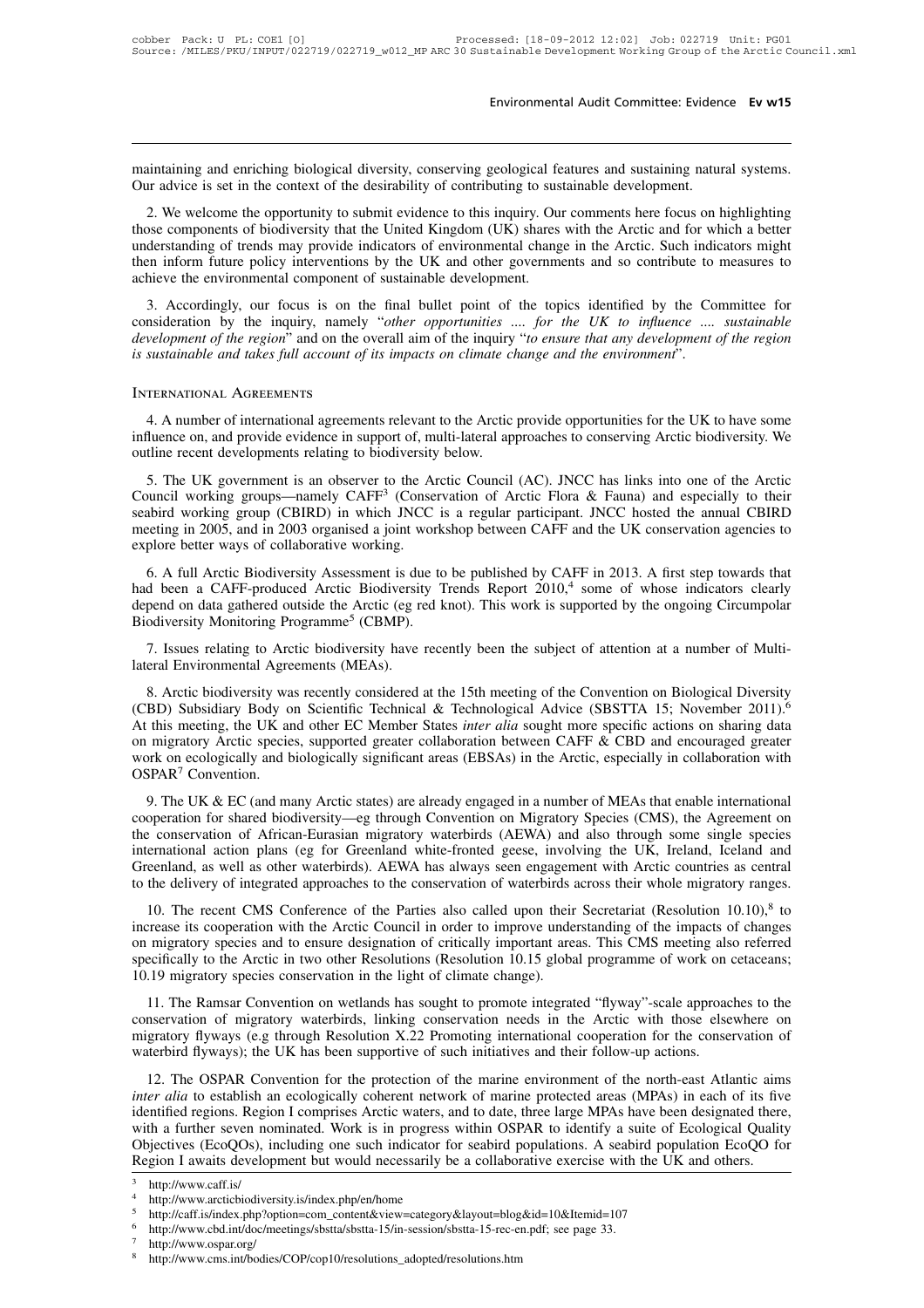Ev w16 Environmental Audit Committee: Evidence<br>
13. The UK shares its biodiversity with the Arctic in two ways.<br>
14. First, we are within the range of many species that have a circumpolar Arctic distribution but which also THE THE RESTRIM THAND IS THE URLEAD IN THE URLEAD IS.<br>The UK shares its biodiversity with the Arctic in two ways.<br>The First, we are within the range of many species that have a circumpolar Arctic distribution but which als SHARED BIODIVERSITY<br>
13. The UK shares its biodiversity with the Arctic in two ways.<br>
14. First, we are within the range of many species that have a circumpolar Arctic distribution but which also<br>
have outlying native popu SHARED BIODIVERSITY<br>13. The UK shares its biodiversity with the Arctic in two ways.<br>14. First, we are within the range of many species that have a circumpolar Arctic distribution but which also<br>have outlying native populat SHARED BIODIVERSITY<br>
13. The UK shares its biodiversity with the Arctic in two ways.<br>
14. First, we are within the range of many species that have a circumpolar Arctic distribution but which also<br>
have outlying native popu 13. The UK shares its biodiversity with the Arctic in to 14. First, we are within the range of many species that have outlying native populations within the UK. These Arctic-alpine plants typical especially of the Scottish 14. First, we are within the range of many species that have a circumpolar Arctic distribution but which also<br>ve outlying native populations within the UK. These include species such as Arctic char and some relict<br>ctic-alp Fr. 1 and spend much of the year in non-Arctic countries who thus share with the year in and some relict Arctic-alpine plants typical especially of the Scottish uplands. Stresses on such populations here, such as from clim

Factic-alpine plants typical especially of the Scottish uplands. Stresses on such populations here, such as from climate change, are unlikely to indicate changes happening in the Arctic but might provide an indication of h Execute applies plants typical especially of the secolus uplants. Sucsses of such populations field, such as folimed climate change, are unlikely to indicate changes happening in the Arctic but might provide an indication Final extractor of the extractor of the species, such as birds and marine mammals, are migratory and spend much of the year in non-Arctic countries who thus share with their Arctic counterparts reciprocal responsibility fo IS. Second, and more significantly, many Arctic species, such as birds and marine mammals, are migratory<br>and spend much of the year in non-Arctic countries who thus share with their Arctic counterparts reciprocal<br>responsib 15. Second, and more significantly, many Arctic speciand spend much of the year in non-Arctic countries wheresponsibility for their conservation. The UK is especial very significant numbers of birds from seven of the el Al 16. Of 25 breeding seabird species that breed in the UK only 6 do not breed in the Arctic, and of 25 species seabird migrate to and through the UK only 6 do not breed in the Arctic, and of 25 species of Arctic principle in besponsionity for their conservation. The OK is espectally important in this respect as, every winner, we nost<br>very significant numbers of birds from seven of the eight Arctic countries (the only exception being from<br>Alask

of seabird migrate to and through the UK after breeding in the UK (eg Figure 1). For some swan, goose and wader species of Arctic bird winter in, or migrate through, the UK (eg Figure 1). For some swan, goose and wader spe Alaska, USA). Several minion muvidials of 85 species of Arctic ond wincer in, of migrate unough, the UK (eg Figure 1). For some swan, goose and wader species, the UK (with Ireland) support large proportions or even whole p Full mar, even exploit Arctic waters while breeding in the UK only 6 do not breed in the Arctic, and of 25 species<br>breeding in the Atlantic sector of the Arctic only 6 do not of the UK. Many individuals of several species<br> of even whole populations in whiter (eg Figure 2).<br>
16. Of 25 breeding seabird species that breed in the UK only 6 do not breed in the Arctic, and of 25 species<br>
breeding in the Atlantic sector of the Arctic only 6 do not 16. Of 25 breeding seabird species that breed in the UK only 6 do not breed in the Arctic, and of 25 species breeding in the Atlantic sector of the Arctic only 6 do not breed in UK. Many individuals of several species of s breeding in the Atlantic sector<br>of seabird migrate to and throu<br>also range widely to the north<br>fulmar, even exploit Arctic wate<br>other Arctic birds, such as the l<br>population context for UK statu<br>several species the Arctic.<br> 17. Other wide-ranging marine mammal species also have ranges that include UK and Severity of the range of the range of the range of the range of the confluence of the common eider, and the proper biogeographical pulation ally many whether the non-otecting stast a done in the UK. The UK is the southernmost part of the range of other Arctic birds, such as the Faroese/S Icelandic race of the common eider, and the proper biogeographical popula Atlantic, including UK and Arctic waters when biological race of the common eider, and the proper biogeographical<br>population context for UK statutory purposes, including obligations under the EU Birds Directive, includes f

pulation context for UK statutory purposes, including obligations under the EU Birds Directive, includes for<br>veral species the Arctic.<br>17. Other wide-ranging marine mammal species also have ranges that include UK and Arcti

several species the Arctic.<br>
17. Other wide-ranging marine mammal species also have ranges that include UK and Arctic waters—<br>
perhaps at least a dozen species—and probably many more species of fish. The marine ecosystem o 17. Other wide-ranging marine mammal species also have ranges that include UK and Arctic waters—<br>perhaps at least a dozen species—and probably many more species of fish. The marine ecosystem of the North<br>Atlantic, includin Fr. Official wide-ranging matrix inalihinal species also have ranges that include OK and Arctic waters—<br>perhaps at least a dozen species—and probably many more species of fish. The marine ecosystem of the North<br>Atlantic, i perhaps at least a tozen species—and probably many more species of itsn. The matter ecosystem of the Form Atlantic, including UK and Arctic seas, is differentiated less on an ecological scale than on a political one.<br>18. T Atlantic, incriding UK and Arctic seas, is unterchitated ress on an ecological<br>18. Thus changes in the Arctic with impacts on biodiversity there also direct<br>here too. Under the EU Directive on the conservation of wild bird 19. Significant conservation resources in the UK are devoted to management and conservation status of the birds<br>the tuse these areas (such as those listed in Figure 1) will depend not only on the "local" management of thes

that use these areas (such as those listed in Figure 1) will depend not only on the "local" management of these<br>wintering sites, but also on influences on their Arctic breeding grounds.<br>UK CONSERVATION AND SURVEILLANCE OF WINTERT WARE SONGIFT AREAS (INCREDITED AREAS (INCREDITED AREAS (INCREDITED AREAS (INCREDITED AREAS (including those at sea), as wetlands of internationally (or nationally) important sites as Special Protection Areas (inclu UK Conservation and Survell Lance of Arctic Special 19. Significant conservation resources in the UK are depassage Arctic birds These include the protection of interest.<br>Protection Areas (including those at sea), as wetlan 20. Summitted to managing are also committed to management and conservation of wintering/<br>19. Significant conservation resources in the UK are devoted to management and conservation of wintering/<br>ssage Arctic birds These i 19. Significant conservation resources in the UK are devoted to management and conservation of wintering/<br>passage Arctic birds These include the protection of internationally (or nationally) important sites as Special<br>Prot

17. Sigmineant conservation resources in the extract do management and conservation of wintering<br>passage Arctic birds These include the protection of internationally (or nationally) important sites as Special<br>Protection Ar passage Arche onds These include the protection of internationally (or nationally) important sites as special<br>Protection Areas (including those at sea), as wetlands of international importance under the Ramsar Convention,<br> Frocedion Areas (including those at sea), as werdends of international importance under the reamsar convention, and as Sites (or Areas) of Special Scientific Interest.<br>
20. Resources are also committed to managing agricult 20. Resources are also committed to managing agricultural conflict where these arise (especially with wintering geese populations) and to the monitoring and surveillance of populations wintering here. The UK is notable for 20. Resources are also committed to managing agricultural conflict where these arise (especially with wintering geese populations) and to the monitoring and surveillance of populations wintering here. The UK is notable for neting gives populations) and to the monitoring and survemance of populations wintering ince. The OK is<br>table for its long-term monitoring datasets (including abundance, trends and, in some cases, productivity) on<br>netring hold to the some populations (for example, the entire Svalbard population of behalf of government and a number surveyors/counters and are co-ordinated by partnerships involving JNCC on behalf of government and a number of

or the inner Solway Firth) making monitoring of population size and production the inner Significant input from volunteer surveyors/counters and are co-ordinated by partnerships involving JNCC on behalf of government and a Supported by the importance of the science now flowing from 60 years of surveillance.<br>
Submeters given the importance of the science now flowing from 60 years of surveillance.<br>
21. Many Arctic birds wintering in the UK are schemes given the importance of the science now flowing from 60 years of surveillance.<br>
21. Many Arctic birds wintering in the UK are typically concentrated in a relatively few discrete sites with<br>
high site fidelity for s 21. Many Arctic I<br>
21. Many Arctic I<br>
high site fidelity for<br>
on the inner Solway<br>
effective (supported<br>
season are dispersed<br>
and expensive.<br>
22. UK data (and 22. UK data (and those of other relevant EC Member States) are thus highly relevant to monitoring of example, the entire Svalbard population of barnacle geese winters the inner Solway Firth) making monitoring of population biodiversity—some trends already observed here include "short-stopping"<sup>10</sup> and changed migration phenology, both linked to climate change.<br>
22. UK data (and those of other relevant EC Member States) are thus highly releva both the line of season are dispersed at low densited season are dispersed at low densited as a comparation of the season are dispersive.<br>22. UK data (and those of other rediodiversity—some trends already of both linked to

123. These data are available, indirectly, to CAFF to contribute to circumpolar assessments but the processes of thinked to climate change.<br>
23. These data are available, indirectly, to CAFF to contribute to circumpolar as 22. UK data (and those of other relevant EC Member States) are thus highly relevant to monitoring of Arctic<br>biodiversity—some trends already observed here include "short-stopping"<sup>10</sup> and changed migration phenology,<br>both 22. UK data (and those of other relevant EC Member States) are thus highly relevant to monitoring of Arctic<br>biodiversity—some trends already observed here include "short-stopping"<sup>10</sup> and changed migration phenology,<br>both

both linked to climate change.<br>
23. These data are available, indirectly, to CAFF to contribute to circumpolar assessments but the processes<br>
for doing so have scope for development and this is currently being explored. Wh 23. These data are available, indirectly, to CAFF to contribute to circumpolar assessments but the processes for doing so have scope for development and this is currently being explored. Whilst JNCC already collaborates an doing so have scope for development and t<br>d shares some data with CAFF (especially<br>although in the Pacific, the UK's Overseas Territo<br>such as Bristle-thighed Curlew which breed in Ala<br>Where species or populations which may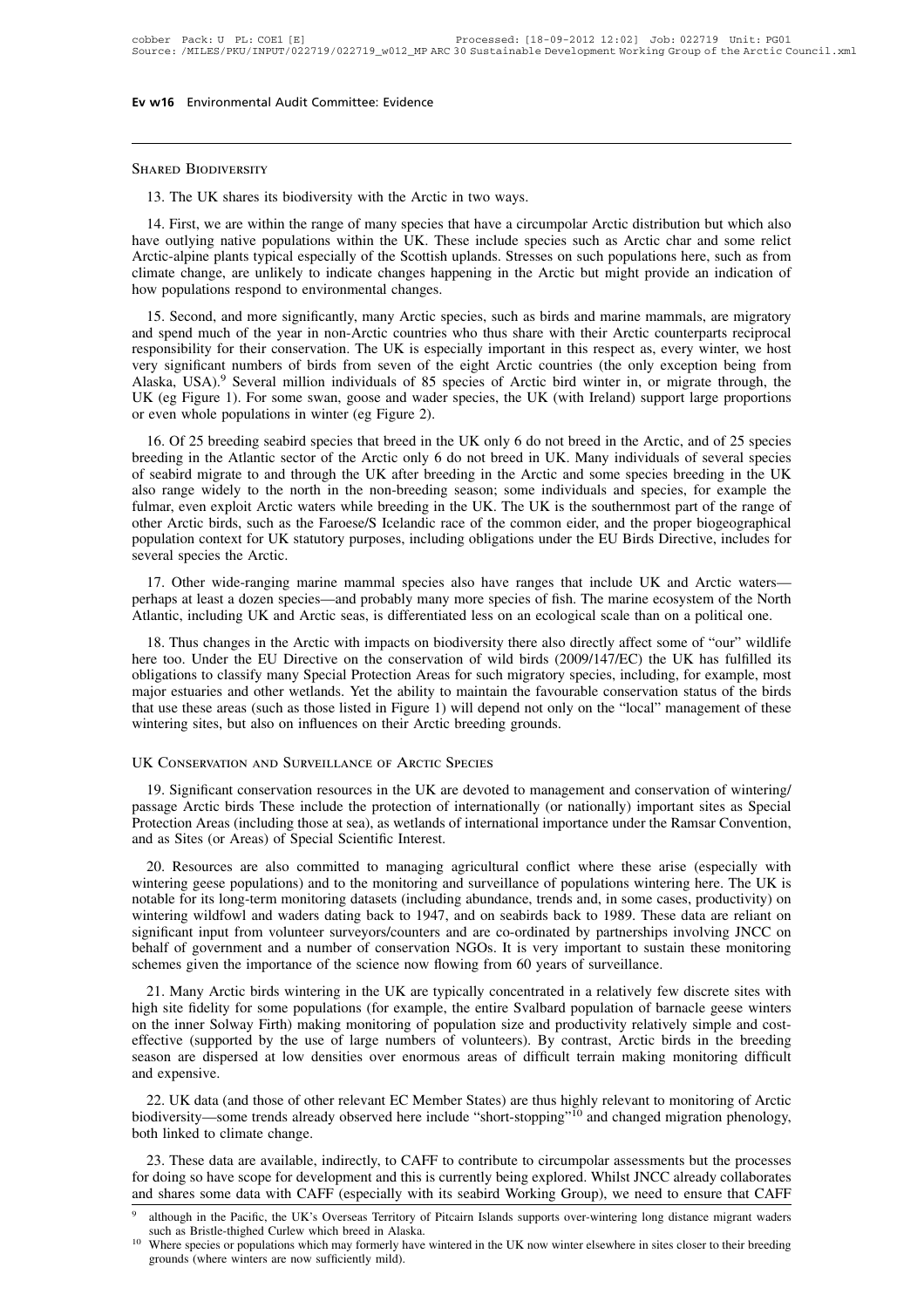Environmental Audit Committee: Evidence Ev w17<br>is aware of all our datasets and that these are readily available to them to contribute to pan-Arctic trend<br>analyses and other assessments. is aware of all our datasets and that<br>analyses and other assessments.<br>24. There is also scope, perhaps, to

24. There is also scope, perhaps, to use these UK-collected data on Arctic species to contribute to "smarter"<br>24. There is also scope, perhaps, to use these UK-collected data on Arctic species to contribute to "smarter"<br>di is aware of all our datasets and that these are readily available to them to contribute to pan-Arctic trend<br>analyses and other assessments.<br>24. There is also scope, perhaps, to use these UK-collected data on Arctic species is aware of all our datasets and that these are readily available to them to contribute to pan-Arctic trend<br>analyses and other assessments.<br>24. There is also scope, perhaps, to use these UK-collected data on Arctic species 24. There is also scope, perhaps, to use these UK-collected data on Arctic species to contribute to "smarter"<br>24. There is also scope, perhaps, to use these UK-collected data on Arctic species to contribute to "smarter"<br>25

24. There is also scope, perhaps, to use these UK-collected data on Arctic species to contribute to "smarter" indices of change in the Arctic (and/or to CBMP indices) with the emphasis on making better use of existing dat 24. There is also scope, perhaps, to use these UK-collected data on Arctic species to contribute to "smarter" indices of change in the Arctic (and/or to CBMP indices) with the emphasis on making better use of existing dat indices of change in the Arctic (and/or to CBMP indices) with the emphasis on making better use of existing<br>datasets rather than seeking to compile new ones.<br>25. The UK already undertakes significant Arctic research throug datasets rather than seeking to compile new ones.<br>
25. The UK already undertakes significant Arctic research through the Natural Environment Research<br>
Council and others. Arctic biodiversity research has been considered by 25. The UK already undertakes significant Arctic research through the Natural Environment Research Council and others. Arctic biodiversity research has been considered by the former (Defra-chaired) Global Biodiversity Sub 25. The UK already undertakes significant Arctic research through the Natural Environment Research Council and others. Arctic biodiversity research has been considered by the former (Defra-chaired) Global Biodiversity Sub-Council and others. Arctic biodiversity research has been considered by the former (Defra-chaired) Global Biodiversity Sub-Committee (GBSC) at a workshop in October 2009<sup>11</sup>. The group suggested research priorities should Biodiversity Sub<br>priorities should<br>as through share<br>through fisheries.<br>global climate ch<br>identified key ris<br>place there. as through shared migratory populations); b) where there is a UK impact/footprint on the Arctic (such as through fisheries, energy exploration, shipping); and c) wider world—such as the UK being a contributor to global cli The UK's strategic position, and the junction of several migratory and contributor to cobal climate change. JNCC expertise is most likely to be focused on category a) above. The workshop also entified key risks to Arctic b Arctic to temperate Europe and Africa as in the rapid environmental and land-use changes taking<br>the UK's strategic position at the junction of several migration and land-use changes taking<br>ce there.<br>**Figure 1**<br>The UK's str

Figure 1<br>International managers and migration routes of the rapid environmental and land-use changes taking<br>ce there.<br>The UK's strategic position at the junction of several migratory flyways extending from the<br>Arctic to te Figure 1<br>The UK's strategic position at the junction of several migratory flyways extending from the<br>Arctic to temperate Europe and Africa as illustrated by an example showing the breeding<br>GROUNDS AND MIGRATION ROUTES OF T **Figure 1**<br>N OF SEVERAL N<br>S ILLUSTRATED<br>DERS THAT VISIT<br>IN THE UK AN!<br>THE UK).



|                            | Origins of the wader populations using the British estuaries |           |                       |                |                 |                  |
|----------------------------|--------------------------------------------------------------|-----------|-----------------------|----------------|-----------------|------------------|
|                            |                                                              |           |                       |                |                 |                  |
|                            |                                                              |           |                       |                |                 |                  |
| <b>Species</b>             | A                                                            | B         | $\mathcal{C}_{0}^{0}$ | D              | E               | $\boldsymbol{F}$ |
|                            | NE Canada                                                    | Greenland | <b>Iceland</b>        | Britain &      | <b>Northern</b> | Northern         |
|                            |                                                              |           |                       | <b>Ireland</b> | Europe          | Russia           |
| Red Knot                   |                                                              |           |                       |                |                 |                  |
| Sanderling                 |                                                              |           |                       |                |                 |                  |
| Grey Plover                |                                                              |           |                       |                |                 |                  |
| Turnstone                  |                                                              |           |                       |                |                 |                  |
| <b>Bar-tailed Godwit</b>   |                                                              |           |                       |                |                 |                  |
| <b>Ringed Plover</b>       |                                                              |           |                       |                |                 |                  |
| Whimbrel                   |                                                              |           |                       |                |                 |                  |
| Dunlin                     |                                                              |           |                       |                |                 |                  |
| Redshank                   |                                                              |           |                       |                |                 |                  |
| <b>Black-tailed Godwit</b> |                                                              |           |                       |                |                 |                  |
| Oystercatcher              |                                                              |           |                       |                |                 |                  |
| Curlew                     |                                                              |           |                       |                |                 |                  |

<sup>11</sup> http://www.arctic.ac.uk/docs/gecc\_gbsc\_(10)\_07\_arctic\_workshop\_oct\_09.pdf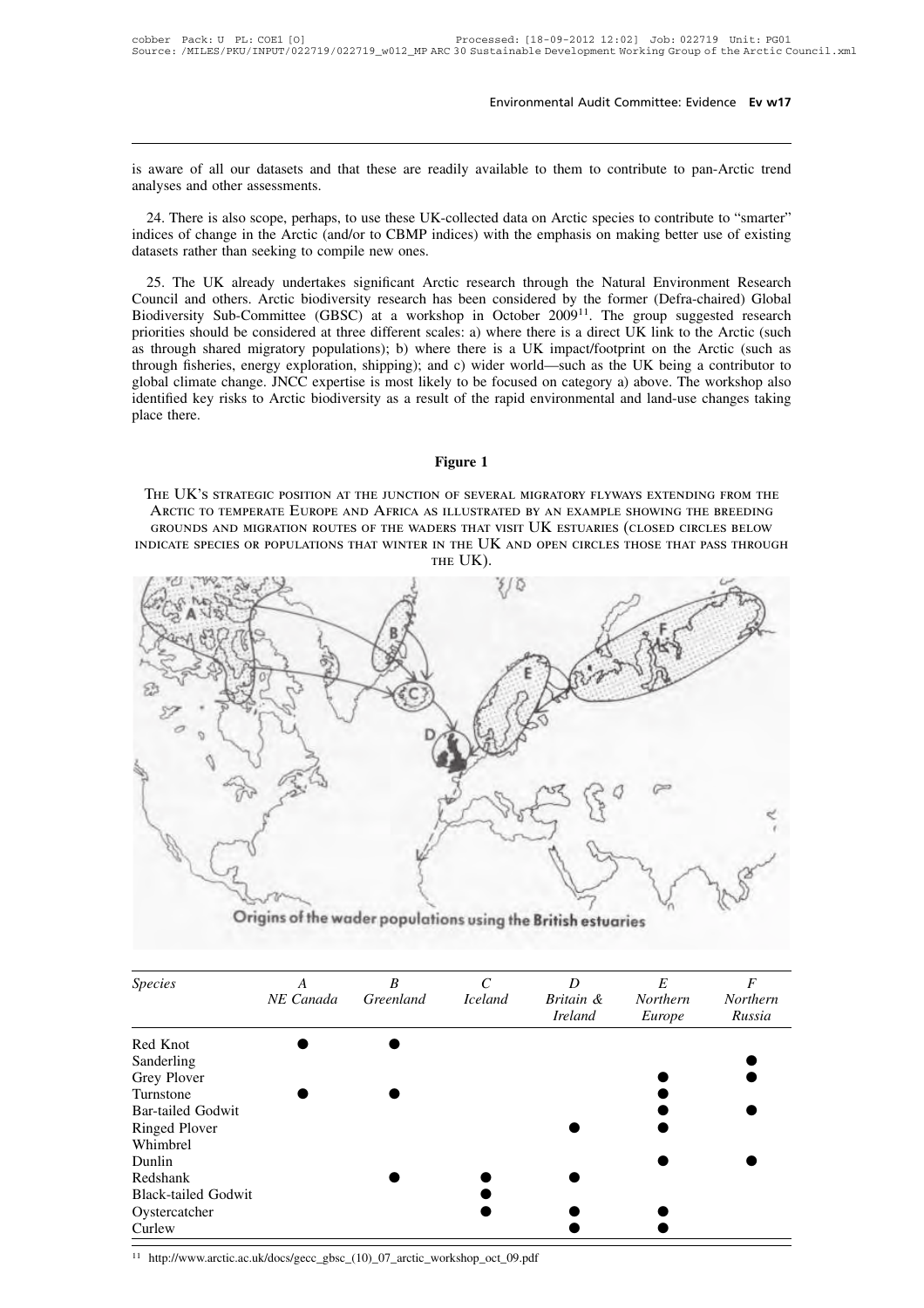

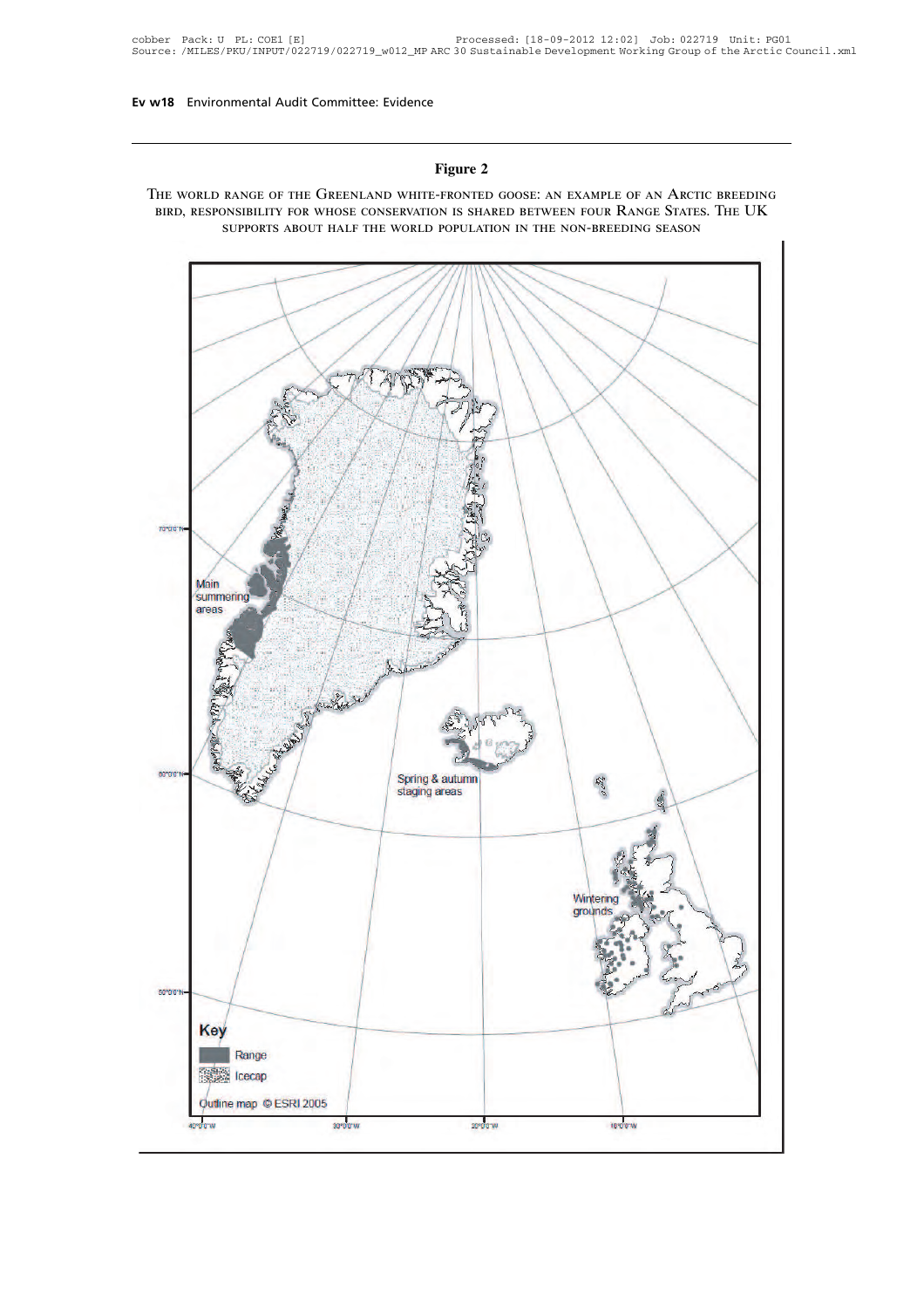| NUMBERS OF SPECIES OF ARCTIC BIRDS WHICH REGULARLY OCCUR<br>IN THE UK IN SIGNIFICANT NUMBERS |                                                                           |                               |  |  |  |  |  |  |
|----------------------------------------------------------------------------------------------|---------------------------------------------------------------------------|-------------------------------|--|--|--|--|--|--|
| Group                                                                                        | Number of species of Arctic birds<br>occurring in the UK                  | <i>Example species</i>        |  |  |  |  |  |  |
| Divers & grebes                                                                              | 3                                                                         | <b>Great Northern Diver</b>   |  |  |  |  |  |  |
| Fulmars, petrels & cormorants                                                                | 7                                                                         |                               |  |  |  |  |  |  |
| Swans                                                                                        | $\overline{c}$                                                            | Bewick's Swans                |  |  |  |  |  |  |
|                                                                                              |                                                                           | Greenland White-fronted Geese |  |  |  |  |  |  |
| Geese                                                                                        | 6                                                                         | <b>Barnacle Geese</b>         |  |  |  |  |  |  |
|                                                                                              |                                                                           | Long-tailed Duck              |  |  |  |  |  |  |
| <b>Ducks</b>                                                                                 | 14                                                                        | Common Scoter                 |  |  |  |  |  |  |
| Raptors                                                                                      | 1                                                                         | Merlin                        |  |  |  |  |  |  |
|                                                                                              |                                                                           | Red Knot                      |  |  |  |  |  |  |
|                                                                                              |                                                                           | Sanderling                    |  |  |  |  |  |  |
| Waders                                                                                       | 27                                                                        | <b>Ringed Plover</b>          |  |  |  |  |  |  |
|                                                                                              |                                                                           | Glaucous Gull                 |  |  |  |  |  |  |
| Skuas, gulls & terns                                                                         | 13                                                                        | Arctic Skua                   |  |  |  |  |  |  |
|                                                                                              |                                                                           | <b>Razorbill</b>              |  |  |  |  |  |  |
| Auks                                                                                         | 3                                                                         | Guillemot                     |  |  |  |  |  |  |
|                                                                                              |                                                                           | Snow Bunting                  |  |  |  |  |  |  |
| Passerines                                                                                   | 9                                                                         | Wheatear                      |  |  |  |  |  |  |
|                                                                                              |                                                                           |                               |  |  |  |  |  |  |
| 10 February 2012                                                                             |                                                                           |                               |  |  |  |  |  |  |
|                                                                                              |                                                                           |                               |  |  |  |  |  |  |
|                                                                                              |                                                                           |                               |  |  |  |  |  |  |
|                                                                                              | Written evidence submitted by Professor Klaus Dodds, University of London |                               |  |  |  |  |  |  |
| SUMMARY                                                                                      |                                                                           |                               |  |  |  |  |  |  |
|                                                                                              |                                                                           |                               |  |  |  |  |  |  |

# Environme<br> **Table 1**<br>
TC BIRDS WHICI Environmental Audit Committee: Evidence Ev w19<br>
Table 1<br>
NUMBERS OF SPECIES OF ARCTIC BIRDS WHICH REGULARLY OCCUR<br>
IN THE UK IN SIGNIFICANT NUMBERS Table 1<br>
Table 1<br>
PECIES OF ARCTIC BIRDS WHICH REGULARLY OF THE UK IN SIGNIFICANT NUMBERS<br>
Number of species of Arctic birds

# **SUMMARY**

Written evidence submitted by Professor Klaus Dodds, University of London<br>
MMARY<br>
The Arctic region, an inhabited space with some 4 million people living north of the Arctic Circle, is<br>
dergoing a fundamental state change. Written evidence submitted by Professor Klaus Dodds, University of London<br>SUMMARY<br>The Arctic region, an inhabited space with some 4 million people living north of the Arctic Circle, is<br>undergoing a fundamental state change Written evidence submitted by Professor Klaus Dodds, University of London<br>SUMMARY<br>The Arctic region, an inhabited space with some 4 million people living north of the Arctic Circle, is<br>undergoing a fundamental state change Written evidence submitted by Professor Klaus Dodds, University of London<br>
SUMMARY<br>
The Arctic region, an inhabited space with some 4 million people living north of the Arctic Circle, is<br>
undergoing a fundamental state cha SUMMARY<br>The Arctic region, an inhabited space<br>undergoing a fundamental state change.<br>these changes are varied, there is undeni<br>Ocean in particular will become increasin<br>fishing and hydrocarbon extraction.<br>Politically, the The Arctic region, an inhabited space with some 4 million people living north of the Arctic Circle, is dergoing a fundamental state change. Physically, Arctic sea ice is melting as is permafrost and although sese changes a increasingly a fundamental state change. Physically, Arctic sea ice is melting as is permafrost and although these changes are varied, there is undeniably a warming trend. This has led many to speculate that the Arctic Oce

Intergoring a fundamental state enarge. Thysteary, Arctic sea fee is including as is permatiost and antiought<br>these changes are varied, there is undeniably a warming trend. This has led many to specialte that the Arctic<br>Oc is seeking to improve co-operation between Arctic states, indigenous peoples and observers including the EU and China.<br>This has no many of specially fishing and hydrocarbon extraction.<br>Politically, the Arctic 5 (Canada, De France fishing and hydr<br>fishing and hydr<br>Politically, the<br>increasingly bois<br>to shape the previse seeking to impand China.<br>This does not Politically, the Arctic 5 (Canada, Denmark/Greenland, Norway, Russia and the United States) are<br>creasingly boisterous about their sovereign rights in the Arctic Ocean and mindful of other parties attempting<br>shape the preva rontically, the Arctic 5 (Canada, Definital, Norway, Nussia and the Office states) are<br>increasingly boisterous about their sovereign rights in the Arctic Ocean and mindful of other parties attempting<br>to shape the prevailin

increasingly boistrous about then sovereign rights in the Arctic Ocean and inhidular of other parties attempting<br>to shape the prevailing geopolities of the region. The Arctic Council, a soft law intergovernmental organizat The *Cold War has not returned to the Arctic and UNCLOS-related establishment of sovereign rights in Arctic Ocean is orderly and peaceful.*<br>This does not mean that the Arctic region is locked into an inevitable geopolitica Solid and China.<br>
and China.<br>
This does not mean that the Arc<br>
resource access, shipping potential,<br>
of the Russian flag on the bottom of<br>
Cold War has not returned to the<br>
Ocean is orderly and peaceful.<br>
The UK needs to d This does not mean that the Arctic region is locked into an inevitable geopolitical competition regarding<br>source access, shipping potential, military advantage and strategic posturing. The most cited 2007 planting<br>the Russ This does not healt that the Arctic region is foel<br>resource access, shipping potential, military advanta<br>of the Russian flag on the bottom of the central Arct<br>Cold War has not returned to the Arctic and UNC<br>Ocean is orderl This does not hear that<br>resource access, shipping<br>of the Russian flag on the<br>Cold War has not returne<br>Ocean is orderly and peace<br>The UK needs to develo<br>2011) makes the case for a<br>SPECIFIC POINTS

The UK needs to develop an Arctic strategy. The UK and the Arctic: The Strategic Ga<br>
2011) makes the case for a UK Arctic strategy.<br>
SPECIFIC POINTS<br>
1. The UK has a 400 year history of engagement with the Arctic—involving

1. The UK needs to develop an Arctic strategy. The UK and the Arctic: The Strategic Gap (RUSI Journal, June 11) makes the case for a UK Arctic strategy.<br>
1. The UK has a 400 year history of engagement with the Arctic—invol

ECIFIC POINTS<br>
1. The UK has a 400 year history of engagement with the Arctic—involving geographical exploration of the<br>
madian North to undertaking cutting edge scientific research on climate change.<br>
2. The UK, as a sub-SPECIFIC POINTS<br>1. The UK has a 400 year history of engagement with the Arctic—involving geographical exploration of the<br>Canadian North to undertaking cutting edge scientific research on climate change.<br>2. The UK, as a sub SPECIFIC POINTS<br>1. The UK has a 400 year history of engagement with the Arctic—involving geographical exploration of the<br>Canadian North to undertaking cutting edge scientific research on climate change.<br>2. The UK, as a sub 1. The UK has a 400 year history of engagement with the Arctic—involving geographical exploration of the Canadian North to undertaking cutting edge scientific research on climate change.<br>
2. The UK, as a sub-Arctic nation, 1. The OK has a 400 year history<br>Canadian North to undertaking cuttin<br>2. The UK, as a sub-Arctic natio<br>outlines key challenges, interests an<br>consolidate stake-holders within and<br>are FCO, MOD, DBIS and DECC.<br>other governmen 2. The UK, as a sub-Arctic nation, needs to develop a formal cross- departmental Arctic strategy, which<br>tlines key challenges, interests and opportunities in the region and beyond. It also needs to establish and<br>nsolidate 2. The OK, as a sub-Arctic lia<br>
outlines key challenges, interests<br>
consolidate stake-holders within<br>
are FCO, MOD, DBIS and DEC<br>
other government departments.<br>
3. UK Arctic interests are bros<br>
science and popular culture.

In solidate stake-holders within and beyond Whitehall. Main government departments with Arctic interests<br>FCO, MOD, DBIS and DECC. FCO established an informal "Arctic network" to share information with<br>the provernment depar are FCO, MOD, DBIS and DECC. FCO established an informal "Arctic network" to share information with<br>other government departments.<br>3. UK Arctic interests are broadly characterized as four fold—security, politics, economics, other government departments.<br>
3. UK Arctic interests are broadly characterized as four fold—security, politics, economics, environment,<br>
science and popular culture.<br>
4. In security terms, UK is concerned that the Arctic 3. UK Arctic interests are broadly characterized as four fold—security, politics, economics, environment, science and popular culture.<br>4. In security terms, UK is concerned that the Arctic region is not militarized and tha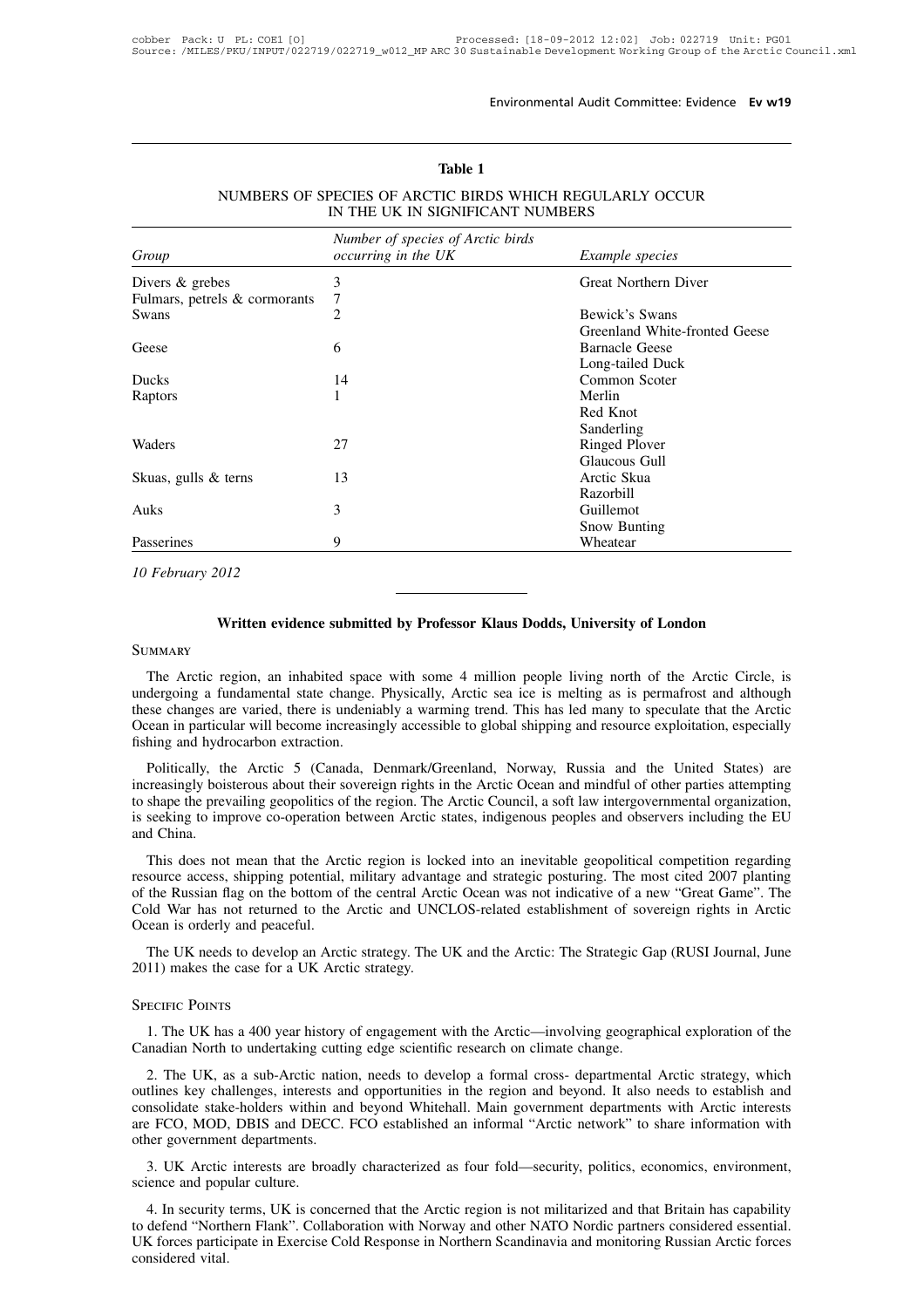15. In political terms, UK holds observer status in the Arctic Council and Barents Euro-Arctic Council. UK's<br>
15. In political terms, UK holds observer status in the Arctic Council and Barents Euro-Arctic Council. UK's<br>
16 **EV W20** Environmental Audit Committee: Evidence<br>
5. In political terms, UK holds observer status in the Arctic Council and Barents Euro-Arctic Council. UK's<br>
observer status is important in enabling high level access to A Finland) and provides opportunities to input into access to Arctic Council and Barents Euro-Arctic Council. UK's<br>observer status is important in enabling high level access to Arctic states (the A5 plus Iceland, Sweden and<br> 5. In political terms, UK holds observer status in the Arctic<br>observer status is important in enabling high level access to<br>Finland) and provides opportunities to input into recent conve<br>and rescue, scientific investigatio 5. In political terms, UK holds observer status in the Arctic Council and Barents Euro-Arctic Council. UK's server status is important in enabling high level access to Arctic states (the A5 plus Iceland, Sweden and pland) 5. In political terms, UK holds observer status in the Arctic Council and Barents Euro-Arctic Council. UK's observer status is important in enabling high level access to Arctic states (the A5 plus Iceland, Sweden and Finla

S. In pointear terms, OK holds observer status in the Atetic Council and Batellis Euro-Atetic Council. OK s<br>observer status is important in enabling high level access to Arctic states (the A5 plus Iceland, Sweden and<br>Finla Finland) and provides opportuni<br>Finland) and provides opportuni<br>and rescue, scientific investigati<br>6. In economic terms, UK<br>hydrocarbon exploitation, fishing<br>such as BP and Shell have been<br>for Arctic based activities.<br>7. I d rescue, scientific investigation, energy and fisheries.<br>
6. In economic terms, UK deeply involved in the Arctic region via shipping, insurance, engineering,<br>
drocarbon exploitation, fishing and tourism. Companies such as 6. In economic terms, UK deeply involved in<br>hydrocarbon exploitation, fishing and tourism. Cor<br>such as BP and Shell have been at the forefront of<br>for Arctic based activities.<br>7. In environmental terms, UK weather strongly<br>

drocarbon exploitation, fishing and tourism. Companies such as Cairn Energy as well as large multinationals<br>ch as BP and Shell have been at the forefront of oil and gas exploration and exploitation. London is a centre<br>fact Such as BP and Shell have been at the forefront of oil and gas exploration and exploitation. London is a centre<br>for Arctic based activities.<br>7. In environmental terms, UK weather strongly influenced by Arctic weather syste The must of a broader strongly influenced by Arctic weather systems and migratory flows<br>of animals/birds also connects UK to Arctic.<br>8. In scientific terms, UK is a major player in Arctic science. UK maintains a scientific 7. In environmental terms, UK weather strongly influenced by Arctic of animals/birds also connects UK to Arctic.<br>8. In scientific terms, UK is a major player in Arctic science. UK manufactional Environment Research Council animals/birds also connects UK to Arctic.<br>
8. In scientific terms, UK is a major player in Arctic science. UK maintains a scientific station in Svalbard.<br>
18. In scientific terms of popular Culture, URERC) and British Anta 8. In scientific terms, UK is a major player in Arctic science. UK maintains a scientific station in Svational Environment Research Council (NERC) and British Antarctic Survey (BAS) announced a major on Arctic research as

10. A UK Arctic strategy would help articulate the range and score of Arctic strategies and<br>
10. A UK Arctic strategy would help articulate the range and scope of Arctic (as recent BBC programme<br>
10. A UK Arctic-strategy w on Arctic research as part of a broader Planet Earth focus linking polar regions. UK scientists were major<br>contributors to path- breaking Arctic Climate Impact Assessment.<br>9. In terms of popular culture, UK retains a stron contributors to path- breaking Arctic Climate Impact Assessment.<br>
9. In terms of popular culture, UK retains a strong cultural interest in the Arctic (as recent BBC programme<br>
Frozen Planet suggested in terms of popularity 9. In terms of popular culture, UK retains a strong cultural interest in the Arctic (as recent BBC programme<br>Frozen Planet suggested in terms of popularity and commentary )albeit with strong bi-polar focus.<br>10. A UK Arctic ozen Planet suggested in terms of popularity and commentary )albeit with strong bi-polar focus.<br>
10. A UK Arctic strategy would help articulate the range and scope of Arctic-based interests and highlight<br>
eas where continu 10. A UK Arctic strategy would help articulate the range and scope of Arctic-based interests and highlight areas where continued commitment is necessary—securing energy supplies from Norway, scientific research into the im

For A OK Arctic stractery would help articulate the range and scope of Arctic-based interests and inginight areas where continued commitment is necessary—securing energy supplies from Norway, scientific research into the i into the impact of climate change and pollution, assessing and monitoring Russian Arctic strategies and practices, and understanding commercial and political opportunities to influence developments in the region.<br>
11. UK c actices, and understanding commercial and political opportunities to influence developments in the region.<br>
11. UK could commit itself to particular projects—for example in areas of environmental governance and<br>
wardship. interests but also help to particular projects—for example in areas of environmental governance and<br>stewardship. One example might to be to press for further regulation of offshore oil and gas activities in the<br>Arctic anot IT. OK Could collimit lised to particular projects—tot example in ateas of environmental stewardship. One example might to be to press for further regulation of offshore oil and gas Arctic another might be to use the exper

is a different might be to use the expertise of the UK Coastguard to develop higher standards regarding search<br>d rescue, safety at sea, fisheries research and marine pollution.<br>12. UK's strong bilateral relations with Cana and rescue, safety at sea, fisheries research and marine pollution.<br>
12. UK's strong bilateral relations with Canada and Norway need to be used not only to promote UK<br>
interests but also help to mediate between Arctic stat 12. UK's strong bilateral relations with Canada and Norway need to be used not interests but also help to mediate between Arctic states and other interested parties espect UK as honest broker is one role that might be purs 14. UK needs to understand that there are 3 political logics affecting the Arctic regional Media China.<br>
15. UK needs to commit itself to further scientific and social scientific research dedicated to better derstanding th UK as honest broker is one role th<br>13. UK needs to commit itse<br>understanding the physical and gec<br>better understand how the UK is p<br>14. UK needs to understand tha<br>sovereignty and stewardship.<br>It needs to ensure that stewar 13. UK needs to commit itself to further scientific and social scientific research dedicated to better derstanding the physical and geopolitical changes affecting the Arctic—and ensuring that UK policy makers there underst

*Physical examplement* and the U<br>*14.* UK needs to understand how the U<br>*14.* UK needs to understand sovereignty and stewardship<br>It needs to ensure that ste<br>*7 February 2012* 

I stewardship.<br>
Sure that stewardship is the one that is most high profile in its approach to Arctic parties<br>
2<br> **Written evidence submitted by the International Fund for Animal Welfare**<br>
pational Fund for Animal Welfare ( 1. The International Fund for Animal Welfare<br>
1. The International Fund for Animal Welfare<br>
1. The International Fund for Animal Welfare<br>
1. The International Fund for Animal Welfare<br>
1. The International Fund for Animal W The Stephary 2012<br>
Written evidence submitted by the Int<br>
1. The International Fund for Animal Welfare (IFAV<br>
world and has over 400,000 supporters in the UK.<br>
2. Our submission refers to the threats that global was 1. The International Fund for Animal Welfare (IFAW) run projects world and has over 400,000 supporters in the UK.<br>
2. Our submission refers to the threats that global warming and subspecies in the Arctic and the present co

**2.** Our submission refers to the threats that global warming and subsequent ice retreat represents to animal exists in the UK.<br>2. Our submission refers to the threats that global warming and subsequent ice retreat represe Species in the Arctic and the present commercial exploitation of these animal welfare<br>
1. The International Fund for Animal Welfare (IFAW) run projects in more than 40 countries around the<br>
1. Our submission refers to the 3. The International Fund for Animal Welfare (IFAW) run projects in more than 40 countries around the product and the bear, what is the UK.<br>
2. Our submission refers to the threats that global warming and subsequent ice re 2. Our submission refers to the threats that global warming and subsequent ice retreat represents to animal ecies in the Arctic and the present commercial exploitation of these animal populations for commercial gain.<br>3. W From the Arctic and the present stothe threats that global warming and subsequent ice retreat represents to animal<br>species in the Arctic and the present commercial exploitation of these animal populations for commercial ga

5. We focus on the polar bear, whales (chiefly the minke whale) and the harp seal, and the exploitation of see animals by Arctic nations, particularly Canada and Norway.<br>4. It is our submission that current levels of explo

animals.

4. It is our submission that current levels of exploitation must reduce given the threat faced to populations<br>om the reduction of their habitat, and the significant animal welfare implications.<br>5. The UK already presents a 4. It is our submission that current levels of exploitat<br>from the reduction of their habitat, and the significant at<br>5. The UK already presents a strong stance internat<br>animals.<br>6. Any increased commercial opportunities th 4. It is our submission that curre<br>from the reduction of their habitat,<br>5. The UK already presents a s<br>animals.<br>6. Any increased commercial of<br>resisted by the UK in the strongest<br>Norwegian WhallNG

1. Any increased commercial opportunities that may result from the opening up of the region must be<br>16. Any increased commercial opportunities that may result from the opening up of the region must be<br>16. Despite a morator 6. Any increased commercial opportunities that may result from the opening up of the region must be<br>resisted by the UK in the strongest possible terms.<br>Norwegian WHALING<br>7. Despite a moratorium on commercial whaling which How than would be that would be calculated under the International Whaling Commission's agreed mechanism for<br>T. Despite a moratorium on commercial whaling which came into effect in 1986, Norway continues to kill<br>minke whal NORWEGIAN WHALING<br>7. Despite a moratorium on commercial whaling which came into effect in 1986, Norway continues to kill<br>minke whales in the North East Atlantic with 533 animals taken in 2011. In addition, the catches are NORWEGIAN WHALING<br>7. Despite a moratorium on commercial whaling which came into effect in 1986, Norway continues to kill<br>minke whales in the North East Atlantic with 533 animals taken in 2011. In addition, the catches are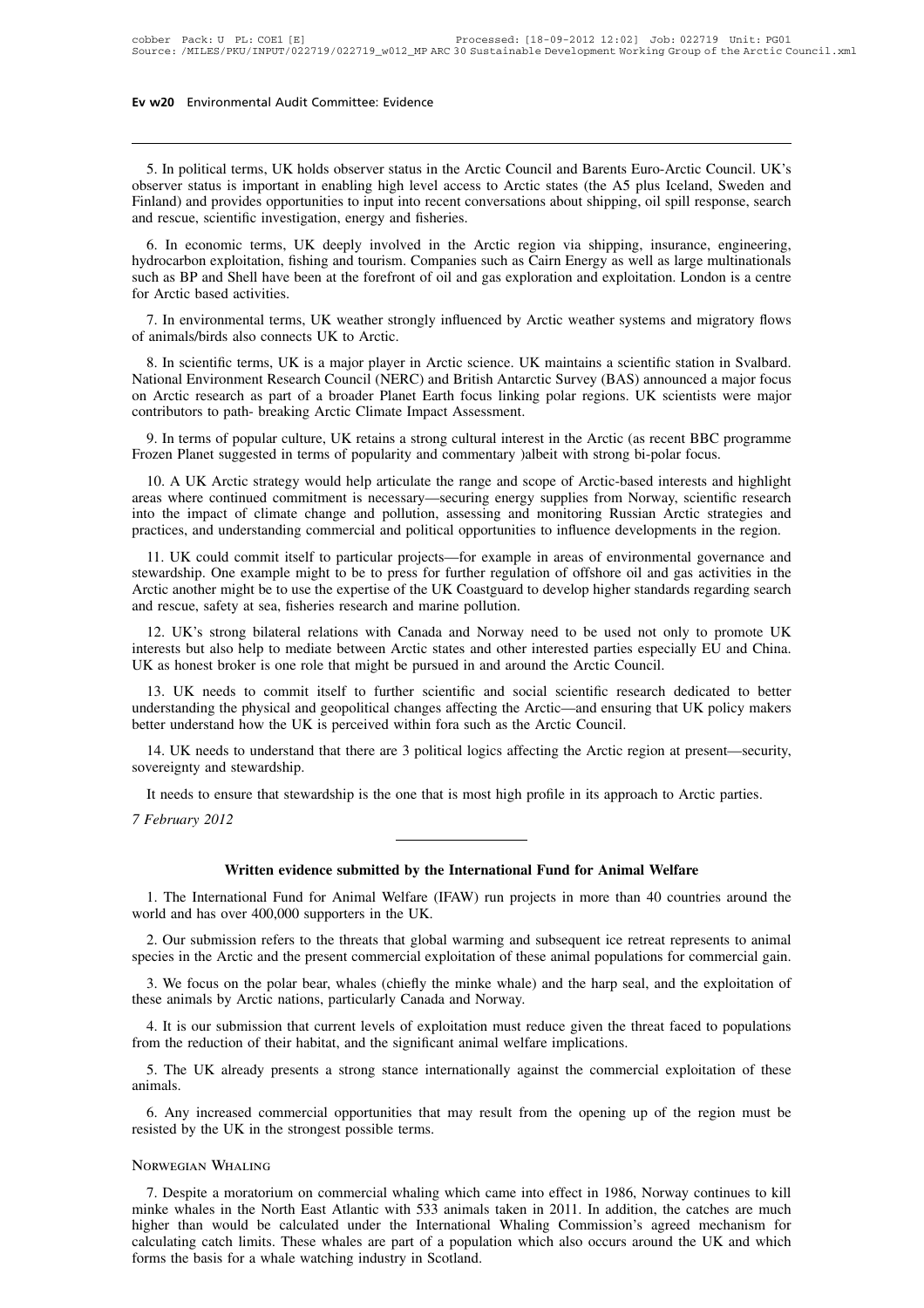8. Whales and dolphins belong to the group of marine mammals known as cetaceans. They have a special<br>B. Whales and dolphins belong to the group of marine mammals known as cetaceans. They have a special<br>trus in internationa **Environmental Audit Committee: Evidence Ev w21**<br>8. Whales and dolphins belong to the group of marine mammals known as cetaceans. They have a special<br>status in international law both as highly migratory species and also as Environmental Audit Committee: Evidence Evidence Evidence<br>
8. Whales and dolphins belong to the group of marine mammals known as cetaceans. They have a special<br>
status in international law both as highly migratory species 8. Whales and dolphins belong to the group of marine mammals known as c status in international law both as highly migratory species and also as cetacear responsibility of all countries of the world to work together throug 8. Whales and dolphins belong to the group of marine mammals known as cetaceans. They have a special<br>tius in international law both as highly migratory species and also as cetaceans in particular. It is thus the<br>sponsibili 8. Whales and dolphins belong to the group of marine mammals known as cetaceans. They have a special<br>status in international law both as highly migratory species and also as cetaceans in particular. It is thus the<br>responsi

between the method of "scientific whaling", Norway resumed but half the catch limit set by the Norwegian government.<br>
They have a special status in international law both as highly migratory species and also as cetaceans i of 157 minke whales. Since then the catch has increased to a maximum of 639 whales in 2005 and remains now at about 500 animals each year. The catch has increased to a maximum of 639 whales in 2005 and remains now at about now bodies which in this case is the International Whaling Commission (IWC).<br>
9. Although Norway is a member of the IWC, it does not abide by IWC decisions. In 1982 it filed a formal<br>
objection against the commercial whali 9. Although Norway is a member of the IWC, it does not abide by IWC decisions. In 1982 it filed a formal jection against the commercial whaling moratorium and is thus not bound by that decision. After a brief riod of "scie 2. Entitling in Noway is a member of the FWC, it does not abdee by TWC decisions. In 1962 it med a format objection against the commercial whaling moratorium and is thus not bound by that decision. After a brief period of

beriod of "scientific whaling", Norway resumed overtly commercial whaling in 1993 with a commercial catch<br>of 157 minke whales. Since then the catch has increased to a maximum of 639 whales in 2005 and remains<br>now at about approved version of the RMP. However since 2000 it has the RMP to maintain or increase catches in 2005 and remains<br>now at about 500 animals each year which is around half the catch limit set by the Norwegian government.<br>10 approved version of the RMP. However since 2000 it has "adjusted" the RMP to maintain or increase catches 10. The Scientific Committee of the IWC has unanimously (including delegates from Norway) agreed a echanism for calculating catches known as the Revised Management Procedure (RMP) which would be plied should commercial wha For the setcheme commuted of the two has unanimously (including detegates from Norway) agreed a<br>mechanism for calculating catches known as the Revised Management Procedure (RMP) which would be<br>approved version of the RMP.

incentration of Catedrating catents known as the Kevised Management Trocedure (KMT) which would be approved version of the RMP. However since 2000 it has "adjusted" the RMP to maintain or increase catches each time the cat approved version of the RMP. However since 2000 it has "adjusted" the RMP to maintain or increase catches each time the catch as calculated by the RMP would have decreased.<br>
11. In addition to setting much higher total cat to allow whaling off Svalbard in the next few years it is likely that it will nove even further away has also<br>through a state of the next few years of the next few years of Svalbard<br>allowed catches to be concentrated withi allowed catches to be concentrated within certain areas that are most convenient for whaling. This raises<br>concerns over localised depletion. For example, the reported catch in 2010 from the areas west of Svalbard<br>was 270 c 11. In addition to scaling international carta films that would be allowed by the KiVH, IVO way has also owed catches to be concentrated within certain areas that are most convenient for whaling. This raises ncerns over lo Endangered Species of Wild fauna and Flora (CITES) that when desired a mumber of Wildman and Species of Svalbard was 270 compared to an RMP catch limit of 58 calculated by the Scientific Committee. If Norway continues to a

Example, the reported catch in 2010 from the actas west of Syahard<br>was 270 compared to an RMP catch limit of 58 calculated by the Scientific Committee. If Norway continues<br>to allow whaling off Svalbard in the next few year was 270 compared to an KWH caten Hillm of 36 calculated by the Scientific commutee. If Norway continues<br>to allow whaling off Svalbard in the next few years it is likely that it will move even further away from the<br>agreed s be anow what any of syaboat in the field tew years it is intery that it win move even future away from the agreed scientific basis for setting sustainable catch limits.<br>
12. International trade in whale products has been p 12. International trade in whale products has been prohibited by the Convention on International trade in Endangered Species of Wild fauna and Flora (CITES). All the great whales are listed on Appendix I of CITES which ban 12. International trade in whale products has been prohibited by the Conven<br>Endangered Species of Wild fauna and Flora (CITES). All the great whales are li<br>which bans such trade. However, Norway filed reservations to the l not be spectral spectra of which radina and Flora (CFLS). An the great whates are issed on Appendix For CFLS<br>arich bans such trade. However, Norway filed reservations to the listing of a number of species and populations<br>w which basis such trade. However, Notway med Esservations to the Islang of a hamber of species and populations<br>of whales and has thus exempted itself from the CITES trade ban decision. Norway unsuccessfully put forward<br>prop

or whates and has thus exempted itself from the CFLES trade oan decision. Not way unsuccessitiny put forward<br>proposals at several CITES meetings to permit international trade in minke whales. Norway maintains a low<br>level o proposars at several CFES incerngs to permit international trade in influe whates. Notwatelevel of international trade in whale products, thus undermining the effectiveness of CITES Statistics show that 100kg of whale meat 14. Harp seals have evolved to rely on stable winter sea ice as a place to give birth and nurse their young<br>14. Harp seals have evolved to rely on stable winter sea ice as a place to give birth and nurse their young<br>14. Ha

no system for which we have suitable data or modelling approaches to be able to provide reliable quantitative<br>management advice on the impact of cetaceans on fisheries or fisheries on cetaceans".<br>HARP SEALS<br>14. Harp seals management advice on the impact of cetaceans on fisheries or fisheries on cetaceans".<br>
HARP SEALS<br>
14. Harp seals have evolved to rely on stable winter sea ice as a place to give birth and nurse their young<br>
until the pups HARP SEALS<br>14. Harp seals have evolved to rely on stable winter sea ice as a place to give birth and nurse their young<br>until the pups can swim and hunt on their own. Recent research, co-authored by scientists from Duke Uni HARP SEALS<br>14. Harp seals have every<br>until the pups can swim and<br>and IFAW, demonstrates t<br>the winter sea ice needed pups in recent years.<br>15. Sea ice cover in all 14. Harp seals have evolved to rely on stable winter sea ice as a place to give birth and nurse their young til the pups can swim and hunt on their own. Recent research, co-authored by scientists from Duke University d IFA period. The IUCN Red list of threatened species also notes this concern, stating that "climate change impacts are almost certainly going birth and nursing, resulting in higher death rates among seal pups in recent years.<br> and IFAW, demonstrates that warming in the North Atlantic over the last 3 the winter sea ice needed by harp seals for giving birth and nursing, resulting pups in recent years.<br>15. Sea ice cover in all harp seal breeding re

Exercise is vinter sea ice needed by harp seals for giving birth and nursing, resulting in higher death rates among seal<br>ps in recent years.<br>15. Sea ice cover in all harp seal breeding regions has declined by as much as 6%

pups in recent years.<br>
15. Sea ice cover in all harp seal breeding regions has declined by as much as 6% per decade over the study<br>
period. The IUCN Red list of threatened species also notes this concern, stating that "cli 15. Sea ice cover in all harp seal breeding regions has declined by as much as  $6\%$  per decade over the study period. The IUCN Red list of threatened species also notes this concern, stating that "climate change impacts For searce cover in an halp search coding regions has decimed by as much as 0% per decade over the study<br>period. The IUCN Red list of threatened species also notes this concern, stating that "climate change impacts<br>are alm that pup mortality going to be negative for Harp Seals in the future".<br>16. According to the Canadian Department of Fisheries and Oceans (DFO), 80% of the pups born<br>were thought to have died due to the lack of ice. 2010 wit 16. According to the Canadian Department of Fisheries and Oceans (DFO), 80% of the pups born in 2011<br>rer thought to have died due to the lack of ice. 2010 witnessed the lowest ice cover ever recorded; with<br>verage at about From other fisheries, means that entire year classes of harp seals (Dr. 2010, 80% of the pups solid m 2011 were thought to have died due to the lack of ice. 2010 witnessed the lowest ice cover ever recorded; with coverage

surveys. For example, only 600,000 pups would remain, of which one-third were killed by Canadian hunters.<br>This would leave some 80,000 pups were thought to have died. Again, in March 2007, extremely poor ice conditions in survived and solution of the conditions in the Gulf of St Lawrence in Canada led DFO scientists to predict that pup mortality in the Southern Gulf could be extremely high, "possibly approaching 100%".<br>17. High ice-related Match 2007, externety poor ice conditions in the Gun of St Eawlence in Canada ice Dr O sciences that pup mortality in the Southern Gulf could be extremely high, "possibly approaching 100%".<br>17. High ice-related mortality, that pup motality in the solution ount could be extremely high, possibly approaching 100%.<br>
17. High ice-related mortality, combined with commercial seal hunts in Canada and Greenland, and bycatch<br>
from other fisheries, m 17. High ice-related mortality, combined with commercial seal hunts in Canada and Greenland, and bycatch from other fisheries, means that entire year classes of harp seals are likely to be missing from future population su 18. Clearly these are only estimates, but as the number of seals estimated killed by Canadian hunters.<br>
18. Clearly these pups would remain, of which one-third were killed by Canadian hunters.<br>
18. Clearly these some 80,00 Surveys. For example, only 600,000 pups well diought to have been born in 2011. If omy 20% of diese pups<br>survived due to poor ice, 120,000 pups would remain, of which one-third were killed by Canadian hunters.<br>This would

Survived due to poor ice, 120,000 paps would femall, or which one-time were kined by Canadian naniers.<br>This would leave some 80,000 pups alive to attempt the northward spring migration, where they are subject to<br>by catch i however, until at least five to six years later, when these pups would have reached breeding age, and their absence will be noticed in the population surveys. be 83,000 seals killed).<br>
18. Clearly these are only estimates, but as the number that are thought to have been born, clearly this is a specified in the population of bad ice and conduction surveys.<br>
19. A recent media rep 18. Clearly these are only estimates, but as the number of seals estimated killed in 2011 exceeds the number<br>at are thought to have been born, clearly this is a species under severe threat. Entire year classes of pups are<br> For Creative these are only estimates, out as the hallocet of seals estimated kined in 2011 exceeds the hallocet<br>that are thought to have been born, clearly this is a species under severe threat. Entire year classes of pup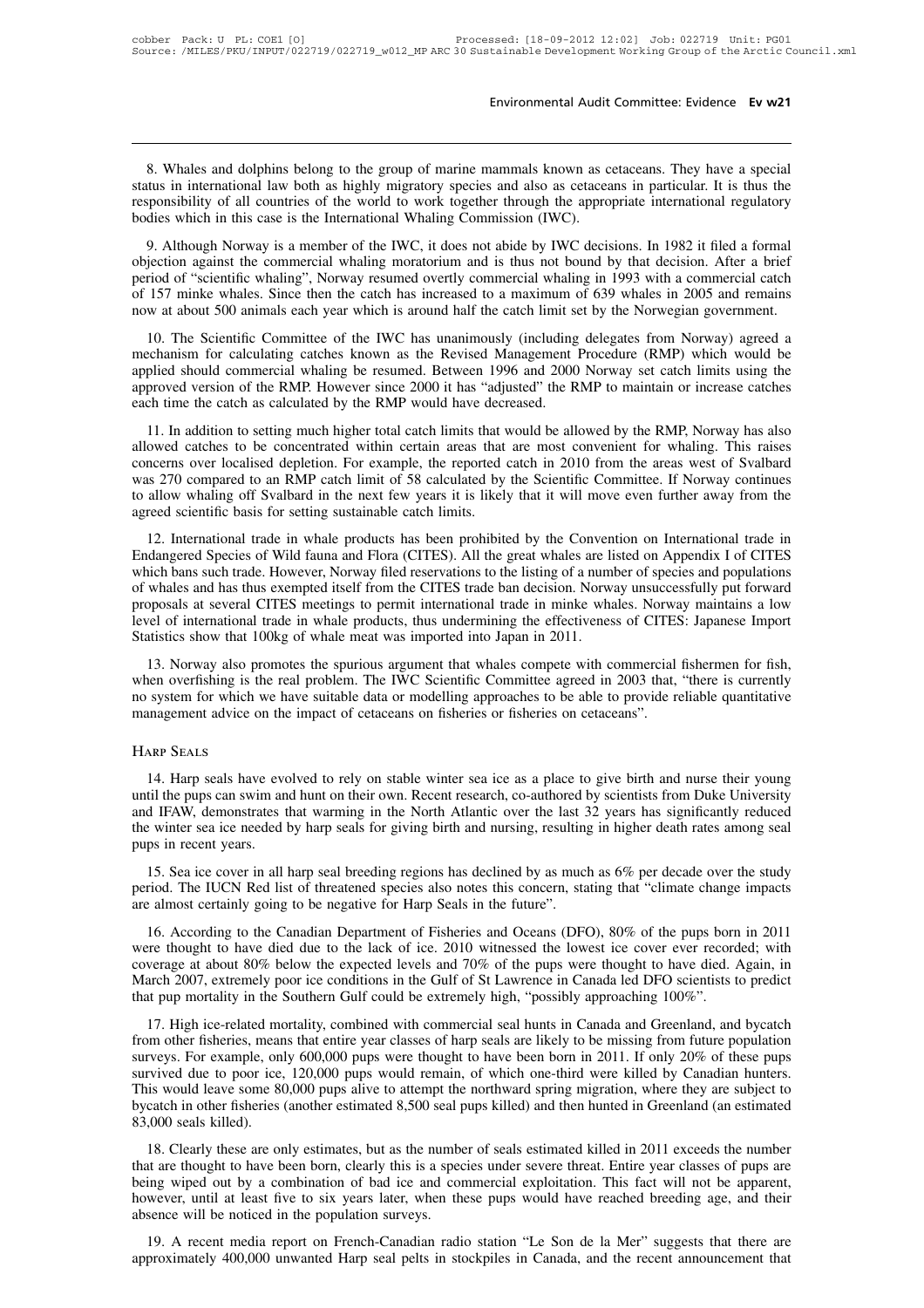Ev w22 Environmental Audit Committee: Evidence<br>
Russia (which makes up 90% of the export market) has now banned the import of harp seal skins demonstrates<br>
that there is no economic reason to continue commercial seal hunti Ev w22 Environmental Audit Committee: Evidence<br>
Russia (which makes up 90% of the export market) has now banned the imp<br>
that there is no economic reason to continue commercial seal hunting.<br>
20 Given the explicition are t

20. Given the continuing cruelty observed during the Canadian seal hunt, http://www.ifaw.org/us/node/<br>20. Given the continuing cruelty observed during the Canadian seal hunt, http://www.ifaw.org/us/node/<br>20. Given the cont 2755the current conservation concerns for the harp seal population, the predictions for yet another conservation concerns for the harp seal population, the predictions for yet another poor ice year in 2012, and the likelih Russia (which makes up 90% of the export market) has now banned the import of harp seal skins demonstrates that there is no economic reason to continue commercial seal hunting.<br>20. Given the continuing cruelty observed dur Russia (which makes up 90% of the export market) in<br>that there is no economic reason to continue commer<br>20. Given the continuing cruelty observed durin<br>2755the current conservation concerns for the harp<br>year in 2012, and t 20. Given the continer<br>2755the current conserved year in 2012, and the lift<br>time to end the commer<br>Polar Bears

EXAR BEARS<br>21. Polar bears exist entirely in the circumpolar Arctic sea ice environment within five range States: Canada,<br>21. Polar bears exist entirely in the circumpolar Arctic sea ice environment within five range State POLAR BEARS<br>
21. Polar bears exist entirely in the circumpolar Arctic sea ice environment within five range States: Canada,<br>
Denmark (Greenland), Norway, Russian Federation and the United States. Polar bears are completely POLAR BEARS<br>21. Polar bears exist entirely in the circumpolar Arctic sea ice environment within five range States: Canada,<br>Denmark (Greenland), Norway, Russian Federation and the United States. Polar bears are completely d POLAR BEARS<br>21. Polar bears exist entirely in the circumpolar Arctic sea ice environment within five range States: Canada,<br>Denmark (Greenland), Norway, Russian Federation and the United States. Polar bears are completely d POLAR BEARS<br>21. Polar bears exist entirely in the<br>Denmark (Greenland), Norway, Russi<br>on sea ice, their habitat, which they u<br>bears today range from climate change.<br>22. Je 2006, the HKN litted the 21. Fouar bears exist entirely in the circumpolar Arcuc sea ice environment within live range states: Canada,<br>
enmark (Greenland), Norway, Russian Federation and the United States. Polar bears are completely dependent<br>
sea

Definal Coreeniano), Norway, Kussian Federation and the United States. Folar bears are completely dependent<br>on sea ice, their habitat, which they use for hunting prey, reproduction and movement. The threats facing polar<br>be The mean text are no known regulatory mechanisms in place at the national or international direct their long-<br>term survival is climate change.<br>22. In 2006, the IUCN listed the polar bear as Vulnerable. In 2008 the United S bears today range from climate change to on drining to over-hunting. The most detrimental tireat to their fong-<br>term survival is climate change.<br>22. In 2006, the IUCN listed the polar bear as Vulnerable. In 2008 the United 22. In 2006, the IUCN listed the polar bear as Vulnerable. In 2008 the United States Department of the Interior listed the polar bear as a threatened species under the Endangered Species Act. It also concluded that "there 22. In 2006, the IUCN listed the polar bear as Vulnerable. In 2008 the United Summer interior listed the polar bear as a threatened species under the Endangered Species A "there are no known regulatory mechanisms in place Exercise the polar bear as a threatened species under the Endangered Species Act. It also concluded that ever are no known regulatory mechanisms in place at the national or international level that directly and ectively ad

Free the increased by mechanisms in place at the hautonal or international level that directly and effectively address the primary threat to polar bears—the range wide loss of sea ice habitat". The best available scientifi enectively at commercial information indicates that polar bears are threatened with extinction. There are presently between 20,000 and 25,000 polar bears and the number is decreasing.<br>
23. With lowered and vulnerable polar scientific and commercial information indicates that polar bears are threatened with extinction. There are<br>presently between 20,000 and 25,000 polar bears and the number is decreasing.<br>23. With lowered and vulnerable polar presently between 20,000 and 25,000 polar bears and the number is decreasing.<br>
23. With lowered and vulnerable polar bear populations throughout the Arctic region, it is concerning that<br>
polar bear exports have increased o 23. With lowered and vulnerable polar bear populations throughout the Arctic region, it is concerning that polar bear exports have increased over the last five years. According to Environment Canada, the number of export p 23. With lowered and vulnerable polar<br>polar bear exports have increased over the<br>export permits issued for polar bear hides re<br>published in April 2011 from CBC News, winter 2010–11 alone, Quebec hunters kill<br>of approximate bort permits issued for polar bear fildes rose from 219 in 2003 to 320 in 2010. According to a series of reports<br>blished in April 2011 from CBC News, the hunting of polar bears has become increasingly unsustainable. In<br>nte

published in April 2011 from CBC News, the numiting of polar bears has become increasingly unsustantable. In winter 2010–11 alone, Quebec hunters killed 12 times the normal number of polar bears; going from a quota of appr winter 2010–11 alone, Quebec numers kined 12 times the normal number of polar bears; going from a quota of approximately four polar bears to more than 60 within the same timeframe. It is likely that the increased price of Skulls, teeth and trophies. There is an increasing trend in the trade of polar bears and their and trophies. There is an increase of 25% from the previous decade (and data may added for the most recent decade). These speci 24. Between 2001 and 2010, 31,916 polar bear specimens were traded internationally according to the NEP-WCMC CITES Trade Database, an increase of 25% from the previous decade (and data may still be ded for the most recent

24. Between 2001 and 2010, 31,916 polar bear specimens were traded internationally according to the<br>UNEP-WCMC CITES Trade Database, an increase of 25% from the previous decade (and data may still be<br>added for the most rece UNEF-WCMC CITES Trade Database, an increase of  $23%$  from the previous decade (and data may still be added for the most recent decade). These specimens included hundreds of carvings, claws, skins, skin pieces, skulls, tee added for the most recent decade). These specifients included nundreds of carvings, claws, skins, skin pieces,<br>skulls, teeth and trophies. There is an increasing trend in the trade of polar bears and their parts.<br>25. The t SKUIIS, teen and trophies. There is an increasing trend in the trade of polar bears and their parts.<br>
25. The threat of over-utilisation for commercial trade as well as trophy hunting is acutely troubling because<br>
the impa 25. The threat of over-utilisation for commercial trade as well as trophy hunting is acutely troubling because<br>the impacts of global warming will only serve to intensify the effects of unsustainable hunting. The last years 25. The threat of over-utilisation for commercial trade as well as trophy hunting is acute<br>the impacts of global warming will only serve to intensify the effects of unsustainable hu<br>have exhibited the lowest average sea ic ve exhibited the lowest average sea ice extens in the summer month of september since measurements<br>gan in 1979. The best scientific estimates show polar bear populations outside of the Canadian Arctic<br>chipelago going extin

Degan in 1979. The best scientific estimates show polar bear populations outside of the Canadian Arctic Archipelago going extinct within 40 years and a greater than 40% probability of extinction in the Archipelago within 9 Fully or partially in Canada are declining, with only one (M'Clintock Channel) in the Archipeiago within 95 years. As climate change effects increase, existing unsustainable polar bear hunts will become increasingly unsust much a sy ears. As chinate change effects increase, existing unsustainable polar bear nunts will become<br>increasingly unsustainable, and current sustainable hunts will become unsustainable.<br>26. Unfortunately, many of the po Increasingly unsustainable, and current sustainable nunts will become unsustainable.<br>
26. Unfortunately, many of the populations managed wholly or jointly by Canada are already in decline. The<br>
IUCN/SSC Polar Bear Speciali 26. Unfortunately, many of the populations managed wholly or jointly by Canada are already in decline. The IUCN/SSC Polar Bear Specialist Group has found that half of the 14 subpopulations of polar bears that fall fully or 26. Unfortunately, many of the populations managed wholly or jointly by Canada are already in decline. The IUCN/SSC Polar Bear Specialist Group has found that half of the 14 subpopulations of polar bears that fall fully or IUCN/SSC Polar Bear Specialist Group has found that half of the 14 subpopulations of polar bears that fall fully or partially in Canada are declining, with only one (M'Clintock Channel) showing an increasing population. Wh fully or partially in Canada are declining, with only one (M'Clintock Channel) showing an increasing population. While much of this decline is likely driven by climate change, overhunting is a significant issue in Canada—t population. While much of this decline is likely driven by climate change, overhunting is a significant issue in Canada—the only country that allows the killing of polar bears for international commercial trade. There is s Canada—the only country that allows the killing of polar bears for international commercial trade. There is<br>strong evidence that numerous polar bear populations that fall at least partially within Canada are overhunted<br>or experience substantial annual nunting in the absence of scientificarly derived population estimates (for ample the Chukchi Sea, Baffin Bay, Kane Basin, Western Hudson Bay, Davis Strait subpopulations). Most ently, in Octob Example the Chukchi Sea, Baltin Bay, Kalle Bashi, western Hudson Bay, Davis Stratt subpopulations). Most<br>recently, in October 2011, the government of Nunavut tripled the hunting quota for the Western Hudson Bay<br>population recently, in October 2011, the government of Nunavut tripled the hunting quota for the Western Hudson Bay<br>population despite opposition from the IUCN/SSC PBSG, which stated that "even the present TAH [total<br>allowable harve

increased pollution and heightened activity in the Arctic from intensified access and development, the species'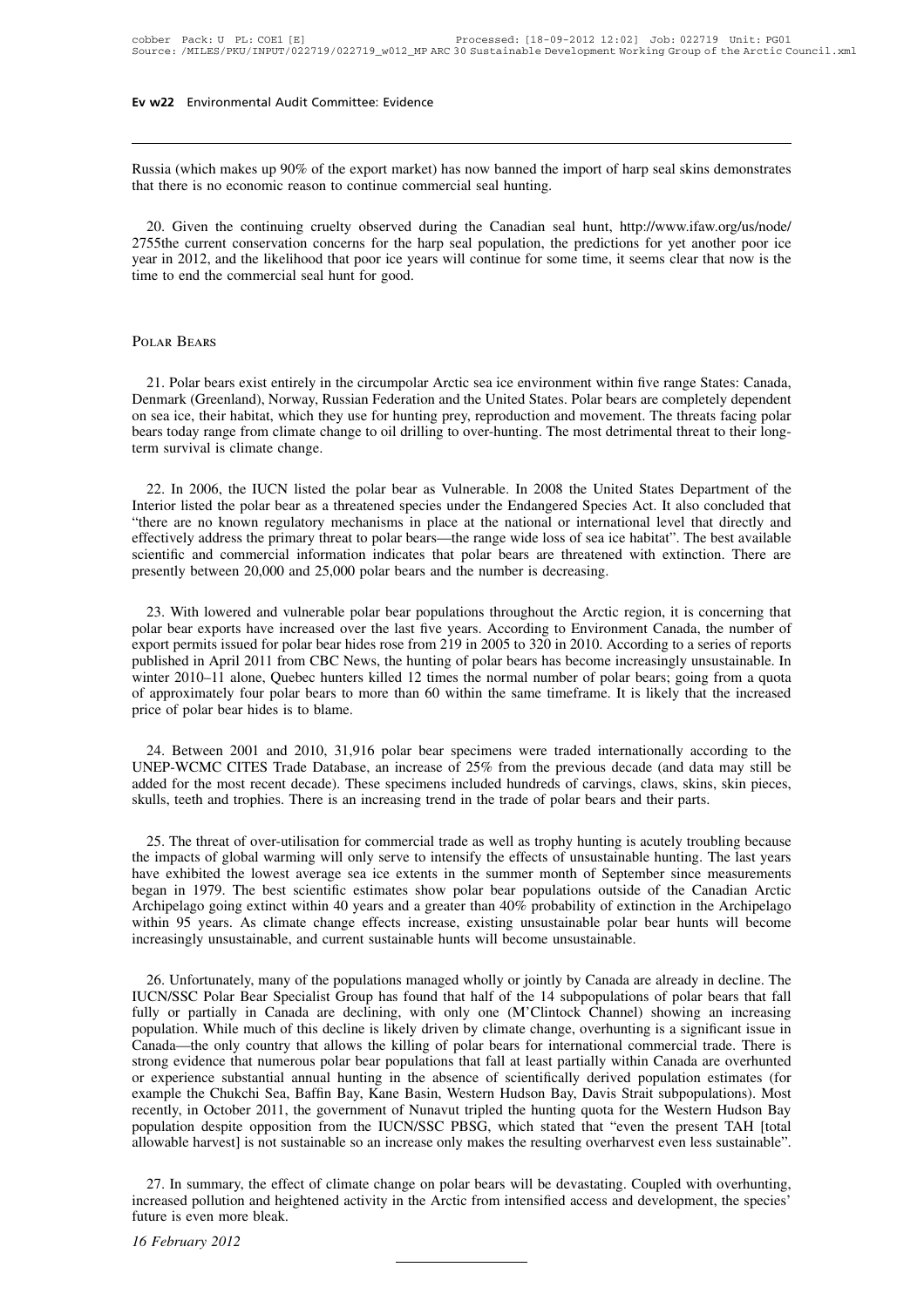# Environmental Audit Committee: Evider<br>**Written evidence submitted by the Arctic Advisory Group**

# **SUMMARY**

- Written evidence submitted by the Arctic Advisory Group<br>
SUMMARY<br>
 In geopolitical terms the emergence of economic natural resources, potential international trade routes<br>
opening across the Arctic, and the resultant link **Solution Exercic Submitted by the Arctic Advisory Group**<br>
In geopolitical terms the emergence of economic natural resources, potential international trade routes<br>
opening across the Arctic, and the resultant linkage of Ea **414 and geopolitical terms** the emergence of economic natural resources, potential international trade routes<br> **and geopolitical value** of the resultant linkage of Eastern and Western markets, alters the *strategic*<br> *a*
- Written evidence submitted by the Arctic Advisory Group<br>
 In geopolitical terms the emergence of economic natural resources, potential international trade routes<br>
opening across the Arctic, and the resultant linkage of Ea MARY<br>In geopolitical terms the emergence of economic natural resources, potential international trade routes<br>opening across the Arctic, and the resultant linkage of Eastern and Western markets, alters the *strategic<br>and ge* m geopolitical terms are entergence of economic hadian resources, potential incrimational trade roates opening across the Arctic, and the resultant linkage of Eastern and Western markets, alters the *strategic* and *geopol*
- IMO, OSPAR, and the City and industry).<br>Strategically, this paper argues, through inter-state burden sharing (which since 2011 is increasingly *de*<br>rigueur for all parties involved in the Circumpolar North), the UK may be *rigueur* for all parties involved in the Circumpolar North in the 21st Century.<br> **Britain is well-placed to maintain its position in the Arctic through its contribution to science, its<br>
environmental record, and (in due c** *inda geopolancea viane* of the Cheampolar Form in the 21st Century.<br>Britain is well-placed to maintain its position in the Arctic through its contribution to science, its<br>environmental record, and (in due course) exploita Britain is well-placed to maintain its position in the Arctic through its contribution to science, its<br>environmental record, and (in due course) exploitation of UK commercial institutions' expertise (Lloyds,<br>IMO, OSPAR, an environmental record, and (in due course) exploitation of UK c<br>IMO, OSPAR, and the City and industry).<br>Strategically, this paper argues, through inter-state burden shar<br>*rigueur* for all parties involved in the Circumpolar Strategically, this paper argues, through inter-state burden sharing (which since 2011 is increasingly *de*<br> *rigueur* for all parties involved in the Circumpolar North), the UK may be able to reinforce its position<br>
in th Strategically, this paper argues, through inter-state burden sharing (which since 2011 is increasingly *de* rigueur for all parties involved in the Circumpolar North), the UK may be able to reinforce its position in the A
- *rigueur* for all parties involved in the Circumpolar North), the UK may be able to reinforce its position in the Arctic, by teaming up for instance, with Arctic Council (AC) nations/business to design and build infrastruc infrastructure in the Circumpolar North, upon which environmental protection (EP) and sustainable development (SD) measures can be actually implemented.<br>There is increasing realisation by all parties (governments, NGOs, mi musated in the Cheampona Forth, upon winen environmental protection (Er) and statuative<br>development (SD) measures can be actually implemented.<br>— There is increasing realisation by all parties (governments, NGOs, militaries
- development (SD) measures can be actually implemented.<br>There is increasing realisation by all parties (governments, NGOs, militaries, business and indigenous<br>peoples) that without such infrastructure in place, SD and EP im There is increasing realisation by all parties (governments, NGOs, militaries, business and indigenous peoples) that without such infrastructure in place, SD and EP implementation is simply not possible in the Arctic. This peoples) that without such infrastructure in place, SD and EP impleme<br>the Arctic. This is a profoundly important conclusion that requires dee<br>has implications for the future shape of the Arctic in the 21st Century.<br>Since 2 prophes) that whilout such<br>the Arctic. This is a profol<br>has implications for the fut<br>— Since 2011 it is increasing<br>Strategic burden sharing,<br>requirements for new entra<br>this necessary and emergin Strategic burden sharing, a common political vision, and economic commitment are the minimum<br>requirements for new entrants, AC states—and existing AC Observer status countries. This partly reflects<br>this necessary and emerg

requirements for new entrants, AC states—and existing AC Observer status countries. This partly reflects<br>this necessary and emerging strategic commitment outlined above.<br>1. THE REQUIREMENT<br>Consequently the UK's Arctic poli this necessary and emerging strategic commitment outlined above.<br>
1. THE REQUIREMENT<br>
Consequently the UK's Arctic policy may need to be reviewed in terms of its diplomatic and strategic<br>
objectives in order to reflect thi 1. The ReQUIREMENT<br>Consequently the UK's Arctic policy may need to be reviewed in terms of its diplomatic and strategic<br>objectives in order to reflect this emerging geopolitical reality and its specific impact on UK energy 1. THE REQUIREMENT<br>Consequently the UK's Arctic policy may need to be reviewed in terms of its diplomatic and strategic<br>objectives in order to reflect this emerging geopolitical reality and its specific impact on UK energy From REQUIREMENT<br>Consequently the UK's Arctic policy may need to be reviewed in terms of its diplomatic and strategic<br>objectives in order to reflect this emerging geopolitical reality and its specific impact on UK energy s Consequently the UK's Arctic policy may need to be reviewed in terms of its diplomatic and strategic objectives in order to reflect this emerging geopolitical reality and its specific impact on UK energy security of supply objectives in order to reflect this emerging geopolitical reality and its specific impact on UK energy security<br>of supply, fisheries policy, and the structure and governance of a strategic global trade route(s) emerging ac of supply, fisheries policy, and the structure and governance of a strategic global trade route(s) emerging across<br>the Arctic. Stated UK (and AC) guiding principles of SD and EP of the Arctic are both critical to the gover The Content of any incipient globalization of the Circumpolar North, but they now need to be converted<br>a management of any incipient globalization of the Circumpolar North, but they now need to be converted<br>im statements o and management of any merprent grootanzation of the encamporal Frorm, out they not<br>from statements of intent to implementation. Commerce and various UK institutions' of<br>be incorporated into any new/revised UK Arctic policy Incorporated into any new/revised UK Arctic policy to exploit the commerci-<br>
Eludes the building of Arctic infrastructure to support SD and EP measures for<br>
Four Reilly is also a researcher at the Scott Polar Research Inst

sponsible.<br>
In Reilly is also a researcher at the Scott Polar Research Institute (<br>
Expressed here are only those of the Arctic Advisory Group, and it<br>
ur areas of interest may be considered for immediate consideration:<br>
A m Reilly is also a researcher at the Scott Polar Research Institute (SPRI), University of Cambridge. The<br>
expressed here are only those of the Arctic Advisory Group, and not SPRI.<br>
ur areas of interest may be considered fo

- 
- IIIy is also a researcher at the Scott Polar Research Institute (SPRI), University of Cameressed here are only those of the Arctic Advisory Group, and not SPRI.<br>
Review of UK Arctic Policy—in line with all AC states.<br>
Appo (precedent set in early 2000s by appointment of businessman to Caspian region).
- Let the state way be considered for immediate consideration:<br>
The view of UK Arctic Policy—in line with all AC states.<br>
Appointment of an ambassadorial figure to represent specific UK Arctic interests in AC countries.<br>
(pr Four areas of interest may be considered for immediate consideration:<br>
— Review of UK Arctic Policy—in line with all AC states.<br>
— Appointment of an ambassadorial figure to represent specific UK Arctic interests in AC coun — Appointment of an ambassadorial figure to represent specific UK Arctic interests in AC countries.<br>
(precedent set in early 2000s by appointment of businessman to Caspian region)<br>
— Review SDSR implications of Britain's d - Appointment of an ambassadorial figure<br>
(precedent set in early 2000s by appoi<br>
- Review SDSR implications of Britain'<br>
Arctic (military assistance with Search<br>
spill clean-up, and fisheries enforceme<br>
- Consider the lac
	-

Arctic (initiary assistance with search  $\alpha$  Rescue capability, afforme and under-sea surventance, on-<br>spill clean-up, and fisheries enforcement, for example).<br>— Consider the lack of infrastructure build-out implications spin ciean-up, and insheries enforcement, for example).<br>
— Consider the lack of infrastructure build-out implications on ability to implement EP & SD policy.<br>
2. RELEVANCE AND JUSTIFICATION<br>
The cacophony of sound from Bri - Consider the lack of infrastructure build-out implications on ability to implement EP & SD policy.<br>
2. RELEVANCE AND JUSTIFICATION<br>
The cacophony of sound from British academia, commerce, think tanks—and encouragingly fr 2. RELEVANCE AND JUSTIFICATION<br>The cacophony of sound from British academia, commerce, think tanks—and encouragingly from certain<br>Arctic states (especially Canada and Norway)—and Brussels as well, for the UK to maintain it 2. RELEVANCE AND JUSTIFICATION<br>The cacophony of sound from British academia, commerce, think tanks—and encouragingly from certain<br>Arctic states (especially Canada and Norway)—and Brussels as well, for the UK to maintain it 2. RELEVANCE AND JOSHTREATION<br>The cacophony of sound from British academia, commerce, think tanks—and encouragingly from certain<br>Arctic states (especially Canada and Norway)—and Brussels as well, for the UK to maintain its The cacophony of sound from British academia, commerce, think tanks—and Arctic states (especially Canada and Norway)—and Brussels as well, for the U and capability in the Arctic is now reaching the public ear, and must the that The Times' atlas debacle over the degree of ice melt in Greenland, was given so much media time<br>cluding on the BBC's Radio 4 Today programme). With the Scott Centenary being celebrated this year as<br>ell, the public int

(including on the BBC's Radio 4 Today programme). With the Scott Centenary being celebrated this year as<br>well, the public interest in the Arctic is destined to intensify and continue.<br>3. An EMERGING ARCTIC<br>Significant even well, the public interest in the Arctic is destined to intensify and continue.<br>
3. AN EMERGING ARCTIC<br>
Significant events in the Arctic during the course of 2011 have elevated the importance of the Circumpolar<br>
North in ma 3. AN EMERGING ARCTIC<br>Significant events in the Arctic during the course of 2011 have elevated the importance of the Circumpolar<br>North in many Arctic Council members' and governments' policies. In isolation the Russian-Nor 3. AN EMERGING ARCTIC<br>Significant events in the Arctic during the course of 2011 have elevated the importance of the Circumpolar<br>North in many Arctic Council members' and governments' policies. In isolation the Russian-Nor **SEXET SEXET SEXET SEXET SEXET SEXET SEXET SEXET SEXET SEXET SEXET SEXET SEXET SEXET SEXET SEXET SEXET SEXET SEXET SEXET SEXET SEXET SEXET SEXET SEXET SEXET SEXET SEXET SEXET SEXET SEXET SEXET SEXET SEXET SEXET SEXET SEXET**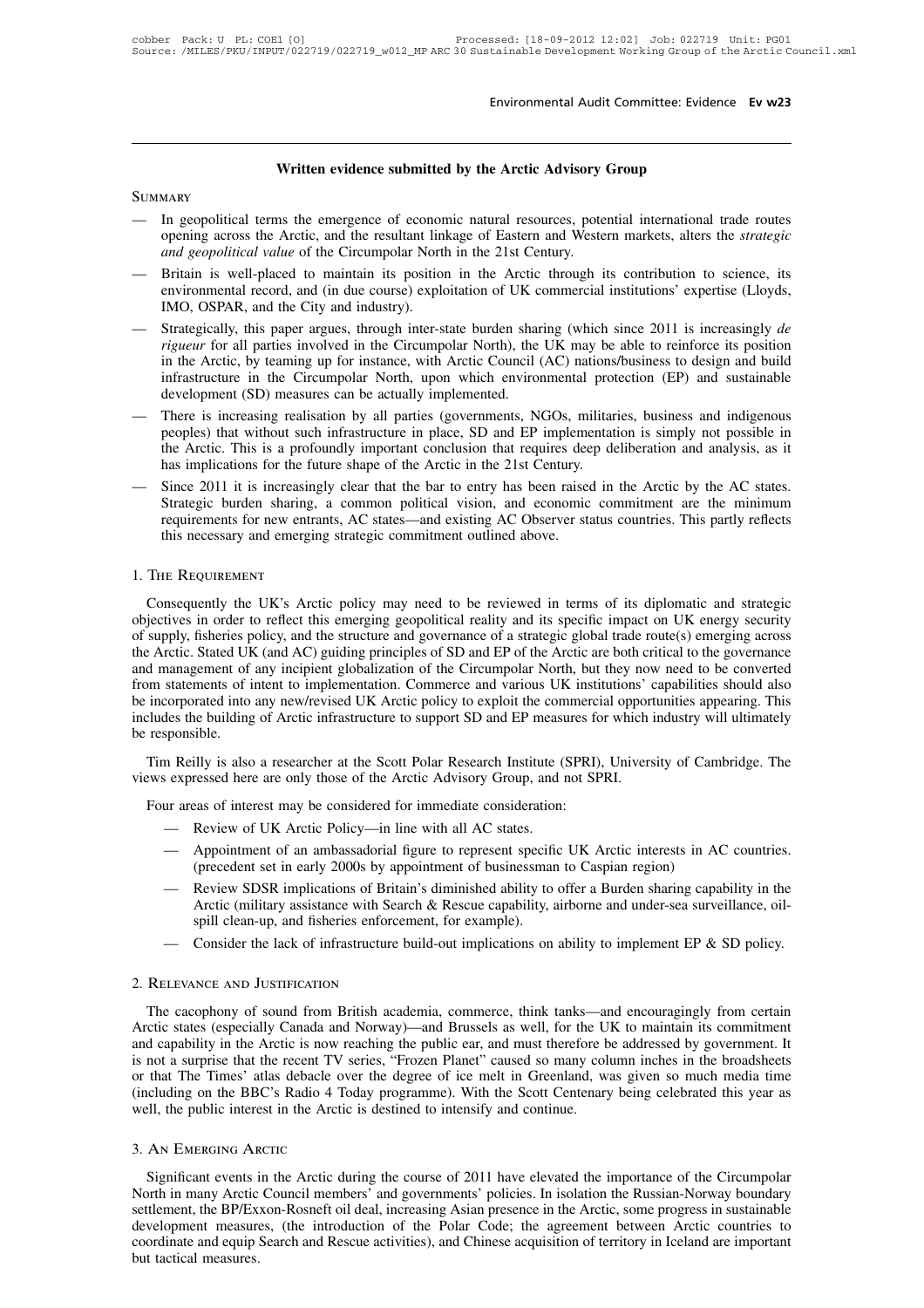**Collectively however they represent a political and strategic turning point in how the Arctic is viewed and lued. This reassessment has been reflected in the number and frequency of visits by Heads of State (including bot Ev w24** Environmental Audit Committee: Evidence<br>
Collectively however they represent a political and strategic turning point in how the Arctic is viewed and<br>
valued. This reassessment has been reflected in the number and **Ev w24** Environmental Audit Committee: Evidence<br>
Collectively however they represent a political and strategic turning point in how the Arctic is viewed and<br>
valued. This reassessment has been reflected in the number and Collectively however they represent a political and strategic turning point in how the Arctic is viewed and valued. This reassessment has been reflected in the number and frequency of visits by Heads of State (including mo Collectively however they represent a political and strategic turning point in how the Arctic is viewed and valued. This reassessment has been reflected in the number and frequency of visits by Heads of State (including mo Collectively however they repres<br>
valued. This reassessment has been<br>
most significantly the President o<br>
announcements of revised Arctic<br>
Circumpolar North. No such policy<br>
4. TRENDS AND THREATS As a result of these recent events in 2011, some crucial trends are emerging, even at this early stage.<br>The scale of revised Arctic policies and white papers by governments, both within and without the reumpolar North. No

nouncements of revised Arctic policies and white papers by governments, both within and without the<br>reumpolar North. No such policy review has taken place in the UK.<br>TRENDS AND THREATS<br>As a result of these recent events in Circumpolar North. No such policy review has taken place in the UK.<br>4. TRENDS AND THREATS<br>As a result of these recent events in 2011, some crucial trends are emerging, even at this early stage.<br>The scale of challenges to d 4. TRENDS AND THREATS<br>As a result of these recent events in 2011, some crucial trends are emerging, even at this early stage.<br>The scale of challenges to develop the region is beyond the means (and choice) of any one Arctic 4. TRENDS AND THREATS<br>As a result of these recent events in 2011, some crucial trends are emerging, even at this early stage.<br>The scale of challenges to develop the region is beyond the means (and choice) of any one Arcti As a result of these recent events in 2011, some crucial<br>The scale of challenges to develop the region is beyond<br>this means that the entry ticket for players into the region is<br>political and economic commitment. It also su The scale of challenges to develop the region is beyond the means (and choice) of any one Arctic nation;<br>s means that the entry ticket for players into the region is one of demonstrable burden-sharing—and *de facto*<br>litica The scale of challenges to develop the region is beyond the means (and choice) of any one Arctic hation, this means that the entry ticket for players into the region is one of demonstrable burden-sharing—and *de facto* pol

arctic's climate effects increasingly impact external states and their commission), as it will pay for, construct and kick-start the steady globalization of the Arctic and crucially, be operationally and legally responsibl pointed and economic communient. It also suggests that commerce must be part of any OK poincy, as it win<br>pay for, construct and kick-start the steady globalization of the Arctic and crucially, be operationally and legally<br> pay for, construct and KEK-start the steady grobanzation of the Aftele and cructary, be operationary and regary<br>responsible for EP and SD in the Circumpolar North.<br>The position adopted by the AC membership to maintain and responsible for Er and SD in the Circumpolar North.<br>The position adopted by the AC membership to maintain is<br>sovereignty and UNCLOS, (with which the UK fully agree<br>Arctic's climate effects increasingly impact external stat The position adopted by the AC inembership to manitant and control Arctic governance on the basis of state<br>vereignty and UNCLOS, (with which the UK fully agrees), will come under international pressure as the<br>ctic's climat Sovereignty and ONCLOS, (while which the OK Hury agrees), whi come under international pessure as the Arctic's climate effects increasingly impact external states and their own domestic interests. The UK could play an impo

Arctic s cinnate enects increasingly impact external states and their own domestic interests. The OK could<br>play an important role in working with the EU in shaping an EU Arctic position (this has been mooted by the<br>author play an important fore in working with the EO in shaping an EO Atche post<br>author and was very well received in Brussels by key DGs in the Commissio<br>with Asian states who seek Observer status in the AC.<br>It is increasingly o Paradoxism of the DK's stated Arctic Principles, and the broader internationally supported requirement ratio. and that is capable of investing in large scale Arctic and that is capable, and enduring development of the Circ

# 5. Opportunity

is inficance in terms of the UK's stated Arctic Principles, and the broader internationally supported requirement<br>for a safe, stable, and enduring development of the Circumpolar North.<br>5. OPPORTUNITY<br>Paradoxically the only Exploration in the Arctic on the Grounds of the Circumpolar North.<br>
5. OPPORTUNITY<br>
Paradoxically the only sector (in collaboration with states) that is capable of investing in large scale Arctic<br>
infrastructure developmen the energy sector is that it is the necessary precursor and agent of Arctic globalization, via its ability to development is the energy industry. Whilst there are justifiable reasons to question hydrocarbon exploitation in 5. OPPORTUNITY<br>
Paradoxically the only sector (in collaboration w<br>
infrastructure development is the energy industry. V<br>
exploitation in the Arctic on the grounds of SD and<br>
the energy sector is that it is the necessary pr Paradoxically the only sector (in collaboration with states) that is capable of investing in large scale Arctic<br>frastructure development is the energy industry. Whilst there are justifiable reasons to question hydrocarbon<br> Faladoxically the only sector (in contaboration with states) that is capable of investing in large scale Arctic<br>infrastructure development is the energy industry. Whilst there are justifiable reasons to question hydrocarbo

intrastructure development is the energy mustuy. Whilst the are justinable reasons to question hydrocarbon exploitation in the Arctic on the grounds of SD and EP, it should be understood that the geopolitical value of the Exploration in the Atcheon the grounds of SD and Er, it should be understood that the geopolitical value of the energy sector is that it is the necessary precursor and agent of Arctic globalization, via its ability to deve ine energy sector is that it is the hecessary precursor and agent or Arctic grobal<br>and invest in regional infrastructure build-out.<br>The Northern Sea Route (NSR) for instance, is the logical route for hydrod<br>(Exxon-Rosneft' the energy sector is that it is the necessional invest in regional infrastructure bu<br>The Northern Sea Route (NSR) for<br>(Exxon-Rosneft's target market is Ch<br>international energy industry, the NSR<br>(shipping, communications, t Example 10. Thus it is no surprise that two of the most recent significant developments of the most recent significant developments in Arctic SD and EP measures a Polar Code (the biggest ship owners in the world are oil co

Are a Communications, technology applications, logistics, tourism, etc.) as a global trade route, and<br>profoundly alter the geopolitics and economics of the Arctic in the C21.<br>6. STRATEGIC SIGNIFICANCE<br>Thus it is no surpris (suppring), commented geopolities and economics of the Arctic in the C21.<br>
Thus it is no surprise that two of the most recent significant developments in Arctic SD and EP measures<br>
are a Polar Code (the biggest ship owners blocks for the operational commissioning of a global, trans Arctic SD and EP measures are a Polar Code (the biggest ship owners in the world are oil companies) and a Search and Rescue (SAR) development plan; both are intim 6. STRATEGIC SIGNIFICANCE<br>Thus it is no surprise that two of the most recent significant developer<br>are a Polar Code (the biggest ship owners in the world are oil compani<br>development plan; both are intimately concerned with Thus it is no surprise that two of the most recent significant developments in Arctic SD and EP measures<br>
e a Polar Code (the biggest ship owners in the world are oil companies) and a Search and Rescue (SAR)<br>
velopment pla Finds it is no surprise that two of the most recent significant developments in Arctic 5D and Er measures<br>are a Polar Code (the biggest ship owners in the world are oil companies) and a Search and Rescue (SAR)<br>development

are a rotal Code (the biggest sinp owners in the world are on companies) and a search and rescue (SAR) development plan; both are intimately concerned with Arctic oil operations but they are also essential building blocks development plant, bout are intimately concerned with Arctic on operations out they are also essential outing<br>blocks for the operational commissioning of a global, trans Arctic shipping route—the NSR, in due course,<br>which SHOCKS FOT the operational commissioning of a grootal, transfactor surprepare transfer in the course, which will link Eastern and Western markets/centres of production.<br>The infrastructure created in the Arctic can then pro permemation of the Arctic has made Britain's burden sharing contribution to the implementation of the lar Code and SAR—with regard to the Arctic oil industry (including our own) and its concomitant effect on and EP—somewha

Solar Code and SAR—with regard to the Arctic oil industry (including our own) and its concomitant effect on SD and EP—somewhat depleted. This has been noted with surprise by at least one Arctic state (Norway).<br>T. "WATCHING (BAS) and EP—somewhat depleted. This has been noted with surprise by at least one Arctic state (Norway).<br>T. "WATCHING BRIEF" OPTION<br>The combination of a C2O UK Arctic policy, a lack of a UK voice and leadership actually in T. "WATCHING BRIEF" OPTION<br>The combination of a C2O UK Arctic policy, a lack of a UK voice and leadership actually in the region, a<br>slowness to coordinate with UK institutions/agencies that could directly contribute to all 7. "WATCHING BRIEF" OPTION<br>The combination of a C2O UK Arctic policy, a lack of a UK voice and leadership actually in the region, a<br>slowness to coordinate with UK institutions/agencies that could directly contribute to all 7. WATCHING BRIEF OPTION<br>The combination of a C2O UK Arctic policy, a lack of a UK voice and leadership actually in the region, a<br>slowness to coordinate with UK institutions/agencies that could directly contribute to all U The combination of a C2O UK Arctic policy, a lack of a UK voice and leadership actually in the region, a slowness to coordinate with UK institutions/agencies that could directly contribute to all UK Arctic objectives (BAS, slowness to coordinate with UK institutions/agencies that could directly contribute to all UK Arctic (BAS, SPRI, IMO, Lloyds, the City, and the Oil industry/NGOs), and the detrimental effect of Strategic Defence and Securi It is therefore logical and politically sensible for the UK at the very least to review its position in order our incipal objectives of SD and EP will become difficult to implement. At that stage the Arctic Council may ins interior contribute to burden sharing in the Arctic, (in order to be a part of the shaping of the region) and enforce our principal objectives of SD and EP will become difficult to implement. At that stage the Arctic Counc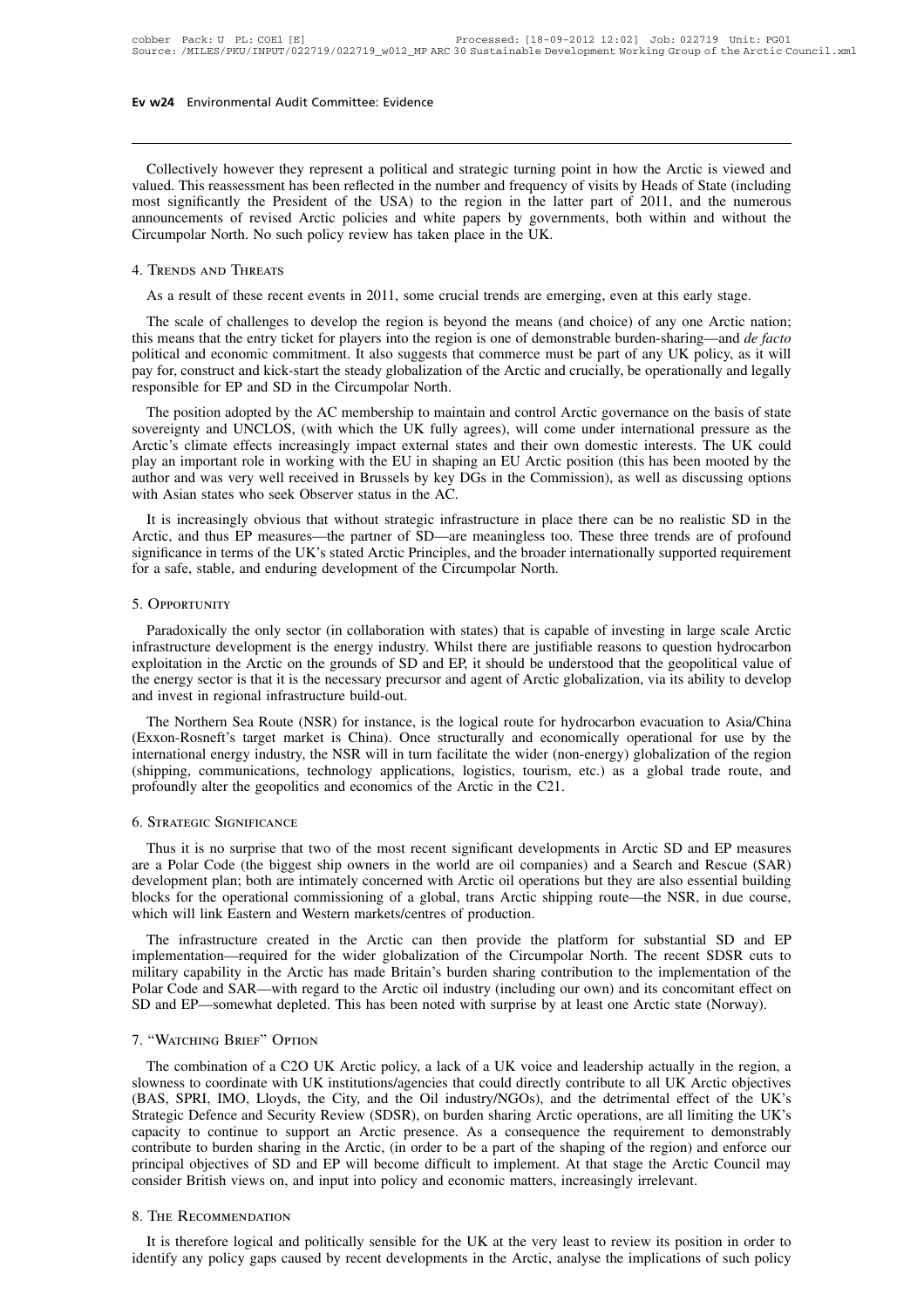Environmental Audit Committee: Evidence Ev w25<br>gaps, via expert advice, and thus quantify in political and economic terms the benefits and challenges of any<br>increased engagement (or not) in the Circumpolar North in the C21 Environmental Audit Committee: Evidence Ev w25<br>gaps, via expert advice, and thus quantify in political and economic terms the benefits and challenges of any<br>increased engagement (or not) in the Circumpolar North in the C21 Environmental Audit Committee: Evidence Ev w25<br>gaps, via expert advice, and thus quantify in political and economic terms the benefits and challenges of any<br>increased engagement (or not) in the Circumpolar North in the C21 gaps, via expert advice, and thus quantify in political and economic terms the benefits and challenges of any<br>increased engagement (or not) in the Circumpolar North in the C21. What would be foolhardy to do is to<br>assume th ps, via expert advice, and thus quantify in political and economic terms the benefits and challenges of any creased engagement (or not) in the Circumpolar North in the C21. What would be foolhardy to do is to sume that the

gaps, via expert advice, and thus quantify in political and economic terms the benefits and challenges of any<br>increased engagement (or not) in the Circumpolar North in the C21. What would be foolhardy to do is to<br>assume th Exercise dengagement (or not) in the Circumpolar North in the C21. What would be foolhardy to do is to assume that the present "watching brief" will continue to protect, promote, and expand UK interests in the Arctic in th income and moving the present "watching brief" will continue to protect, promote, and expand UK interests in the Arctic in the C21.<br>Standing still is a questionable policy, but when other countries are actively reviewing t (a) Arctic in the C21.<br>
Standing still is a questionable policy, but when other countries are actively reviewing their Arctic policies<br>
and moving forward, the UK's position in the first XI of non-Arctic Observer countries Standing still is a questionable policy, but when other countries are actively reviewing their *A* and moving forward, the UK's position in the first XI of non-Arctic Observer countries er Circumpolar North is in effect go and moving forward, the UK's position in the first XI of non-Arctic Observer count<br>Circumpolar North is in effect going backwards. Furthermore its interests may become sid<br>input into Arctic globalization (principally via t

- of the AC; the UK's influence<br>AIM: TO REVIEW AND ENI<br>9. INTERNAL ACTIONS REQUII<br>A. *Raising Awareness*<br>— Commission study on stat MIM: TO REVIEW AND ENHANCE PRESENT UK ARCTIC POLICY<br>
9. INTERNAL ACTIONS REQUIRED<br>
A. Raising Awareness<br>
— Commission study on state of Arctic play from Polar experts: with input from academia, business, NGOs<br>
and governme ETO REVIEW AND I<br>TERNAL ACTIONS REC<br>*aising Awareness*<br>Commission study on<br>and government.<br>Structurally incorpora
- 9. INTERNAL ACTIONS REQUIRED<br>
A. Raising Awareness<br>
 Commission study on state of Arctic play from Polar experts: with input from academia, business, NGOs<br>
and government.<br>
 Structurally incorporate (invite) external exp TERNAL ACHONS NEQUIRED<br>
aising Awareness<br>
Commission study on state of Arctic play from Polar experts: with input from academia, busine<br>
and government.<br>
Structurally incorporate (invite) external expertise onto HMG Polar A. Raising Awareness<br>
— Commission study on state of Arctic play from Polar experts: with input from academia, business, NGOs<br>
and government.<br>
— Structurally incorporate (invite) external expertise onto HMG Polar committe Commission study on state of Arctic play from Polar experts: with input from aca<br>and government.<br>Structurally incorporate (invite) external expertise onto HMG Polar committee<br>policy brain-storming sessions in order to info and government.<br>
— Structurally incorporate (invite) external expertise onto HMG Polar committees, advisory boards and<br>
policy brain-storming sessions in order to inform (*but not create*) UK policy formulation.<br>
— Offer s
- policy brain-storming sessions in order to inform (*but not create*) UK policy formulation.<br>
 Offer structured briefings to key departments (MoD, DECC, FCO, DEFRA, DFID, BIS, UK<br>
order to raise awareness and garner suppor
- feedback. order to raise awareness and garner support for review of UK Arctic policy.<br>
— Raise issue in Cabinet, looking for Ministerial "sponsorship"—following depart<br>
reedback.<br>
— Conduct series of one-to-one briefings with key PP Feedback.<br>
— Conduct series of one-to-one briefings with key PPSs in targeted ministries/departicles.<br>
B. *Discussion with Officials—SDSR and Effects on Arctic Policy and UK Role*<br>
C. *Discussion with Commercial Organizati*
- 
- 

— Conduct series of one-to-one briefings with key PPSs in targeted ministries/departments.<br>
B. *Discussion with Officials—SDSR and Effects on Arctic Policy and UK Role*<br>
C. *Discussion with Commercial Organizations/Institu Present)* E. *Discussion with Commercial Organizations/Institutions on Arctic Policy*<br>C. *Discussion with Commercial Organizations/Institutions on Arctic Policy*<br>D. *Consider Creating a Geopolitical/Strategic Oriented Polar Centre o* B. Discussion with Officials—SDSR and Effects on Arctic Policy and UK Role<br>
C. Discussion with Commercial Organizations/Institutions on Arctic Policy<br>
D. Consider Creating a Geopolitical/Strategic Oriented Polar Centre of D. Consider Creating a Geopolitical/Strategic Oriented Polar Centre of Exper<br>Present)<br>E. Culmination: Debate in House of Commons on Arctic Policy for C21<br>10. External Actions Require<br>A. Appoint Arctic Ambassadorial Figure/

- 
- E. Culmination: Debate in House of Commons on Arctic Policy for C21<br>10. EXTERNAL ACTIONS REQUIRED<br>A. Appoint Arctic Ambassadorial Figure/Coordinator for Arctic/Poles<br>— To coordinate Arctic efforts in UK between departments
- E. Cummation: *Debate* in House of Commons on Arctic Policy for C21<br>
10. EXTERNAL ACTIONS REQUIRED<br>
A. Appoint Arctic Ambassadorial Figure/Coordinator for Arctic/Poles<br>
 To coordinate Arctic efforts in UK between departme 10. EXTERNAL ACTIONS REQUIRED<br>
A. Appoint Arctic Ambassadorial Figure/Coordinator for Arctic/Poles<br>
— To coordinate Arctic efforts in UK between departments and government offices.<br>
— Represent UK Arctic interests abroad a mort Arctic Ambass<br>To coordinate Arctic<br>Represent UK Arctic<br>Maintain/increase phy<br>bi-lateral talks).<br>Interface with British The Coordinate Arctic efforts in UK between departments and government offices.<br>
— Represent UK Arctic interests abroad and explain revised UK Arctic policy to AC.<br>
— Maintain/increase physical presence in region, (confere - Represent UK Arctic interests abroad and explain revised UK Arctic policy to AC.<br>
- Maintain/increase physical presence in region, (conferences, workshops, speeches, publications/interviews,<br>
bi-lateral talks).<br>
- Interf — Represent UK Arctic interests abroad and explain revised UK Arctic policy to AC.<br>
— Maintain/increase physical presence in region, (conferences, workshops, speeches, publications/interviews,<br>
bi-lateral talks).<br>
— Interf
- bi-lateral talks).<br>
 Interface with British/Arctic industry (eg oil/infrastr<br>
issues and political needs.<br>
 Interface at home with academia, Think Tanks, co<br>
academia.<br>
 To be tasked by HMG when/where appropriate.<br>
 Ma
- academia. — Interface with British/Arctic industry (eg oil/infrastructure/shipping) in situ, to issues and political needs.<br>
— Interface at home with academia, Think Tanks, commercial institutions (IMe) academia.<br>
— To be tasked by — Interface at home with academia, Think Tanks, commercial institutions (IMO/L<br>academia.<br>— To be tasked by HMG when/where appropriate.<br>— Make regular and detailed strategic and tactical recommendations to HMG.<br>— Individual
- 
- 
- To be tasked by HMG when/where appropriate.<br>
 Make regular and detailed strategic and tactical recon<br>
 Individual would be expected to spend at least 50–75<br>
B. Discuss Arctic Strategy/Concept with Norway<br>
C. Open Dialo
- 
- 

Make regular and detailed strategic and tactical recommendations to HMG.<br>
— Individual would be expected to spend at least 50–75% of his/her time abroad.<br>
B. *Discuss Arctic Strategy/Concept with Norway*<br>
C. *Open Dialogue* matricular would be expected to spend at least 50–75% of his/her time abroad.<br>B. Discuss Arctic Strategy/Concept with Norway<br>C. Open Dialogue with Non-Arctic States that have Genuine Arctic Interests<br>D. Engage Bi-Laterally *S. Discuss Arctic Strategy/Concept with Norway*<br>*C. Open Dialogue with Non-Arctic States that have Genuine Arctic*<br>*D. Engage Bi-Laterally with Russia (Energy/Infrastructure/Shippin*<br>*Sharing (SAR/Surveillance/IT/Finance/* 

B. Discuss Arctic Strategy/Concept with Norway<br>C. Open Dialogue with Non-Arctic States that have Genuine Arctic Interests<br>D. Engage Bi-Laterally with Russia (Energy/Infrastructure/Shipping And Security). Emphasis on Burden **C. Open Dialogue<br>D. Engage Bi-Late<br>Sharing (SAR/Sury<br>E. Establish Work.<br>22 February 2012**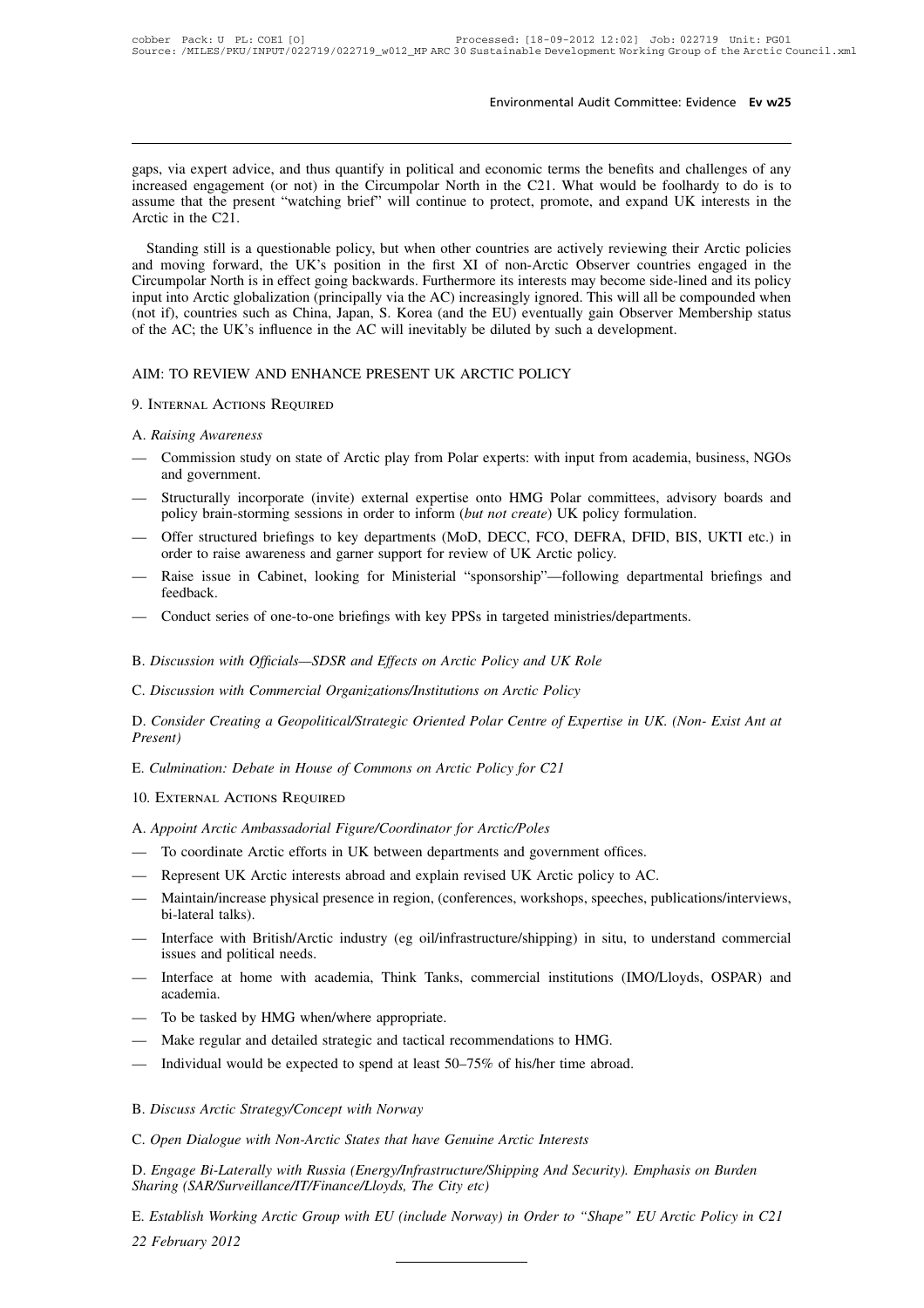**Kal Audit Committee: Evidence<br>Written evidence submitted by The Geological Society of London<br>| Society is the national learned and professional body for geoscience, with over** 1. The Geological Society is the national learned and professional body for geoscience, with over 10,000<br>1. The Geological Society is the national learned and professional body for geoscience, with over 10,000<br>1 llows (mem **Fellows (members)**<br>Fellows (members) worldwide. The Fellowship encompasses those working in industry, academia and government, with a wide range of perspectives and views on policy-relevant geoscience, and the Society is Written evidence submitted by The Geological Society of London<br>1. The Geological Society is the national learned and professional body for geoscience, with over 10,000<br>Fellows (members) worldwide. The Fellowship encompasse Written evidence submitted by The Geological Society of London<br>1. The Geological Society is the national learned and professional body for geoscience, with over 10,000<br>Fellows (members) worldwide. The Fellowship encompasse **2.** To address directly many of the specific questions which the potential impact of presections which specific material and vermment, with a wide range of perspectives and views on policy-relevant geoscience, and the Soc 1. The Geological Society is the national learned and professional body for geoscience, with over 10,000 Fellows (members) worldwide. The Fellowship encompasses those working in industry, academia and government, with a wi

Fellows (members) worldwide. The Fellowship encompasses those working in industry, academia and government, with a wide range of perspectives and views on policy-relevant geoscience, and the Society is a leading communicat Ferrors (included) wordwide. The Tenowsipp encourage of policy-relevant geoscience, and the Society is a leading communicator of this science to government bodies and other non-technical audiences.<br>
2. To address directly Leading communicator of this science to government bodies and other non-technical audiences.<br>
2. To address directly many of the specific questions which the committee has set out in its call for evidence<br>
is outside the c trading communicator of this setchce to government books and other non-ecentrical addictives.<br>
2. To address directly many of the specific questions which the committee has set out in its call for evidence<br>
is outside the 2. To address directly many of the specific questions which the committee has set out in its call for evidence is outside the competence of the Geological Society. This submission focuses on those geoscientific considerati is outside the competence of the Geological Society. This submission focuses on those geoscientific considerations which should inform consideration of the potential impact of present and future Arctic hydrocarbon resource considerations which<br>hydrocarbon resource<br>undoubtedly significa<br>to provide further ad<br>their exploration and<br>determine whether th<br>and production.<br>3. The main points undoubtedly significant hydrocarbon resources in the Arctic region—the Geological Society would be pleased<br>to provide further advice regarding what is known about these resources, the distribution of both oil and gas,<br>thei to provide further advice regarding what is known about these resources, the distribution of both oil and gas,<br>their exploration and production, and prospects for mitigation of environmental impacts. It is for others to<br>de determine whether they should be exploited, and what the regulatory framework should be for both exploration Froduction.<br>
The main points addressed below are:<br>
— The likely extent of known and unknown hydrocarbon resources.<br>
— The distinction between resources and economic reserves.<br>
— Geological evidence of past rapid climate c

- -
	-
	-
	-
	-

— The potential role of carbon capture and storage in abatement of  $CO_2$  emissions.<br>
— The prospect of new technologies to mitigate other environmental impacts.<br>
4. The estimation and characterisation of hydrocarbon resou - The distinction between resources and economic reserves.<br>
- Geological evidence of past rapid climate change associated with major releases of  $CO_2$ .<br>
- The potential role of carbon capture and storage in abatement of onshore areas is the subject of extensive research. A major releases of  $CO_2$ .<br>
The potential role of carbon capture and storage in abatement of  $CO_2$  emissions.<br>
The prospect of new technologies to mitigate other environ — Geological evidence of past rapid climate change associated with major releases of  $CO_2$ .<br>
— The prospect of new technologies to mitigate other environmental impacts.<br>
4. The estimation and characterisation of hydrocarb circum-Arctic nations, working in industry, academia and national geological surveys. It constitutes a state-of-<br>the-art assessment of Arctic geology; known hydrocarbon resources; prospectivity and potential for<br>developmen the-art assessment of Arctic geology; known hydrocarbon resources; prospectivity and potential for 4. The estimation and characterisation of hydrocarbon resources under the Arctic Ocean and the surrounding onshore areas is the subject of extensive research. A major recent Geological Society publication on Arctic Petrole 4. The estimation and characterisation of hydrocarbon resources under the Arctic Ocean and the surrounding onshore areas is the subject of extensive research. A major recent Geological Society publication on Arctic Petrole onshore areas is the subject of extensive research. A major recent Geological Society publication on Arctic Petroleum Geology (Spencer et al, 2011) brings together 50 papers authored by scientists from across the circum-Ar Petroleum Geology (Spencer et al, 2011) brings together 50 papers authored by scientists from across the circum-Arctic nations, working in industry, academia and national geological surveys. It constitutes a state-of-<br>thecircum-Arctic nations, working in industry, academia and national geological surveys. It constitutes a state-of-<br>the-art assessment of Arctic geology; known hydrocarbon resources; prospectivity and potential for<br>developmen the-art assessment of Arctic geology; known hydrocarbon resources; prospectivity and poted development of as yet unknown resources; and techniques for surveying, exploration and resource as in high latitudes. The publicati Figure of a publication builds on symposia held at he most recent International Geological Congress BC33), held in Oslo in 2008, which focused particularly on Arctic geoscience—not just in relation to oil and s, but also, If (IGC33), held in Oslo in 2008, which focused particularly on Arctic geoscience—not just in relation to oil and gas, but also, for instance, to data from the Integrated Ocean Drilling Programme which provided new insight

and interest of the Arctic Ocean in the Integrated Ocean Drilling Programme which provided new insights into the past role of the Arctic Ocean in the Earth's climate system. Arctic hydrocarbon resources have also been the gas, out also, for ansiet, to data from the Integrated obtain Diming Trogramme winen provided new misigns into the past role of the Arctic Ocean in the Earth's climate system. Arctic hydrocarbon resources have also been th The Arctic of an and the Arctic to contain between 44 and 157 Bbbl of recoverable oil. This is sufficient for the Arctic to contain regions in which such a provide serve the last few years.<br>
5. Spencer et al (2011) states been are stagleet of a namber of obs decological statedy (coologities) reports over are nast fow years.<br>
5. Spencer et al (2011) states known hydrocarbon resources in the Arctic as 61Bbbl (billion barrels) of<br>
liquids (ie 5. Spencer et al (2011) states known hydrocarbon resources in the Arctic as 61Bbbl (billion barrels) of liquids (ie oil plus natural gas liquids) and 269 Bbbloe (billion barrels of oil equivalent) of gas, in nine main area liquids (ie oil plus natural gas liquids) and 269 Bbbloe (billion barrels of oil equivalent) of gas, in nine main areas. It gives the USGS best estimate of yet-to-find resources as 90 Bbbl of liquids and 279 Bbbloe of gas, areas. It gives the USGS best estimate of yet-to-find resources as 90 Bbbl of liquids and 279 Bbbloe of gas, and identifies four main regions in which such resources are expected predominantly to be found. Overall, the USG and identifies four main regions in which such resources are expected predominantly to be found. Overall, the USGS estimates the Arctic to contain between 44 and 157 Bbbl of recoverable oil. This is sufficient for the Arct USGS estimates the Arctic to contain between 44 and 157 Bbbl of recoverable oil. This is Arctic to constitute a major hydrocarbon province, which probably includes the greates resource remaining in the world—but is unlikel Example 1. A key concept in economic geology is the distinction between resources and the world of balance away from the Middle East.<br>
Source remaining in the world—but is unlikely to shift the world oil balance away from Fowever, it is the estimated vast gas resources particularly offshore Arctic Russia that dominate. The USGS estimate of 2000 trillion cubic feet of natural gas, if correct, would represent over one fifth of the world's und

regiment of 2000 trillion cubic feet of natural gas, if correct, would represent over one fifth of the world's undiscovered gas resources. (Gautier et al, 2009). USGS Fact Sheet 2008–3049 gives a good introduction to its m undiscovered gas resources. (Gautier et al, 2009). USGS Fact Sheet 2008–3049 gives a good introduction to its methodology for resource appraisal, including its estimation of unknown resources.<br>6. A key concept in economic and the methodology for resources. (Calatier et al., 2009). C5035 Tatet Sheet 2000 3019 gives a good intodatedn to its methodology for resource appraisal, including its estimation of unknown resources.<br>6. A key concept in is included to provide approach, increasing its estimation of anknown resources.<br>
6. A key concept in economic geology is the distinction between resources (the total amount in the ground)<br>
and reserves (the amount of a r 6. A key concept in economic geology is the distinction between resources (the total amount in the ground) and reserves (the amount of a resource which can economically be extracted with current technology and under curren and reserves (the amount of a resource which can economically be extracted with current technology and under current regulatory regimes). Reserves estimates are therefore dynamic, and depend on several factors, including p current regulatory regimes). Reserves estimates are therefore dynamic, and depend on price which, alongside cost of extraction, determines whether this can be done particular constraints and challenges to economic explorat Fitcular constraints and challenges to economic exploration and production of oil and gas in the Arctic. There<br>a great quantity of ice, but its distribution varies from year to year, as well as seasonally. It is also mobil parational consultants and contains abundant exploration and procedure of a sudden in the state of a sudden major incentence of the ways in the atmosphere as a sufficiently represent a significant technological challenge t

which was accompanied by rapid warming of about 6°C globally, and producing hazardous icebergs which represent a significant technological challenge to placing of permanent installations. Nonetheless, a sufficiently high Frame is a significant technological challenge to placing of permanent installations. Nonetheless, a sufficiently high barrel price is likely to make these challenges economically surmountable.<br>
7. The geological record c Fighteria a significant demotion candidary of phemic in summountable.<br>
The geological record contains abundant evidence of the ways in which Earth's climate has changed in<br>
the past. There is evidence of a sudden major in 183 million years ago. Increased CO<sub>2</sub> levels are likely to have been the trigger for these conducts.<br>
183 million years ago, which was accompanied by rapid warming of about 6°C globally, and 10–20°C at the poles. The oce 7. The geological record contains abundant evidence of the ways in which Earth's cl<br>the past. There is evidence of a sudden major injection of carbon to the atmosphere 5<br>which was accompanied by rapid warming of about 6°C th's climate has changed in<br>bhere 55 million years ago,<br>ee poles. The oceans became<br>imilar rapid warming events<br>example at around 120 and<br>these events, though not the<br>in the industrial era are at a<br>perhaps a third of the t the past. There is evidence of a sudden major injection of carbon to the atmosphere 55 million years ago, which was accompanied by rapid warming of about 6°C globally, and  $10-20$ °C at the poles. The oceans became warmer, which was accompanied by rapid warming of about  $6^{\circ}C$  globally, and  $10-20^{\circ}C$  at the poles. The oceans became<br>warmer, less well oxygenated and more acidic, and many species became extinct. Similar rapid warming even warmer, less well oxygenated and more acidic, and many species became extinct. Similar rapid warming events associated with sudden carbon releases are known from the more distant past, for example at around 120 and 183 mi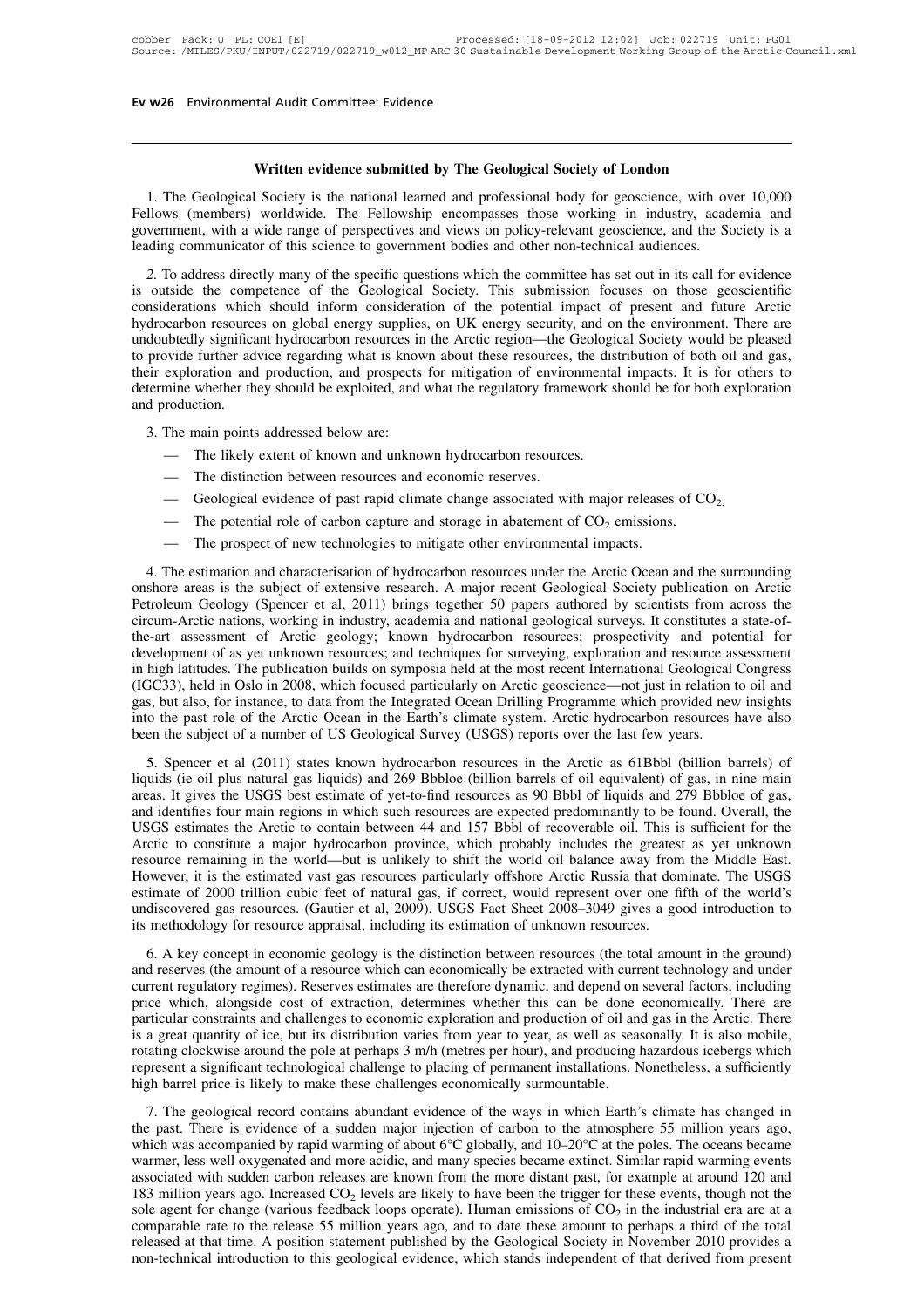Environmental Audit Committee: Evidence Ev w27<br>day atmospheric and oceanic sampling and climate modelling. This statement concludes that emitting further<br>large amounts of CO<sub>2</sub> into the atmosphere is likely to be unwise (G day atmospheric and oceanic<br>large amounts of CO<sub>2</sub> into th<br>8. In the short term, we w Environmental Audit Committee: Evidence Ev w27<br>
day atmospheric and oceanic sampling and climate modelling. This statement concludes that emitting further<br>
large amounts of CO<sub>2</sub> into the atmosphere is likely to be unwise

8. In the short term, we will continue to be highly dependent on fossil fuels both nationally and globally,<br>8. In the short term, we will continue to be highly dependent on fossil fuels both nationally and globally,<br>sethe day atmospheric and oceanic sampling and climate modelling. This statement concludes that emitting further large amounts of  $CO_2$  into the atmosphere is likely to be unwise (Geological Society, 2010).<br>8. In the short term day atmospheric and oceanic sampling and climate modelling. This statement concludes that emitting further large amounts of  $CO_2$  into the atmosphere is likely to be unwise (Geological Society, 2010).<br>8. In the short term day atmospheric and oceanic sampling and climate modelling. This statement concludes that emitting further large amounts of  $CO_2$  into the atmosphere is likely to be unwise (Geological Society, 2010).<br>8. In the short term day annospheric and occanic sampling and climate inodering. This statement concludes that emiting rather<br>large amounts of  $CO_2$  into the atmosphere is likely to be unwise (Geological Society, 2010).<br>8. In the short term, angle amounts of  $CO<sub>2</sub>$  mo the ambesphere is merry to be thinking (Geological Society, 2010).<br>
8. In the short term, we will continue to be highly dependent on fossil fuels both nationally and globally,<br>
whether or no 8. In the short term, we will continue to be highly dependent on fossil fuels both nationally and globally, whether or not Arctic resources are developed. The rapid deployment of carbon capture and storage (CCS) at commer whether or not Arctic resources are developed. The rapid deployment<br>commercial scale is a critical requirement if further extensive  $CO_2$  emi<br>positioned to be a world leader in the development and deployment of<br>of our aca by wyment of carbon capture and storage (CCS) at  $O_2$  emissions are to be abated. The UK is well ment of CCS, thanks to the outstanding fusion through the meetings and publications of the rent in the North Sea oil and ga commercial scale is a critical requirement if further extensive  $CO_2$  emissions are to be abated. The UK is well<br>positioned to be a world leader in the development and deployment of CCS, thanks to the outstanding fusion<br>o decades. Geological Society. The skills, capacity and infrastructure inherent in the North Sea oil and gas industry are<br>extraordinarily valuable assets in this regard. The Earth science community is confident in its abilities to m betwich the challenges of the skins, capachy and imitalitation interferit in the Fordi Sea on and gas massify are extraordinarily valuable assets in this regard. The Earth science community is confident in its abilities to

extraordinary variable assets in this regard. The Earth scribe commantly is connected in its abilities to filed<br>the challenges of the injection and long-term storage of CO<sub>2</sub>, and with the right regulatory framework to<br>dev novel a UK CCS industry on the scale of the North Sea hydrocarbons extraction industry of the past four decades.<br>
9. If there is to be extensive exploration and production of hydrocarbons in the Arctic Ocean beneath both p decades.<br>
9. If there is to be extensive exploration and production of hydrocarbons in the Arctic Ocean beneath both<br>
permanent and seasonal ice, new technologies will have to be developed and implemented. Research is also 9. If there is to be extensive exploration and production of hydrocarbons in the Arctic Ocean beneath both permanent and seasonal ice, new technologies will have to be developed and implemented. Research is also underway t 9. If there is to be extensive exploration and production of hydrocarbons in the Arctic Ocean beneath both permanent and seasonal ice, new technologies will have to be developed and implemented. Research is also underway t permanent and seasonal ice, new technologies v<br>underway to develop more efficient exploration<br>novel downhole processing technologies. These<br>conversion of oil and gas within wells, producit<br>surface, which are already workin The diversion of our diversion provides, improved reservor geology and engineering, and<br>the downhole processing technologies. These technologies include methods for subsurface separation and<br>origin of oil and gas within we nover download processing detmologies. These definitioges include includes for<br>conversion of oil and gas within wells, producing clean energy sources such as hy<br>surface, which are already working at the laboratory level. T

Figure 324:1175-1179.<br>
Gautier D, Bird K J, *et al* (2009) Assessment of Undiscovered Oil and Gas in the Arctic. *Science*<br>  $\frac{324:1175-1179}{2000}$ .

# **BIBLIOGRAPHY**

**324:1175–1179**.<br> **324:1175–1179**.<br> **324:1175–1179**.<br> **324:1175–1179**.<br> **324:1175–1179**.<br> **324:1175–1179**.<br> **324:1175–1179.**<br> **324:1175–1179.**<br> **324:1175–1179.**<br> **324:1175–1179.**<br> **324:1175–1179.**<br> **324:1175–1179.**<br> **324:1** BIBLIOGRAPHY<br>Gautier D, Bird K J, *et al* (2009) Assessment of Undiscovered Oil and<br>324:1175–1179.<br>Geological Society position statement "Climate change: evidence from the geol<br>at: http://www.geolsoc.org.uk/gsl/views/polic Gautier D, Bird K J, *et al* (2009) Assessment of Undiscovered Oil and Gas in the Arctic. *Science*<br>
324:1175–1179.<br>
Geological Society position statement "Climate change: evidence from the geological record", 2010. Availa Gautier D, Bird K J, *et al* (2009) Assessment of Undiscovered Oil and Gas in the Arctic. *Science* 324:1175–1179.<br>
Geological Society position statement "Climate change: evidence from the geological record", 2010. Availab Geological Society position statement "Climate change: evidence from the geological record", 2010. Available at: http://www.geolsoc.org.uk/gsl/views/policy\_statements/page7426.html.<br>Spencer, A M, Embry, A F, Gautier, D L,

Geological Society position statement "Climate change: evidence from the geological record", 2010. A<br>at: http://www.geolsoc.org.uk/gsl/views/policy\_statements/page7426.html.<br>Spencer, A M, Embry, A F, Gautier, D L, Stoupako Spencer, A M, Embry, A F, *Geology*. Geological Society, USGS Fact Sheet 2008–3049<br>Gas North of the Arctic Circl<br>23 February 2012

**EXECUTE:** 2008–3049, 2008. Circum-Arctic Resource Appraisal: Estimates of Undiscovered<br>
Arctic Circle. Available at: http://pubs.usgs.gov/fs/2008/3049/fs2008–3049.pdf.<br> **Written evidence submitted by the Chair of the Sust** 

**Written evidence submitted by the Chair of the Sustainable Development**<br>I would like to start by thanking you in showing such a great interest to the Arctic Council in general and<br>in the Sustainable Development Working Gr Viction Evaluation Controllery and Theorem Council<br>
I would like to start by thanking you in showing such a great interest to the Arctic Council in general and<br>
the Sustainable Development Working Group (SDWG) in particula **in the Sustainable Development**<br> **in the Sustainable Development**<br> **i** I would like to start by thanking you in showing such a great interest to the Arctic Council in general and<br>
in the Sustainable Development Working Gr **Written evidence submitted by the Chair of the Sustainable Development**<br> **I** would like to start by thanking you in showing such a great interest to the Arctic Council in general and<br>
in the Sustainable Development Workin Written evidence submitted by the Chair of the Sustainable Development<br>
I would like to start by thanking you in showing such a great interest to the Arctic Council in general and<br>
in the Sustainable Development Working Gr Working Group of the Arctic Coun<br>I would like to start by thanking you in showing such a great interest<br>in the Sustainable Development Working Group (SDWG) in particula<br>questions from my perspective and I hope that will sa 1. would like to start by thanking you in showing such a great interest to the Arctic Council in general and<br>in the Sustainable Development Working Group (SDWG) in particular. Below, I've tried to reply to your<br>questions f In the Sustainable Development Working Group (SDWG) in particular. Below, I've tried to reply to y<br>questions from my perspective and I hope that will satisfy your queries. I would also like to highlight th<br>lot of informati

Formally the governance of the six Indigenous Peoples groups is what differ the Arctic Council.<br>There are six indigenous peoples groups that have "permanent participant status" at the Arctic Council.<br>There are six indigeno web, see http://portal.sdwg.org/, see also attachments to this email.<br>
1. There are six indigenous peoples groups that have "permanent participant status" at the Arctic Council.<br>
What weight is assigned to their views, com 1. There are six indigenous peoples groups that have "permanent participant status" at the Arctic Council.<br>What weight is assigned to their views, compared to weight assigned to the eight Arctic states?<br>Formally the govern 1. There are six indigenous peoples gro<br>What weight is assigned to their views,<br>Formally the governance of the Arcti<br>of the eight (8) Arctic States in consult<br>votes. The participation of the six Indi<br>international bodies/o *nat weight is assigned to their views, compared to weight assigned to the eight Arctic states?*<br>Formally the governance of the Arctic Council—Sustainable Development Working Group is by consensus<br>the eight (8) Arctic Stat Formally the governance of the Arctic Council—Sustainable Development Working Grof the eight (8) Arctic States in consultation with the six (6) Permanent Participants. There votes. The participation of the six Indigenous P votes. The participation of the six Indigenous Peoples groups is what differ the Arctic Council from other international bodies/organisations.<br>The voice of the six Indigenous Peoples groups often adds information from a lo

international bodies/organisations.<br>
The voice of the six Indigenous P<br>
perspective, which often provides value<br>
2. How does the Arctic Council engage<br>
Development Working Group?<br>
The Indigenous Peoples are involved

The voice of the six Indigenous Peoples groups often adds information from a local and inhabitant<br>rspective, which often provides value added information to the general discussion.<br>How does the Arctic Council engage with I perspective, which often provides value added information to the general discussion.<br>
2. How does the Arctic Council engage with Indigenous Peoples, other than through the Sustainable<br>
Development Working Group?<br>
The Indig 2. How does the Arctic Council engage with Indigenous Peoples, other than through the Sustainable<br>Development Working Group?<br>The Indigenous Peoples are involved in all aspects of Arctic Council's activities. The Indigenous 2. How does the Arctic Council engage with Indigeno<br>Development Working Group?<br>The Indigenous Peoples are involved in all aspects<br>participate in the work of all six working groups of<br>Arctic Officials meetings, Deputy Minis